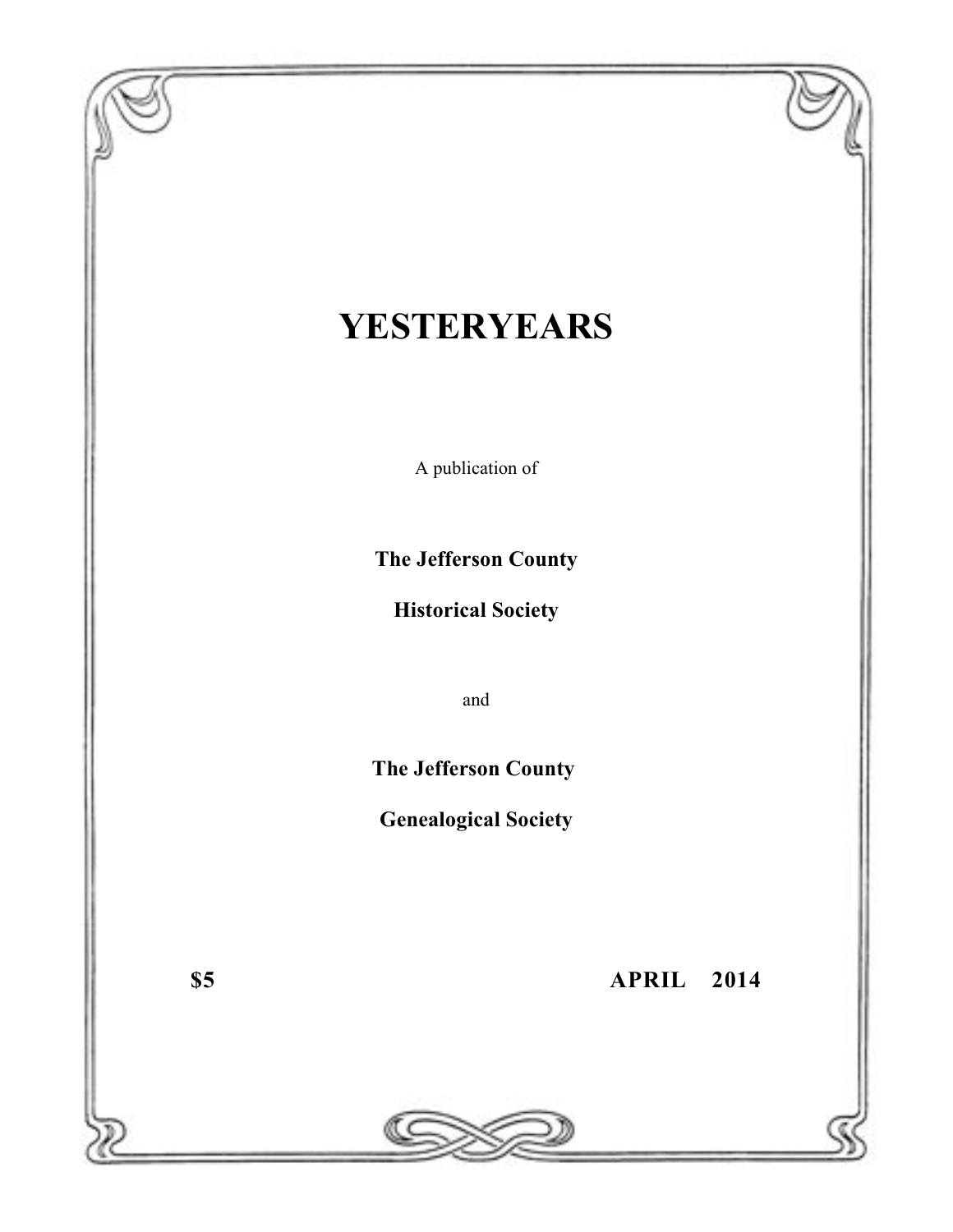# **JEFFERSON COUNTY GENEALOGICAL SOCIETY**

Box 174, Oskaloosa, KS 66066-0174 **jcgs1979@yahoo.com**

Meetings are held the fourth Monday evening of every month (except Dec.) at 7 p,.m. at the Research Center at Old Jefferson Town on Highway 59 in Oskaloosa, KS. All who are interested in family history are welcome. The Research Center "library" is open year round on Saturdays from 1-5 p.m. It is also open on Sundays 1:30-5 p.m., **May thru**

**September**. **(NOTE: This was a change enacted in 2005 for months for Sunday opening).**

| 2013 Officers                 |                               |                    |
|-------------------------------|-------------------------------|--------------------|
| President                     | Joy Lominska, Lawrence        | $(785) 842 - 5697$ |
| Vice President                | Raymond Riley, Winchester     | $(913) 774 - 4291$ |
| Treasurer                     | Tom Grose, Oskaloosa          | $(785) 863 - 2740$ |
| <b>Recording Secretary</b>    | Roberta Hagemann, Ozawkie     | $(785)$ 484-2346   |
| Corresponding Sec'y           | Marilyn Sharkey, Oskaloosa    | $(785) 863 - 2423$ |
| Membership Sec'y              | Richard Wellman, Baldwin City | $(785) 594 - 2176$ |
| Librarian                     | Marilyn Sharkey, Oskaloosa    | $(785) 863 - 2423$ |
| <b>JCGS</b> Newsletter Editor | Joy Lominska, Lawrence        | $(785) 842 - 5697$ |
| Yesteryears Editor            | Richard Wellman, Baldwin City | $(785) 594 - 2176$ |

**Yesteryears** is published twice yearly, and is mailed (or E-mail) to all members of JCGS and JCHS, and is exchanged with some Gen. & Hist. libraries.

\_\_\_\_\_\_\_\_\_\_\_\_\_\_\_\_\_\_\_\_\_\_\_\_\_\_\_\_\_\_\_\_\_\_\_\_\_\_\_\_\_\_\_\_\_\_\_\_\_\_\_\_\_\_\_\_\_\_\_\_\_\_\_\_\_\_\_\_\_\_\_\_\_\_\_\_\_\_

# **JEFFERSON COUNTY HISTORICAL SOCIETY**

Box 146 Oskaloosa, KS 66066-0146

The Jefferson County Historical Society owns and maintains OLD JEFFERSON TOWN, a historical village of authentic structures from Jefferson County. Located on Highway 59 in Oskaloosa, KS., the county seat. The town is open on weekend afternoons from May through September. Board meetings are held the 2nd Thursday of each month at Old Jefferson Town at 7: p.m.

| Leanne Chapman, Oskaloosa,    | $(785) 863 - 3257$ |
|-------------------------------|--------------------|
| Marilyn Sharkey, Oskaloosa    | $(785) 863 - 2423$ |
| Marilyn Sharkey, Oskaloosa    | $(785) 863 - 2423$ |
| Marilyn Sharkey, Oskaloosa    | $(785) 863 - 2423$ |
| Mary Luse, Winchester         | $(913) 683 - 2123$ |
| Richard Wellman, Baldwin City | $(785) 594 - 2176$ |
| Mary Luse, Winchester         | $(913) 683 - 2123$ |
| Dave Mueller, Oskaloosa       | $(785) 863 - 2046$ |
| Larry Elkinton, Oskaloosa     | $(785) 863 - 2601$ |
| Mike Nickels, Oskaloosa       | $(785) 863 - 2037$ |
| Joy Lominska, Lawrence        | $(785) 842 - 5697$ |
|                               |                    |

#### **BOARD OF DIRECTORS**

**2013 Officers**

**Kathleen McConnell**, McLouth; **Leon Brunton**, Ozawkie; **Gail Thomas**, Oskaloosa; **Richard Wellman**, Gen. Soc. Rep.; **Ron Ellis**, Meriden; **"open"**, Nortonville; **Virginia Winsor**, Winchester: **Margaret Dick**, Perry; **Bill Manville**, Valley Falls, **Joy Lominska,** Sarcoxie Twp.

Docent= **Steve Dick;** Chapel Schedule.**=Leanne Chapman** @ (785) 863-3257 ; Special Tours (communications via **Marilyn Sharkey** @(785) 863-2423).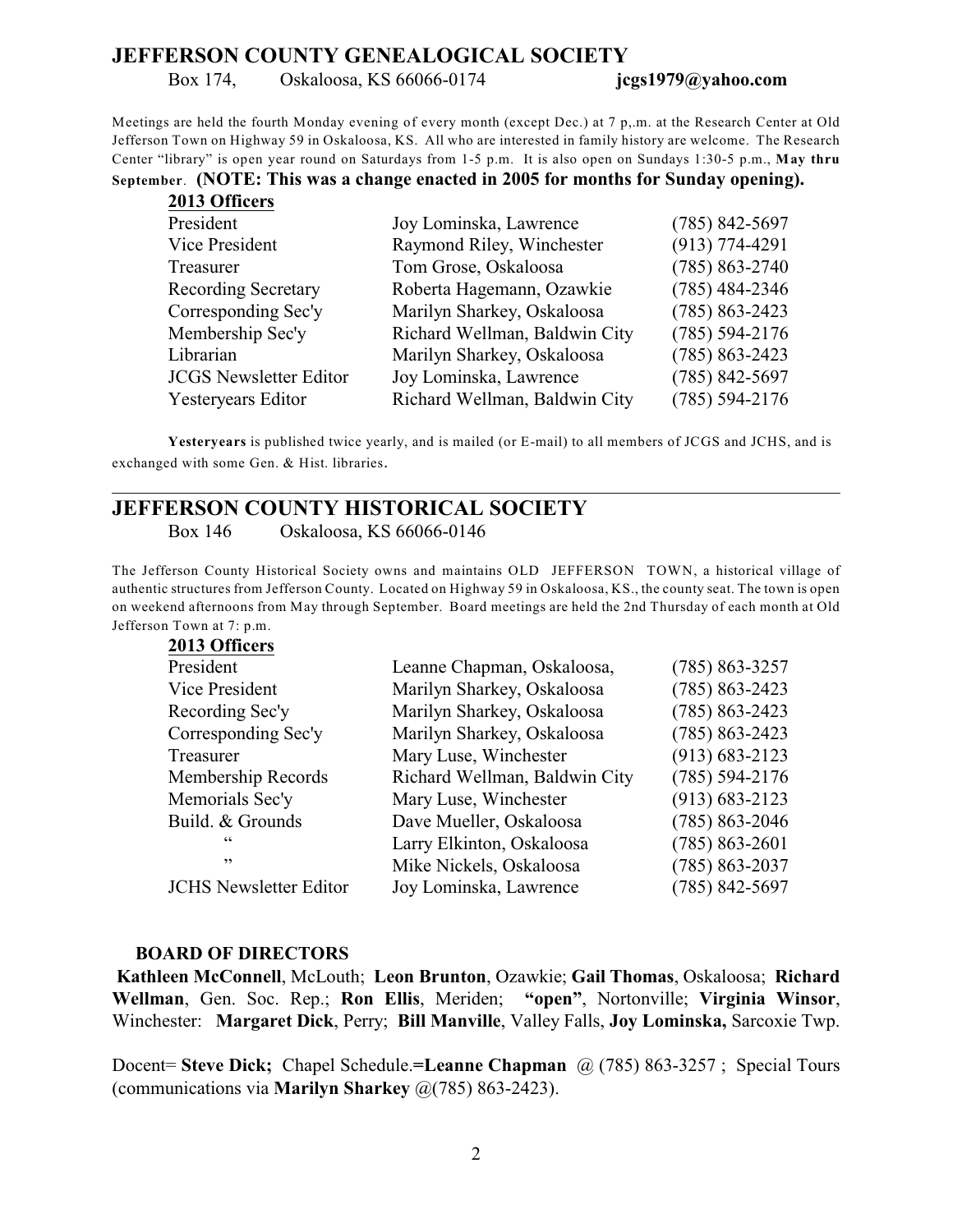# **TABLE OF CONTENTS – APR. 2014**

| Personal Property Assessment of 1908, Rock Creek Twp. 15       |  |
|----------------------------------------------------------------|--|
|                                                                |  |
| Death Records of Jeff. Co., (1911 - July 1947 : partial R-Z)26 |  |
|                                                                |  |
|                                                                |  |
| Williamstown RR Station Discontinued 189831                    |  |
|                                                                |  |
|                                                                |  |

# **EDITOR'S COMMENTS**

- - - - - - - - - - - --

 There have been several deaths among the membership of the Historical and Genealogical Societies over the past six months. My wife, **Joy Wellman,** passed away in Oct. She had no ancestors in Jefferson Co., but has supported my interest by volunteering to keep the membership records. I'm trying to continue her records, at least until we can find someone to take over that task. The mailing list, both electronic and paper copy, is generated by that computer spread-sheet

 **Lila Self** died in Nov. in Illinois. Lila's support came in a different manner. She could be counted on for financial support of the Historical Soc.

 **Elmer McAferty** died in Sept. He was an early member of the Historical Soc. and was the treasurer for over 20 years.

 **Ruth Hannah** died in Dec. She had been instrumental in the Oskaloosa High School alumni records. In addition to the deaths, several have reported health issues and two life members requested to discontinue sending YESTERYEARS as their health would no longer permit them to read and enjoy the information. Such is the challenge of life.

We hope you will find something of interest in this issue of YESTERYEARS that will brighten your day. If you have any requests, or ideas for inclusion or delivery of YESTERYEARS, let me hear from you.

Richard Wellman. jcgs1979@yahoo.com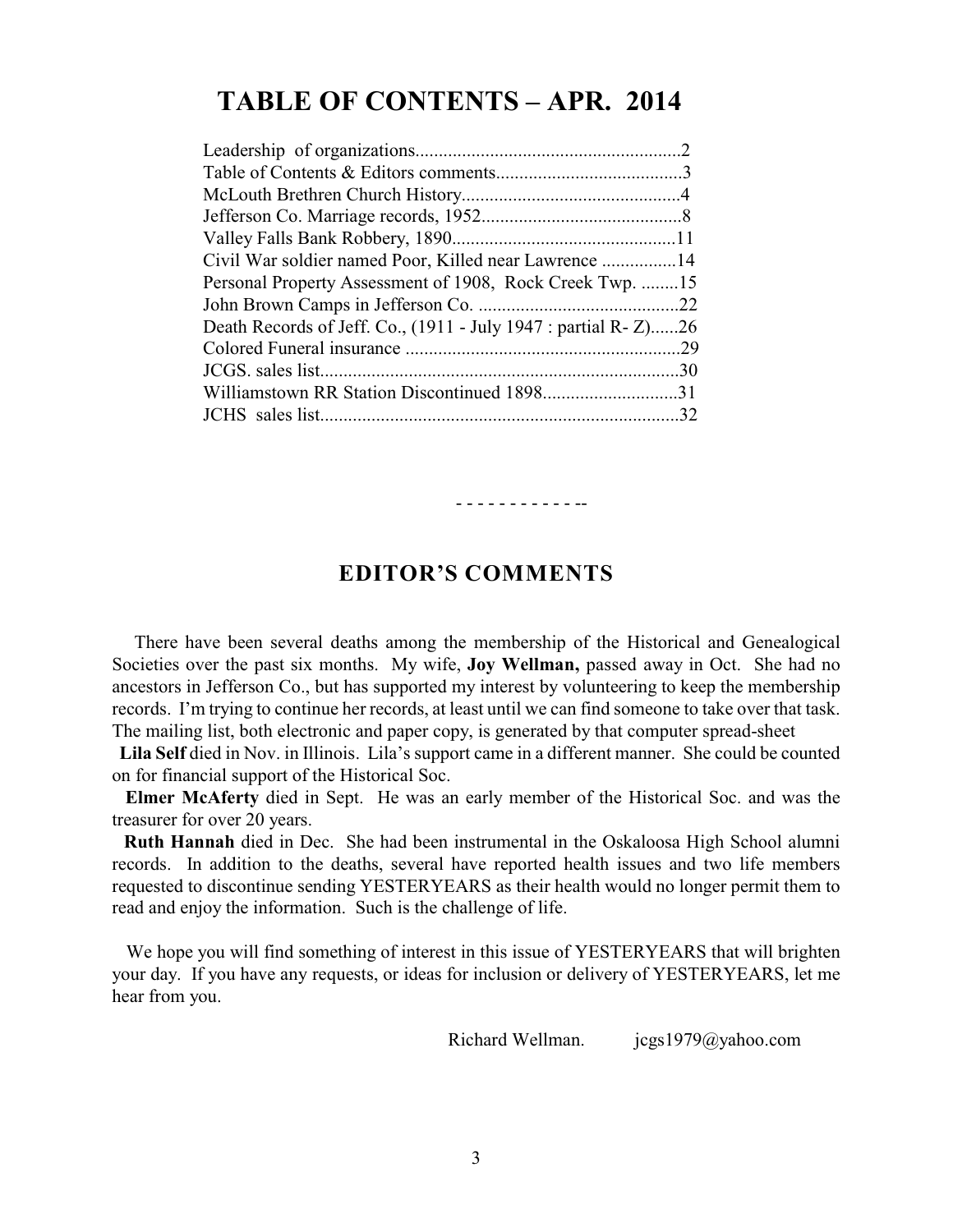#### **McLOUTH BRETHREN CHURCH HISTORY**

Transcribed and shared by Jan Thompkins.

 NOTE: This mimeographed then photographed document was found in Jan. 2014 when my [Jan's] sister-in-law's basement flooded. She rented a dumpster for the truly ruined stuff and boxed up other stuff that's only half ruined. This history was in the box she sent to me [Jan] that's full of hard to read documents. I do not know if this is the history written by Leah Kimmell of Topeka KS, or if that's still out there, lost in the Great Beyond. This sounds more like it was written by someone in the David Kimmel family:

#### "HISTORY OF THE McLOUTH BRETHREN CHURCH

"Many years ago when Kansas as a state was very young and immature, there came to this community, from Ohio, in 1864, David Kimmel and his good wife, Leah Reigel Kimmel and their family of six children, their youngest child being born in Kansas. They settled on the farm known now as the Kell Property. Then lived there nearly two years. David Kimmel, who had a vision of building churches in new communities, built benches of native lumber and invited the people to his home and preached the Gospel to them. He had a helper, Uncle Billy Gish, who came horseback from his home in Rock Creek, a member of the Ozawkie Church. He was the grandfather of J. J. Groshong's first wife. During these two years the older Kimmel children attended the Round Grove School and had as their teacher, Jennie Cox.

Grandmother Kimmel became dissatisfied with the religious privileges that her Family was having, being fifteen miles from a church, so they moved to the vicinity of Auburn, Illinois, where they had planned to move when they came to Kansas in 1864. In Illinois, together with his Brother-in-law, Dan Flory and others, they built Sugar Creek Church, a strong German Baptist Church.

Soon after or about the time the Kimmels left this community, the McClanys, Yoders, Garret and Miller families came from Pennsylvania to take up the work.

After a few years, in the spring of 1878 when David Kimmel's son, H.H. Kimmel had arrived at young manhood and was thinking of establishing a home, and of the business opportunities of a new country, he and his sister and brother-in-law, Lizzie and Andy Bowman came back to the home they had left in Kansas, and started farming. H. H. Kimmel returned to Illinois in the fall, where in December he married Lydia Bowman, the daughter of Abraham Bowman, a German Baptist minister. Together they came to Kansas, in January 1879 when the Missouri River at Leavenworth was frozen so hard that they crossed on the ice.

In 1882 there were 12 members in the Church which they established and they had preaching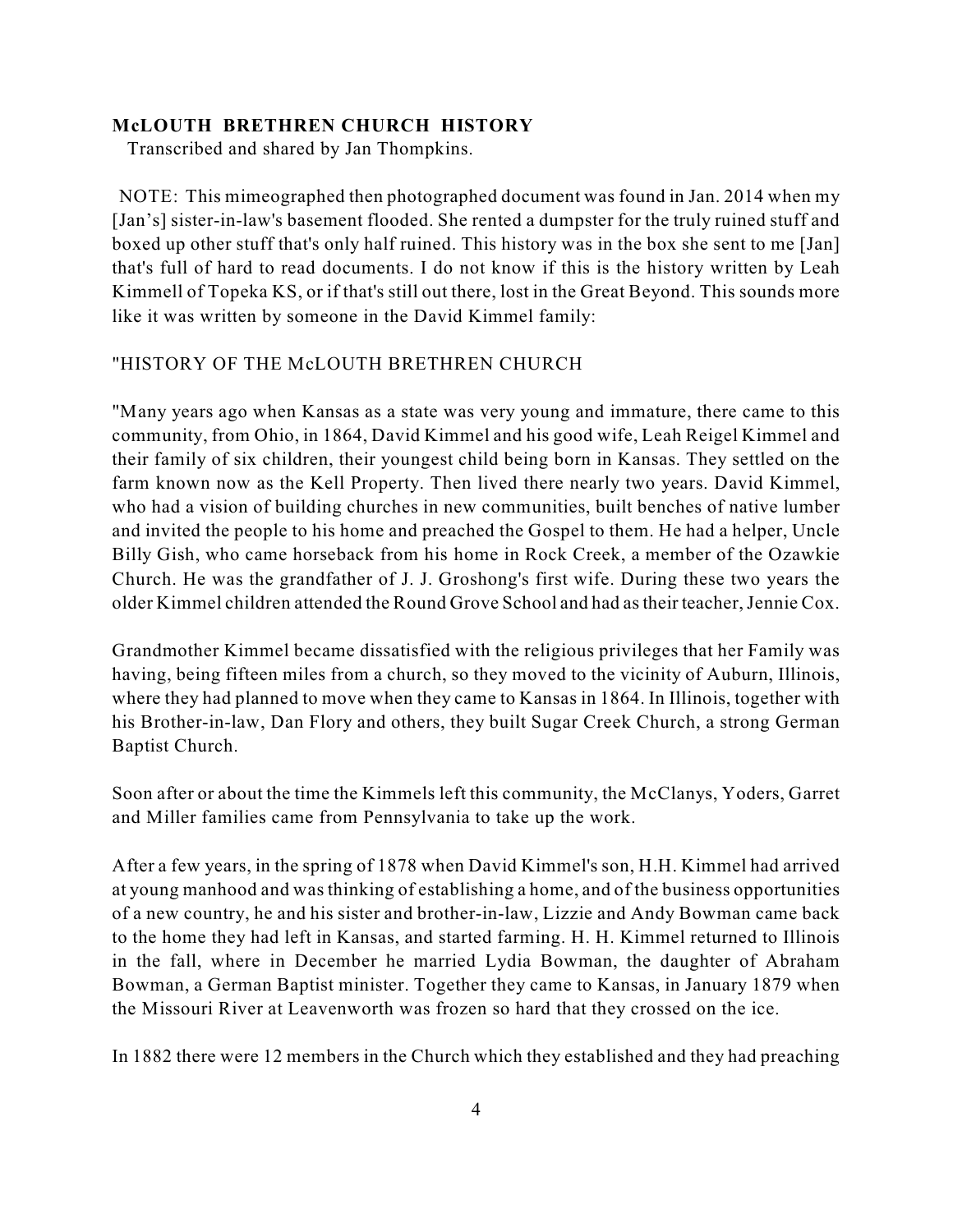three times a month. In December of that year, I. H. Crist held a series of meetings three miles north of the new town of McLouth, and soon there were 25 members. Again in November 1883, they held another revival at Round Grove School house. They did not establish a separate church organization, but held their membership in the Ozawkie Church. Those were trying times, but they kept their Faith, and planned that their children should have an opportunity to worship in a church of their choice.

About this time, Abraham L. Bowman, father of Andy, John and Abe Bowman, and Mary Hickerson, Lydia Kimmel and Susan Sykes, came from Illinois to preach for them.

From 1884 to 1894 the Methodist Church was leased, and services were held there.

On April 2nd, 1892, a group of people of similar faith, at that time called the Progressive Brethren, organized a church in order that they could worship according to the dictates of their conscience, and the way they interpreted the Scriptures, with the following members: William T Stout, his wife Leona Stout, Blanche Garrett, Daniel Whitmer, George Woodhead and his wife Lucy Woodhead, who met at the home of Brother and Sister Woodhead, and organized a Church known as the Brethren Church of McLouth. Elder W. J. H. Baumann, being with them as Bishop and William T. Stout was confirmed or ordained as Deacon. They held meetings in neighboring school houses or borrowed or rented churches in which to hold their meetings.

In the early part of the year 1894, J. R.. Kimmel, a Minister of the Brethren Church at Litchfield, Illinois, was called by the Brethren at this place to preach for them.

Both organizations feeling the need of a church building, Decided to co-operate. They purchased a lot of Philip Crease for \$250.00 and erected a building which cost \$2,000.00. The Church was dedicated December 25th, 1894. Reverend Vaniman of McPherson preached the Dedication Sermon.

The agreement was that each Church should have half time for preaching services with a combined Sunday School.

 "David Kimmel had reached the retiring age and his son J. R. was the first Paster [sic] of the Brethren Church.

Several preachers from Osawkie Church came to minister unto us among them Albert Piersol, John Root, and later Harvey Brammell and then his son, Guy Brammell, and then Walter Brunton. Rev. Arthur Brubaker of Olathe preached for us during the Nineties. During this first ten year period W. T. Sout and his wife often preached for us. During this period J. R.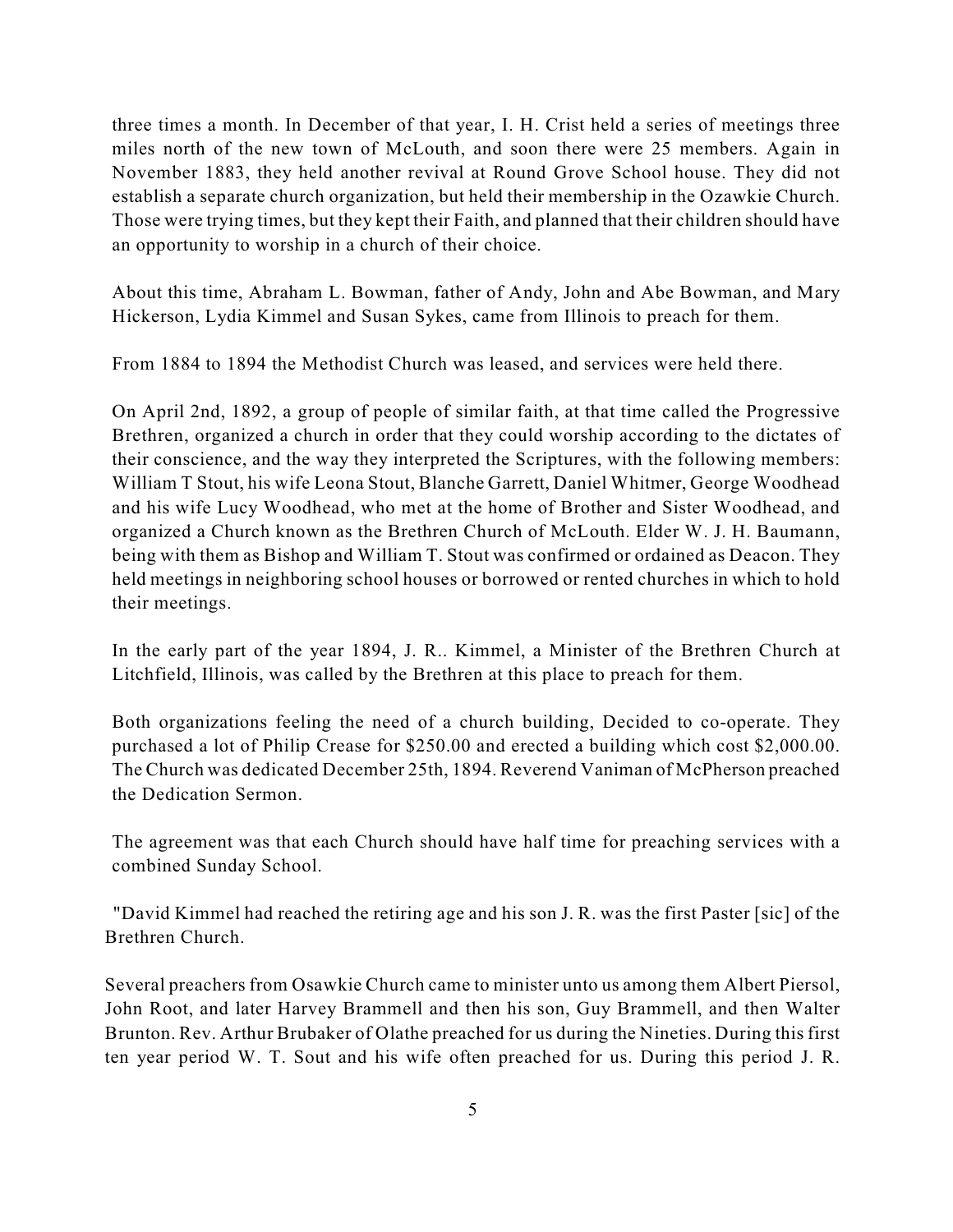Kimmel as pastor, also preached Sunday afternoons and alternate morning services at school houses and country churches. Sunday Schools were generally organized in connection with these Services. One of these Mission points was at District 72 schoolhouse, where at one time about one-third of the membership lived. For several years he held regular services at Lone Tree and Brown school houses where Sunday Schools were also organized.

Rev. W. T. Stout as pastor and Leona Stout his wife an able assistant rendered an important service in the early history of our Church.

W. H. Rawlinson, was pastor during the year 1905. George Kunswas called as pastor to the church in 1907, and was with us until the fall of 1914, when he was called to be the pastor of the First Church of the Brethren of Philadelphia.

The organization of the McLouth Church of the Brethren occurred in the evening of September 4th, 1917. Elders I. L. Hoover and H. L. Brammell and Will Beckner perfected the organization. The charter members were H. H. Kimmell and Lydia Kimmel, his wife, J. H. Marts and wife, D. Earl Bower, Luther Wilcox and wife, and U. S. Large and wife Sarah and Van Vandruff, A. M. Bricker and wife.

>From January 1st to June 19, 1915, C. S. Garber served as pastor. Rev. Edward Smith was then called to the pastorate which terminated by his sudden and unexpected death before he had served the Church for a year. Brother Isaac Crist served as pastor in 1920. In 1923 Brother Earl Fisher, a young graduate of McPherson College, was called as pastor and also taught in our High School. He rendered a very helpful service to the Church.

In 1928 Ira Brammell came as Superintendent of McLouth High School and has served faithfully as pastor of this Church since that time with the exception of one year when the pastorate was filled by Brother John Bower.

Some of the able Evangelists who have held revival meetings in this Church are McFadden Louis Baumann, C. S. Garber, Leonard Root and Frank Crumpacker, later serving his Church as a Missionary to China for many years, Rev. Edwin Boardman, Hilton Harmon and Miss Aboud.

We feel that special tribute should be paid to the older members of this congregation who were among the builders of the Church, and who through the years since have supported and persevered through discouraging times and prosperous days, always on the job. Uncle Henry and Aunt Lydia Kimmel, whose journey to the Holy Land was a great inspiration to themselves and to their many friends. Mrs. Dick whose faithfulness and helpfulness has been a great inspiration to all of us and Margaret Kimmel who is still as faithful to the Church as in the years when she served the Church as the pastor's wife.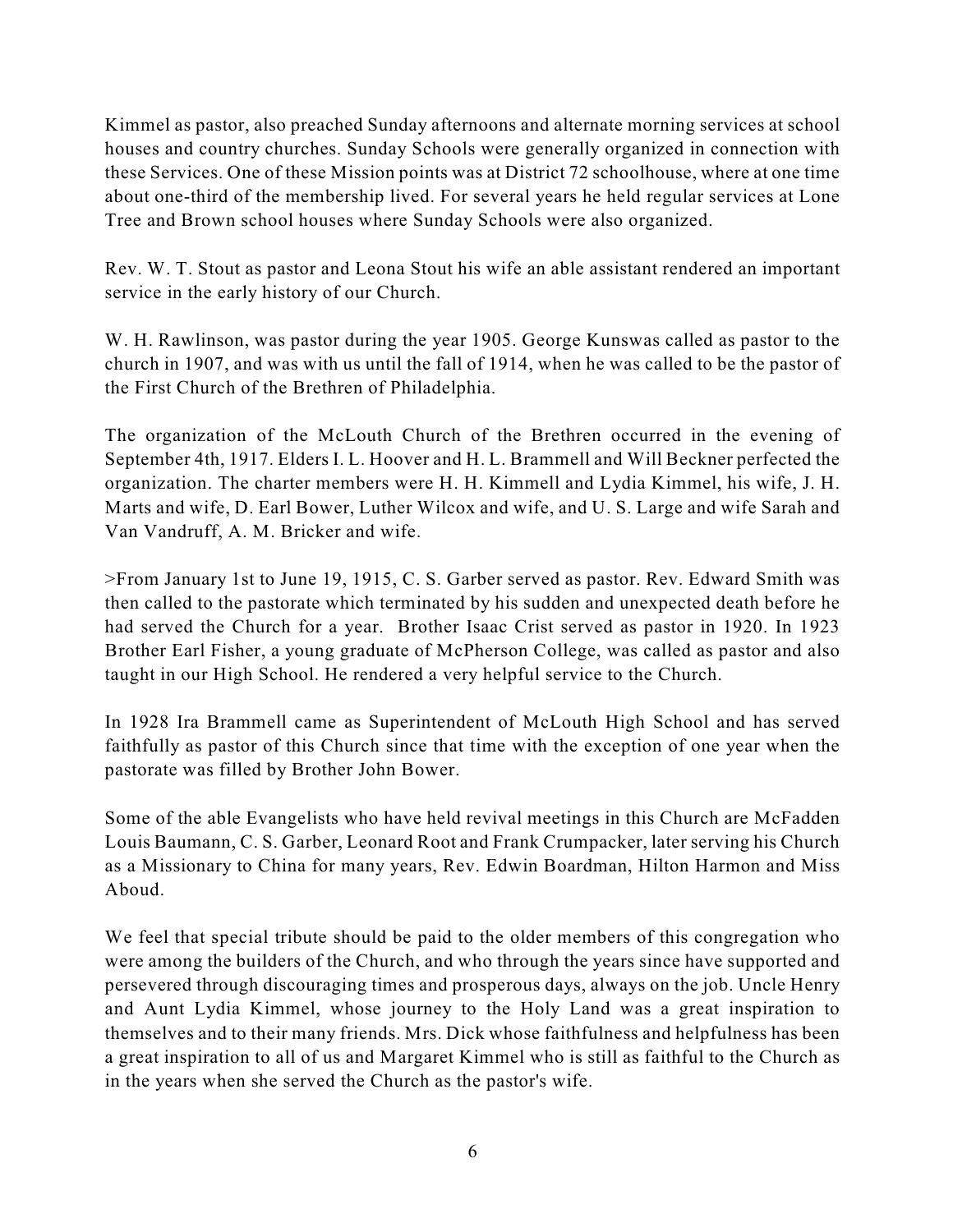Many have gone from our church to other fields of service many of whom have been active in other churches and denominations. W. H. Myers and wife and daughter Gertrude, the Clem Hummer and Clayton Hummer families, Frank and Rose Kauffman, the Andy and Dan Whitmer families, Abe Bowman and wife, the Andy and John Bowman families, Walter Kimmel and family and the James Meredith family. The Sarah Williams family from which two have entered the ministry, Robert Williams, who with his capable wife are now serving devotedly as missionaries in French Equatorial Africa, and Russel who is pastor of the church at New Troy, Michigan. Another of our younger members felt the call to the ministry [sic], Brother John Bower, giving freely of his services when there is opportunity.

The women of our church have been faithful in serving the interests of the church and in maintaining their Bible Study Meetings."

Duty called us. We are proud of the people who have stayed with us and are the ones who have gone from us to serve our Country in its present need, of our members who are taking up the work in other churches, and we are glad to welcome them back to our church whenever opportunity comes for

their return either for a day or longer.

We have never been a large church, but we feel that the Lord has called us, and has a work for us. It seems that when we gained in members then some would feel the call to other places for service. A number of families have left us. The younger ones have wished for enlarged opportunities. We are glad to have with us to help celebrate this 50th Anniversary of the building of our Church, Friends and former members from far and near. For members of the other churches of our town and community who have co-operated with us to make this a fitting climax to 50 years of Christian Service. May the Wonderful Light of His Gospel shine with increasing brightness from the Temple of His Faith, Blessing those about us, throughout time and Eternity.

Sequel to history: 1972

Rev. John D. Bower, grandson of Mr. and Mrs. Henry Kimmel was pastor from 1947-1970 when the church was disorganized and the church building was sold to the Church of the Nazarene.

Our church produced one missionary, Robert Williams and four ministers, Russell Williams, Leland Kuns, John Bower and Margaret Kuns.

By act of the membership which had become so small, the church was disorganized 19<sub>\_</sub> and letters were transferred in the most part to other sister churches in Topeka and Lone Star."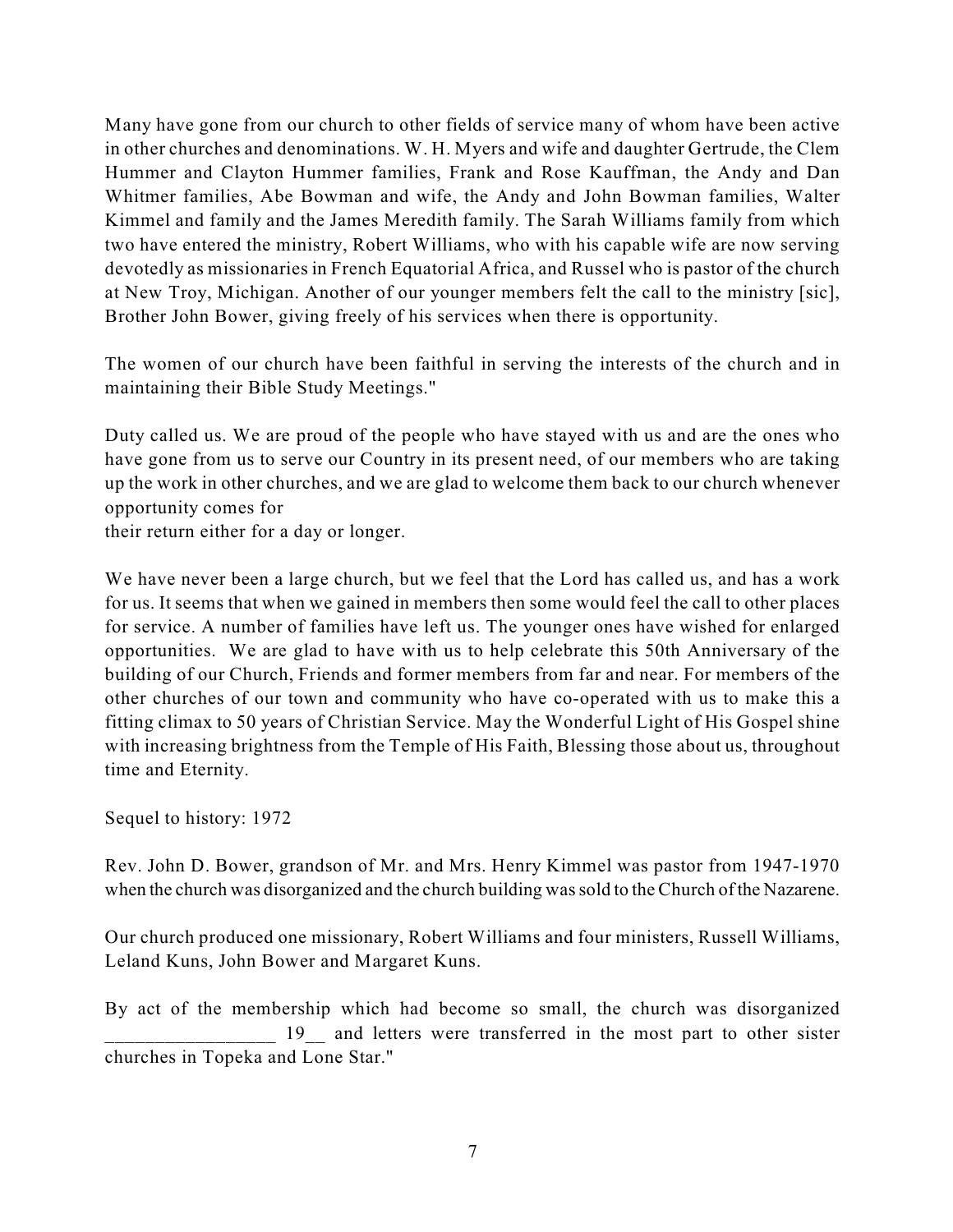#### **JEFFE RSO N CO . KANSAS, MARRIAGE RECORDS, 195 2**

| <b>PERSON</b>             | <b>AGE</b> | <b>RESIDENCE</b>     | <b>M. DATE</b>    | <b>SPOUSE</b>                     | AGE   | <b>RESIDENCE</b>              | <b>M. LOCATION</b>  | <b>BOOK-PAGE</b> |
|---------------------------|------------|----------------------|-------------------|-----------------------------------|-------|-------------------------------|---------------------|------------------|
| Allen, Bessie             |            | 20 Lawrence          |                   | 04/27/52 Nichols, Clifford        |       | 23 Lawrence                   | Winchester          | $Q - 389$        |
| Allen, Lenora K.          | 22         | Garnett              | not               | Graves, Kennedy L.                |       | 28 Ottawa                     | not                 | Q-381            |
| Amyx, Helen Marie         | 22         | Lawrence             |                   | 01/25/52 Wilson, Alex H.          |       | 35 Lawrence                   | Kincaid             | Q-379            |
| Anderson, Ethel, Mrs.     | $21+$      | Topeka               |                   | 08/23/52 Tillotson, Dorr          | $21+$ | Topeka                        | Oskal oosa          | $Q - 413$        |
| Armstead, Claude Eugene   |            | 20 Ozawkie           |                   | 08/17/52 Heugel, Partricia Ann    |       | 16 Valley Falls               | <b>Valley Falls</b> | Q-412            |
| Arthur, Rhesa             | 18         | <b>Valley Falls</b>  |                   | 05/25/52 Newman, Jack             |       | 24 Valley Falls               | <b>Valley Falls</b> | Q-393            |
| Asher, Florence           | 34         | Tonganoxie           |                   | 08/07/52 Warren, Ezra             |       | 39 Tonganoxie                 | Oskal oosa          | $Q - 409$        |
| Baker, Dorothy            | 23         | Ozawkie              |                   | 01/18/52 Gerber, Kennet h L.      |       | 22 Ozawkie                    | Ozawkie             | Q-377            |
| Barnes, Faye              |            | 19 Williamstown      |                   | 01/14/52 Miller, Danny L.         | 18    | Williamstown                  | Oskal oosa          | Q-376            |
| Beck, Marie               |            | 57   Kansas City, MO |                   | 12/24/52 Simpson, John S.         |       | 52 Kansas City, MO Mission    |                     | Q-440            |
| Bender, Roy E.            | 26         | Ozawkie              |                   | 03/01/52 Wax, Rosetta A.          |       | 20 Ozawkie                    | Ozawkie             | Q-383            |
| Beurman, Carolyn R.       | 18         | Oskal oosa           |                   | 09/06/52 Chiddix, Melvin H.       |       | 25 Ozawkie                    | Topeka              | Q-417            |
| Bird, Edith May           | 70         | Topdka               |                   | 09/19/52 Phillips, A. O.          | 82    | Topeka                        | Oskal oosa          | Q-419            |
| Blackbur n, Forrest       | 32         | Topeka               |                   | 09/28/52 Hough, Golda             |       | 39 Olsburg                    | Manhat tan          | Q-423            |
| Bomhoff, Barbara A.       |            | 17 Valley Falls      |                   | 11/06/52 Stein, Charles A.        |       | 32 Valley Falls               | <b>Valley Falls</b> | Q-432            |
| Bryant, Twyla May         |            | 16 Topeka            |                   | 08/03/52 Miller, Albert Edward    | 16    | Topeka                        | Winchester          | Q-408            |
| Bush, Ida Faye            |            | 48 Kansas City, KS   |                   | 05/10/52 Lewis, Thom as Reed      |       | 53 Merriam                    | Olathe              | Q-390            |
| Camblin, Glenn            | 27         | <b>Valley Falls</b>  |                   | 10/19/52 Jordan, Betty            | 19    | Valley Falls                  | Nortonville         | Q-428            |
| Chiddix, Melvin H.        |            | 25 Ozawkie           |                   | 09/06/52 Beurman, Carolyn R.      | 18    | Oskal oosa                    | Topeka              | Q-417            |
| Childers, Charles William |            | 25 Perry             |                   | 06/01/52 Kester, Marlene Jo       | 16    | Perry                         | Kansas City         | Q-394            |
| Cleek, Marjorie           |            | 22 Williamstown      |                   | 11/04/52 Roux, Herman Le          |       | 22 Williamstown               | Oskal oosa          | Q-431            |
| Curry, Etta May           | $21+$      | Valley Falls         |                   | 03/07/52 O'Neill, Hugh T.         | $21+$ | Winches ter                   | Winchester          | Q-384            |
| Davidson, Idell           |            | 36 Nashville, TN     | 03/15/52 Votipka, |                                   |       | 39 Valley Falls               | Oskal oosa          | Q-385            |
| Davis, John Perry         |            | 39 Rossville         |                   | 11/13/52 Gerberick, Ethyl         | 45    | Topeka                        | Oskal oosa          | Q-434            |
| Denner, Lois A.           |            | 20 Ozawkie           |                   | 07/12/52 Shereman, W. Delos       | 30    | Ozawkie                       | Perry               | Q-404            |
| Denning, Leonard C.       |            | 55 Oskal oosa        |                   | 10/10/52 Stratton, Edna           | 50    | Topeka                        | Oskal oiosa         | Q-427            |
| Dragoo, Eddie             |            | 52 Lincoln, MO       |                   | 02/14/52 Witt, Sylvia             | 48    | Winches ter                   | Winchester          | Q-382            |
| Ernst, Jo Ann             | 20         | Salina               |                   | 06/22/52 Stevenson, Charles R.    | 28    | Burlington                    | Topeka              | $Q - 400$        |
| Foster, Martha Ann        |            | 16 Lawrence          |                   | 03/27/52 Kilburn, James Lee       |       | 18 Lawrence                   | Oskal oosa          | Q-387            |
| Fowler, Joseph H.         | 65         | Topeka               |                   | 03/24/52 Self, Mae B.             | 66    | Meriden                       | Oskal oosa          | Q-386            |
| Fulton, James             | 17         | <b>Valley Falls</b>  |                   | 09/21/52 Murray, Iona             | 16    | Valley Falls                  | Winchester          | Q-420            |
| Fulton, Marie             | 17         | Winches ter          |                   | 06/14/52 Riley, Raymond           | 19    | Topeka                        | Winchester          | Q-399            |
| Gates, Sallie A.          |            | 26 Kansas City, MO   |                   | 11/09/52 Mitchell, Otis D.        |       | 25 Kansas City, MO Winchester |                     | Q-433            |
| George, Max Baer          | 22         | Weston, MO           |                   | 12/26/52 Hull, Mary Jane          | 18    | Weston, MO                    | <b>Kansas City</b>  | Q-439            |
| Gerber, Kennet h L.       | 22         | Ozawkie              |                   | 01/18/52 Baker, Dorothy           |       | 23 Ozawkie                    | Ozawkie             | Q-377            |
| Gerberick, Ethyl          |            | 45 Topeka            |                   | 11/13/52 Davis, John Perry        |       | 39 Rossville                  | Oskal oosa          | Q-434            |
| Goins, Richard Earl       |            | 19 Williamstown      |                   | 10/26/52 Walker, Glenda Joy       |       | 17 Oskaloosa                  | Oskal oosa          | $Q - 430$        |
| Gordon, Perry             |            | 63 Leavenworth       |                   | 06/06/52 Norris, Pearl            |       | 48 Leavenworth                | Winchester          | Q-397            |
| Gorzkiewicz, Louis M.     |            | 53 Leavenworth       |                   | 05/17/52 Hunter, Mary A.          |       | 55 Leavenworth                | Leavenworth         | Q-391            |
| Graves, Kennedy L.        |            | 28 Ottawa            | not               | Allen, Lenora K.                  |       | 22 Garnett                    | not                 | Q-381            |
| Green, Helen Elizabeth    |            | 32 Lawrence          |                   | 08/30/52 Schafer, Charles Herbert |       | 28 Blue Rapi ds               | Lawrence            | Q-415            |
| Griffits, Alvin E.        |            | 24 Ozawkie           |                   | 12/20/52 McAfee, Norma            |       | 16 McLouth                    | McLouth             | Q-437            |
| Harwood, Arnold E.        |            | 21 McLouth           |                   | 11/15/52 Lobb, Ruby               |       | 23 McLouth                    | McLouth             | Q-435            |
| Heugel, Partricia Ann     |            | 16 Valley Falls      |                   | 08/17/52 Armstead, Claude Eugene  |       | 20 Ozawkie                    | <b>Valley Falls</b> | Q-412            |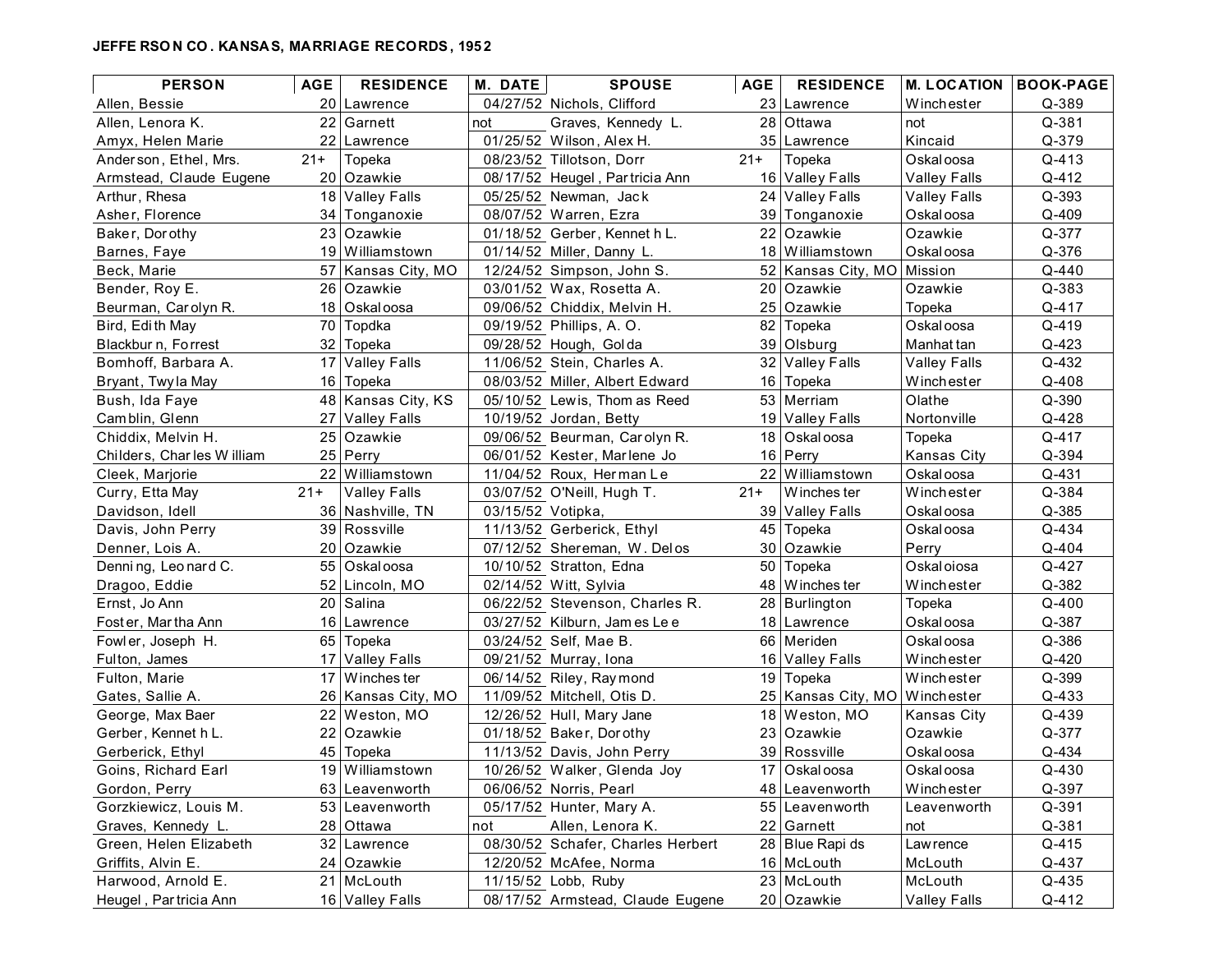#### **JEFFERSON CO. KANSAS, MARRIAGE RECORDS, 1952**

| <b>PERSON</b>          | <b>AGE</b> | <b>RESIDENCE</b>   | <b>M. DATE</b> | <b>SPOUSE</b>                      | AGE   | <b>RESIDENCE</b>              | <b>M. LOCATION</b>  | <b>BOOK-PAGE</b> |
|------------------------|------------|--------------------|----------------|------------------------------------|-------|-------------------------------|---------------------|------------------|
| Hinchsliff, Richard c. |            | 21 Topeka          |                | 02/03/52 Parnell, Mary             |       | 18 Topeka                     | Perry               | Q-380            |
| Hough, Golda           |            | 39 Olsburg         |                | 09/28/52 Blackbur n, Forrest       |       | 32 Topeka                     | Manhat tan          | Q-423            |
| Hull, Mary Jane        |            | 18 Weston, MO      |                | 12/26/52 George, Max Baer          |       | 22 Weston, MO                 | Kansas City         | Q-439            |
| Hunter, Mary A.        |            | 55 Leavenworth     |                | 05/17/52 Gorzkiewicz, Louis M.     |       | 53 Leavenworth                | Leavenworth         | Q-391            |
| Johnson, Derry L.      |            | 20 Topeka          |                | 08/03/52 Logan, Lois Mary          |       | 19 Eskridge                   | Winchester          | Q-407            |
| Johnson, John D.       | 64         | Topeka             |                | 06/05/52 Johnson, Julia            |       | 60 Topeka                     | Oskal oosa          | Q-395            |
| Johnson, Julia         | 60 I       | Topeka             |                | 06/05/52 Johnson, John D.          | 64    | Topeka                        | Oskal oosa          | Q-395            |
| Jordan, Betty          |            | 19 Valley Falls    |                | 10/19/52 Camblin, Glenn            |       | 27 Valley Falls               | Nortonville         | Q-428            |
| Kester, Marlene Jo     |            | 16 Perry           |                | 06/01/52 Childers, Charles William |       | 25 Perry                      | Kansas City         | Q-394            |
| Kilburn, Jam es Le e   |            | 18 Lawrence        |                | 03/27/52 Foster, Martha Ann        |       | 16 Lawrence                   | Oskal oosa          | Q-387            |
| Knapp, Wayne           |            | 25 Easton          |                | 09/28/52 Woodhe ad, Anabel         |       | 21 McLouth                    | McLouth             | Q-421            |
| Korber, Cleo M.        |            | 44 Holton          |                | 09/16/52 Mulanax, Walter W.        |       | 45 Holton                     | Winchester          | Q-418            |
| Kramer, Darlene        |            | 18 McLouth         |                | 09/02/52 Schoenfeld, Duane         | 21    | Grainfield                    | Tonganoxie          | Q-416            |
| LeGer, Donna Jean      |            | $19$ Perry         |                | 01/04/52 Palmer, Russell           |       | 19 Perry                      | Perry               | Q-375            |
| Lewis, Thom as Reed    |            | 53   Merriam       |                | 05/10/52 Bush, Ida Faye            |       | 48 Kansas City, KS            | Olathe              | Q-390            |
| Lobb, Clifford R.      |            | 30 Nortonville     |                | 08/10/52 Pontius, Cora Belle       |       | 23 Valley Falls               | <b>Valley Falls</b> | Q-410            |
| Lobb, Ruby             |            | 23 McLouth         |                | 11/15/52 Harwood, Arnold E.        | 21    | McLouth                       | McLouth             | Q-435            |
| Logan, Lois Mary       |            | 19 Eskridge        |                | 08/03/52 Johnson, Derry L.         | 20    | Topeka                        | Winchester          | Q-407            |
| Long, Charles G., Jr.  | 21.        | Oskal oosa         |                | 05/25/52 Myers, Janise E.          | 19    | Oskal oosa                    | Oskal oosa          | Q-392            |
| Low, John Robert       |            | 21 Nortonville     |                | 08/14/52 Spencer, Elva Mae         |       | 18 Nortonville                | Holton              | Q-411            |
| Lown, Isetta           | 17         | Vinland            |                | 08/01/52 Wampler, Lloyd D.         |       | 21 Lawrence                   | Oskal oosa          | Q-406            |
| Luthye, Ronal d D.     |            | 24 Topeka          |                | 05/30/52 Neal, DeEtta              | 26    | Topeka                        | Topeka              | Q-398            |
| Lynch, Adel aide       |            | 23 Topeka          |                | 09/30/52 Woodhe ad, Ernest         | 27    | Topeka                        | Oskal oosa          | Q-422            |
| May, Glen E.           |            | 18 Williamstown    |                | 10/12/52 Rogers, Rosa Lee          | 18    | Williamstown                  | Perry               | Q-426            |
| McAfee, Norma          |            | 16 McLouth         |                | 12/20/52 Griffits, Alvin E.        |       | 24 Ozawkie                    | McLouth             | Q-437            |
| McNeill, Neil E.       |            | 21 Lawrence        |                | 12/20/52 Weber, Betty              |       | 20 Lawrence                   | Emporia             | Q-438            |
| Meyer, George Lee      |            | 19 McLouth         |                | 10/12/52 Young, Fern Marie         |       | 21 Tonganoxie                 | Tonganoxie          | Q-424            |
| Miesse, Mary L.        | $21+$      | Topeka             |                | 01/21/52 Zimmerman, Ervin H.       | $21+$ | Topeka                        | Oskal oosa          | Q-378            |
| Miller, Albert Edward  |            | 16 Topeka          |                | 08/03/52 Bryant, Twyla May         | 16    | Topeka                        | Winchester          | Q-408            |
| Miller, Danny L.       |            | 18 Williamstown    |                | 01/14/52 Barnes, Faye              | 19    | Williamstown                  | Oskal oosa          | Q-376            |
| Mitchell, Agnes J.     |            | 55 Wichita         |                | 07/05/52 Nagle, Frank H.           |       | 60 Wichita                    | Topeka              | $Q - 403$        |
| Mitchell, Otis D.      |            | 25 Kansas City, MO |                | 11/09/52 Gates, Sallie A.          |       | 26 Kansas City, MO Winchester |                     | Q-433            |
| Moon, Virgil           |            | 19 Lawrence        |                | 10/19/52 Turner, Betty             |       | 17 Lawrence                   | Lawrence            | Q-429            |
| Mulanax, Walter W.     |            | 45 Holton          |                | 09/16/52 Korber, Cleo M.           |       | 44 Holton                     | Winchester          | Q-418            |
| Murray, Iona           |            | 16 Valley Falls    |                | 09/21/52 Fulton, James             |       | 17 Valley Falls               | Winchester          | Q-420            |
| Myers, Janise E.       |            | 19 Oskaloosa       |                | 05/25/52 Long, Charles G., Jr.     |       | 21 Oskaloosa                  | Oskal oosa          | Q-392            |
| Nagle, Frank H.        |            | 60 Wichita         |                | 07/05/52 Mitchell, Agnes J.        |       | 55 Wichita                    | Topeka              | $Q - 403$        |
| Neal, DeEtta           |            | 26   Topeka        |                | 05/30/52 Luthye, Ronal d D.        |       | 24 Topeka                     | Topeka              | Q-398            |
| Newman, Helen Lea      |            | 18 Valley Falls    |                | 07/24/52 Stein, Anthony B.         |       | 27 Valley Falls               | Kansas City         | Q-405            |
| Newman, Jack           |            | 24 Valley Falls    |                | 05/25/52 Arthur, Rhesa             |       | 18 Valley Falls               | <b>Valley Falls</b> | Q-393            |
| Nichols, Clifford      |            | 23 Lawrence        |                | 04/27/52 Allen, Bessie             |       | 20 Lawrence                   | Winchester          | Q-389            |
| Noches, Rose M.        |            | 32 Topeka          |                | 06/06/52 Smith, Eugene L.          |       | 29 Topeka                     | Oskal oosa          | Q-396            |
| Norris, Pearl          |            | 48 Leavenworth     |                | 06/06/52 Gordon, Perry             |       | 63 Leavenworth                | Winchester          | Q-397            |
| O'Neill, Hugh T.       | $21+$      | Winches ter        |                | 03/07/52 Curry, Etta May           | $21+$ | <b>Valley Falls</b>           | Winchester          | Q-384            |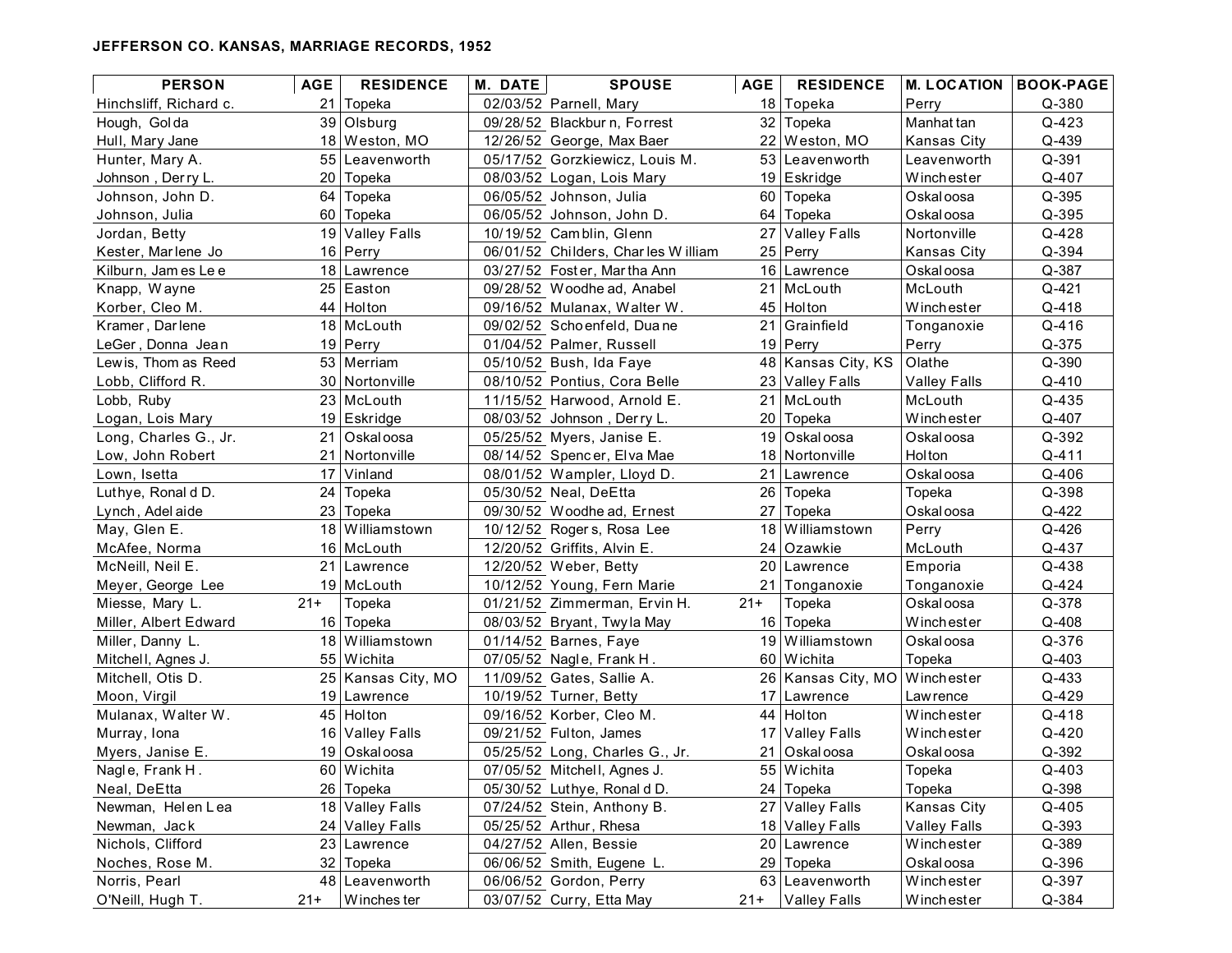#### **JEFFE RSO N CO . KANSAS, MARRIAGE RECORDS, 195 2**

| <b>PERSON</b>            | <b>AGE</b>      | <b>RESIDENCE</b>    | <b>M. DATE</b> | <b>SPOUSE</b>                     | AGE   | <b>RESIDENCE</b>           | <b>M. LOCATION</b>  | <b>BOOK-PAGE</b> |
|--------------------------|-----------------|---------------------|----------------|-----------------------------------|-------|----------------------------|---------------------|------------------|
| Palmer, Russell          |                 | 19 Perry            |                | 01/04/52 LeGer, Donna Jean        |       | 19 Perry                   | Perry               | Q-375            |
| Parnell, Mary            |                 | 18 Topeka           |                | 02/03/52 Hinchsliff, Richard c.   |       | 21 Topeka                  | Perry               | Q-380            |
| Phillips, A. O.          | 82              | Topeka              |                | 09/19/52 Bird, Edith May          | 70    | Topdka                     | Oskal oosa          | Q-419            |
| Pontius, Cora Belle      |                 | 23 Valley Falls     |                | 08/10/52 Lobb, Clifford R.        |       | 30 Nortonville             | <b>Valley Falls</b> | Q-410            |
| Pope, George A.          |                 | 38 Valley Falls     |                | 06/24/52 Thienell, Marie          | 41    | Winona, MN                 | Winchester          | Q-402            |
| Riley, Raymond           |                 | 19 Topeka           |                | 06/14/52 Fulton, Marie            | 17    | Winches ter                | Winchester          | Q-399            |
| Rodecap, Elmer Wesley    |                 | 23 Meriden          |                | 04/01/52 Sester, Pauline          | 16    | Topeka                     | Oskal oosa          | Q-388            |
| Rogers, Rosa Lee         |                 | 18 Williamstown     |                | 10/12/52 May, Glen E.             | 18    | Williamstown               | Perry               | Q-426            |
| Roser, George H.         |                 | 50 Perry            |                | 10/10/52 Shephe rd, Lee           | 48    | Topeka                     | Winchester          | Q-425            |
| Roux, Herman Le          |                 | 22 Williamstown     |                | 11/04/52 Cleek, Marjorie          |       | 22 Williamstown            | Oskal oosa          | Q-431            |
| Schafer, Charles Herbert |                 | 28 Blue Rapi ds     |                | 08/30/52 Green, Helen Elizabeth   |       | 32 Lawrence                | Lawrence            | Q-415            |
| Schoenfeld, Duane        |                 | 21 Grainfield       |                | 09/02/52 Kramer, Darlene          |       | 18 McLouth                 | Tonganoxie          | Q-416            |
| Schoonover, Noel Herbert |                 | 28 Ozawkie          |                | 06/25/52 Spielman, Mary Jane      | 20    | Topeka                     | Topeka              | Q-401            |
| Schrader, Joseph E.      |                 | 20   Lawrence       |                | 11/15/52 Vanek, Clara A.          |       | Prague, NE                 | Topeka              | Q-436            |
| Self, Mae B.             |                 | 66   Meriden        |                | 03/24/52 Fowler, Joseph H.        |       | 65 Topeka                  | Oskal oosa          | Q-386            |
| Sester, Pauline          |                 | 16 Topeka           |                | 04/01/52 Rodecap, Elmer Wesley    | 23.   | Meriden                    | Oskal oosa          | Q-388            |
| Shephe rd, Lee           |                 | 48 Topeka           |                | 10/10/52 Roser, George H.         |       | 50 Perry                   | Winchester          | Q-425            |
| Shereman, W. Delos       |                 | 30 Ozawkie          |                | 07/12/52 Denner, Lois A.          |       | 20 Ozawkie                 | Perry               | Q-404            |
| Simpson, John S.         |                 | 52 Kansas City, MO  |                | 12/24/52 Beck, Marie              |       | 57 Kansas City, MO Mission |                     | Q-440            |
| Smith, Eugene L.         | 29 <sub>1</sub> | Topeka              |                | 06/06/52 Noches, Rose M.          |       | 32 Topeka                  | Oskal oosa          | Q-396            |
| Spencer, Elva Mae        |                 | 18 Nortonville      |                | 08/14/52 Low, John Robert         |       | 21 Nortonville             | Holton              | Q-411            |
| Spielman, Mary Jane      | 20 <sup>1</sup> | Topeka              |                | 06/25/52 Schoonover, Noel Herbert |       | 28 Ozawkie                 | Topeka              | Q-401            |
| Stein, Anthony B.        | 27              | <b>Valley Falls</b> |                | 07/24/52 Newman, Helen Lea        |       | 18 Valley Falls            | Kansas City         | Q-405            |
| Stein, Charles A.        | 32              | Valley Falls        |                | 11/06/52 Bomhoff, Barbara A.      |       | 17 Valley Falls            | <b>Valley Falls</b> | Q-432            |
| Stevenson, Charles R.    |                 | 28 Burlington       |                | 06/22/52 Ernst, Jo Ann            | 20    | Salina                     | Topeka              | $Q - 400$        |
| Stratton, Edna           | 50              | Topeka              |                | 10/10/52 Denning, Leonard C.      |       | 55 Oskaloosa               | Oskal oiosa         | Q-427            |
| Thienell, Marie          |                 | 41   Winona, MN     |                | 06/24/52 Pope, George A.          |       | 38 Valley Falls            | Winchester          | Q-402            |
| Tillotson, Dorr          | $21+$           | Topeka              |                | 08/23/52 Anderson, Ethel, Mrs.    | $21+$ | Topeka                     | Oskal oosa          | Q-413            |
| Turner, Betty            |                 | 17 Lawrence         |                | 10/19/52 Moon, Virgil             | 19    | Lawrence                   | Lawrence            | Q-429            |
| Vanek, Clara A.          | 27              | Prague, NE          |                | 11/15/52 Schrader, Joseph E.      |       | 20 Lawrence                | Topeka              | Q-436            |
| Vibbert, Max J.          |                 | 23 Corunna, MI      |                | 08/24/52 Watson, Virginia         |       | 19 McLouth                 | Oskal oosa          | Q-414            |
| Votipka, Edward          | 39              | <b>Valley Falls</b> |                | 03/15/52 Davidson, Idell          |       | 36 Nashville, TN           | Oskal oosa          | Q-385            |
| Walker, Glenda Joy       | 17              | Oskal oosa          |                | 10/26/52 Goins, Richard Earl      | 19    | Williamstown               | Oskal oosa          | Q-430            |
| Wampler, Lloyd D.        |                 | 21 Lawrence         |                | 08/01/52 Lown, Isetta             |       | 17 Vinland                 | Oskal oosa          | Q-406            |
| Warren, Ezra             |                 | 39 Tonganoxie       |                | 08/07/52 Asher, Florence          |       | 34 Tonganoxie              | Oskal oosa          | Q-409            |
| Watson, Virginia         |                 | 19 McLouth          |                | 08/24/52 Vibbert, Max J.          |       | 23 Corunna, MI             | Oskal oosa          | Q-414            |
| Wax, Rosetta A.          |                 | 20 Ozawkie          |                | 03/01/52 Bender, Roy E            |       | 26 Ozawkie                 | Ozawkie             | Q-383            |
| Weber, Betty             |                 | 20 Lawrence         |                | 12/20/52 McNeill, Neil E.         |       | 21 Lawrence                | Emporia             | Q-438            |
| Wilson, Alex H.          |                 | 35 Lawrence         |                | 01/25/52 Amyx, Helen Marie        |       | 22 Lawrence                | Kincaid             | Q-379            |
| Witt, Sylvia             |                 | 48 Winches ter      |                | 02/14/52 Dragoo, Eddie            |       | 52 Lincoln, MO             | Winchester          | Q-382            |
| Woodhe ad, Anabel        |                 | 21 McLouth          |                | 09/28/52 Knapp, Wayne             |       | 25 Easton                  | McLouth             | Q-421            |
| Woodhe ad, Ernest        | 27              | Topeka              |                | 09/30/52 Lynch, Adel aide         |       | 23 Topeka                  | Oskal oosa          | Q-422            |
| Young, Fern Marie        |                 | 21 Tonganoxie       |                | 10/12/52 Meyer, George Lee        |       | 19 McLouth                 | Tonganoxie          | Q-424            |
| Zimmerman, Ervin H.      | $21+$           | Topeka              |                | 01/21/52 Miesse, Mary L.          | $21+$ | Topeka                     | Oskal oosa          | Q-378            |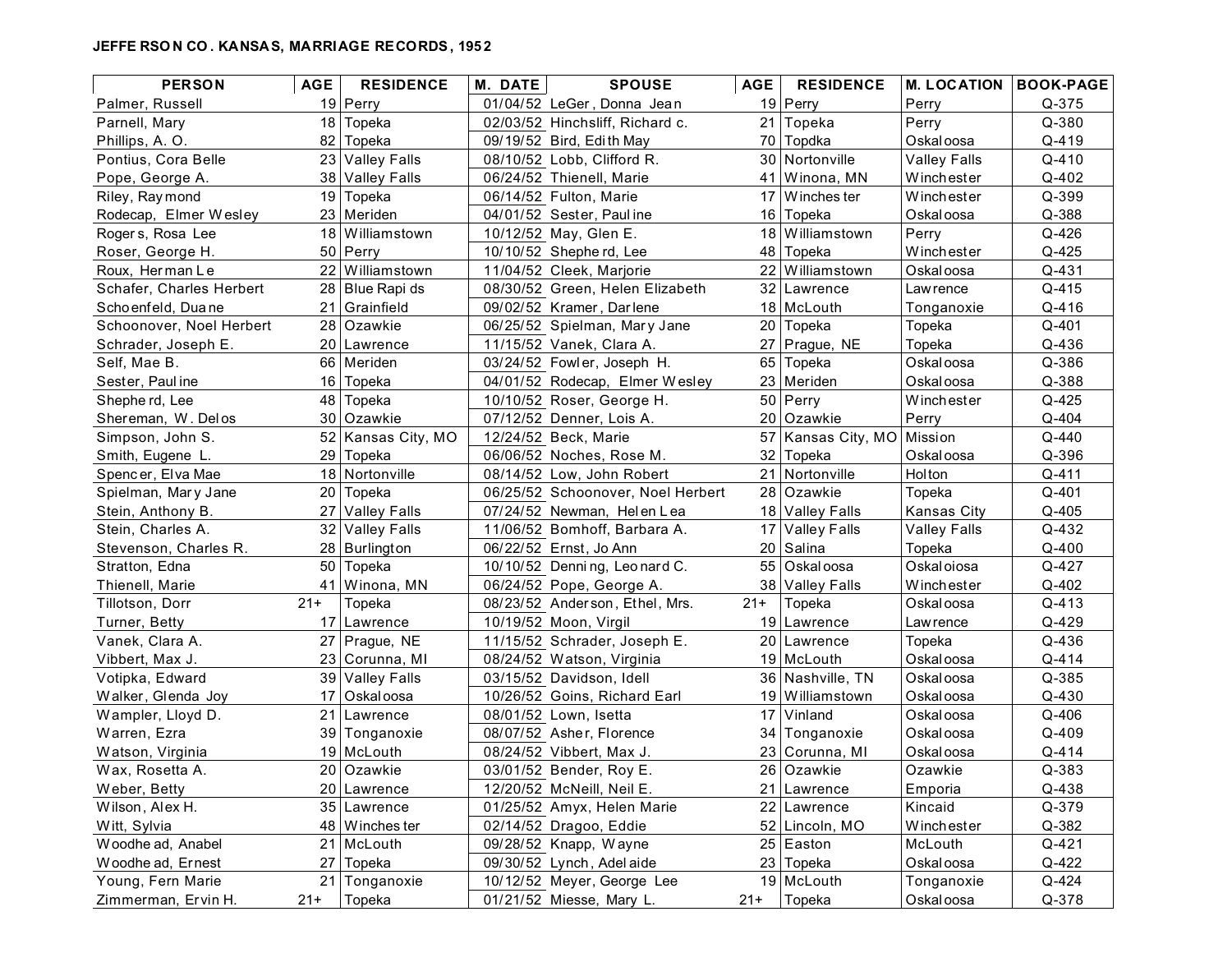**VALLEY FALLS BANK ROBBERY 1890** *The Valley Falls Register,* 7 Mar. 1890

 Just before six o'clock last Saturday afternoon John Coen, cashier in the back of Hicks, Gephart & Co., pale and trembling rushed out of the front door of the bank and told passers by, as best he could, that the bank had been robbed of a large sum of money a few moments before. He first saw A. Harmon and L. M. Tutt. The startling news spread rapidly; guns and revolvers were in hand, and everybody soon on the lookout. But the fleeing robber escaped from sight by dodging three blocks east passing out at the stock yards. Darkness came on. Telegrams and telephone messages were sent in various directions giving notice of the robbery. Armed men were detailed to scour the country and board every out-going train. The hours wore on. Finally at midnight a dispatch from Meriden 15 miles distant, gave the information that a stranger, answering the description of the robber had stopped there and gone to bed in the hotel. He had told the night operator that he was a "slicker." Suspicion was fastened upon the stranger. How to capture him was the question. The officials at Meriden asked for help from Valley Falls, and Joe Summerville and Hal Stone volunteered to do the work and left in a buggy at 1:30 p.m. They arrived at Meriden between four and five o'clock and consulting constable Garber and landlord Garber, of the American hotel, laid their plans to capture the bold bad man. And they planned wisely and sagely. But would they get the right man! The robber had left word with the clerk to call him at 5 a.m. as he wished to go to Atchison on the morning train. He slept upstairs. At the appointed hour he was called by the clerk, arose promptly, dressed himself and walked down stairs into the office, where the brave deputies were stationed, armed with double barreled shot-guns, heavily loaded. The robber cheerily bade the clerk good morning closing the door behind him. At the same time he was ordered to throw up his hands and he saw , doubtless to his complete surprise, that he was covered by two sudden-death-dealing weapons. He halted not nor held up his hands, cooly and silently walked toward the stove, crossing his arms and reaching to his side coat pockets for his pistols. Again he was ordered to throw up his hands and again he refused, hoping, perhaps, to un-nerve the deputies, or by a skillful maneuver draw his double action revolvers and stand an equal chance with his captors. To him it must have been an awful moment. To surrender would be to expose his guilt — not to do so he might escape. His time had come; the triggers were pulled, simultaneously, and the heavy report from two shot guns sounded the knell of his departure into eternity. The daring robber fell backwards, dead his feet near the stove. He raised his head and shoulders slightly from the floor and sank back stilled in death. One full charge entered just above his heart and the other in part, his right shoulder. The body lay there until noon, when county attorney Gephart, and witnesses from here, arrived to attend a coroner's inquest and examine the effects of the dead man. \$2,812 was found on his person, all in his boots except \$24, one package of \$500 in bills, having the bank wrapper on it, endorsed 2-27- 1890 – Coen; that is on Feb.  $2<sup>nd</sup>$  [probably should be 27th?] 1890. Coen counted that package. The other packages were recognized. The robber had \$1,000 less than it was supposed he had., Coen in his excitement having over looked the package in the safe.

A coroner's inquest was held before Justice Fraser, and the following verdict was rendered.

 State of Kansas, Jefferson Co., on the body of an unknown person there lying dead, by the jurors whose names are hereunto subscribed. The said jurors upon their oath, do say that the dead man is to us identified as that of the robber of the Hicks, Gephart & Co. bank at Valley Falls., Kan., on March 1, and killed by a gunshot wound while attempting to escape arrest at Meriden, Kan., in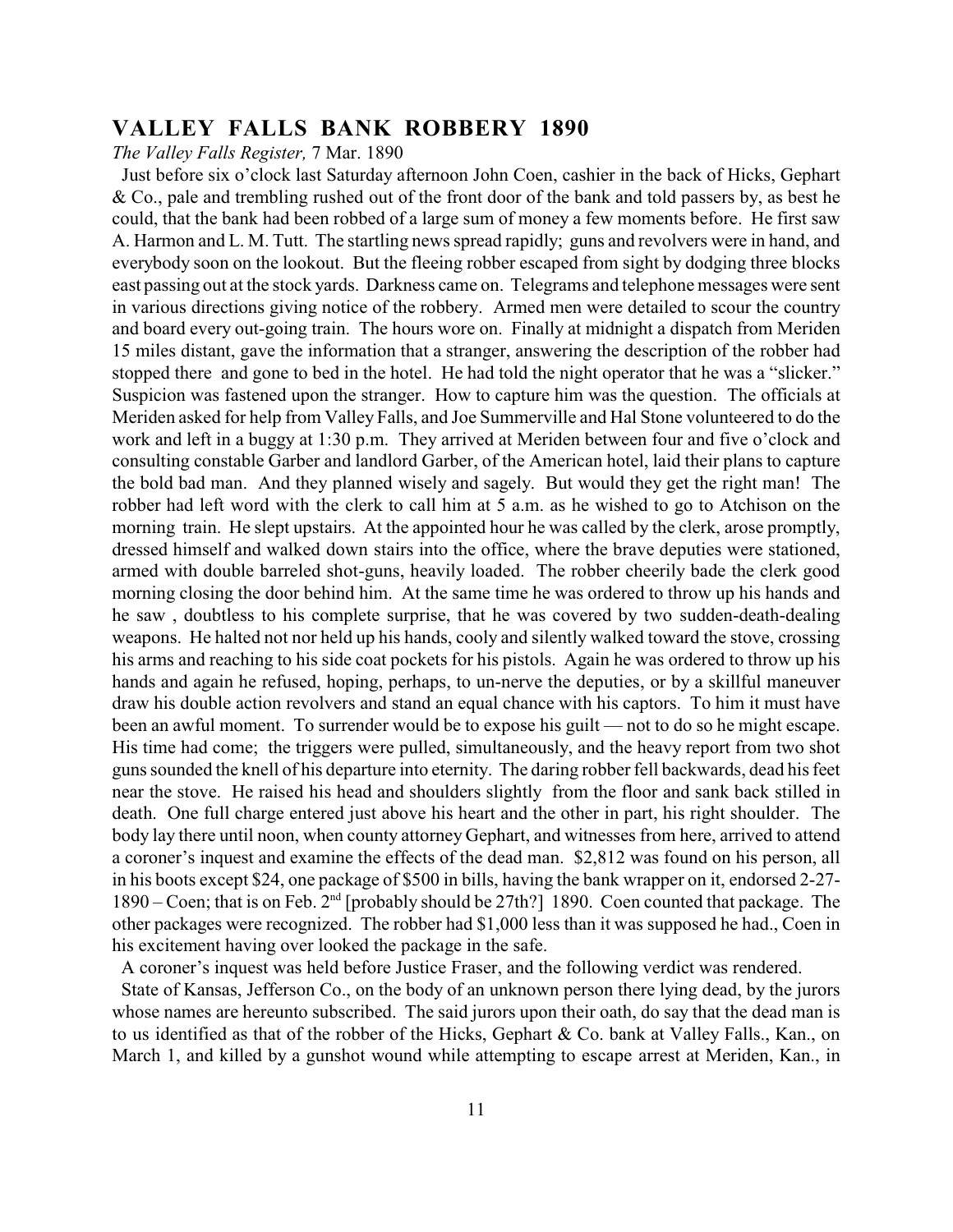apprehending him as said robber.

 We find that said killing was lawful and justifiable in every respect. We further find that said death was not felonious. In testimony whereof the side jurors have hereunto set their hands, the day and year here below written. March 2, 1890. Abraham Mosier, foreman; Robert Smith, George W. Potts, Nathan Glenn, George A. Smith and D. H. Fraser, justice of the peace, acting coroner.

The man was identified as the robber beyond all question.



To the left is a diagram of the room in the hotel where the robber was shot. "D" is the door where he entered from a stairway; "O"s where he fell; "S" was the stove; "G" was Constable Garber; "B" was Summerville's position; "A" was Shire's position; "W" was a window; "D- $2^{\prime\prime}$  was a  $2^{\text{nd}}$  door. The room was about 11 x  $13<sub>f</sub>$ 

 The robber had on a new short leather coat, lined with red flannel, dark checkered pants, knit jacket, wore boots and rubbers, and a felt hat. He was seen here Saturday morning wearing the same suit. When he committed the robbery he word a black turban cap, brown denim coat and slate colored overalls, covering his face with a red handkerchief.

#### HOW IT WAS DONE

 The "slicker" did his first work well but fell down at last. He took breakfast

afterwards he played checkers with young Smith. He gave his name as D. Smith. He wore then,, the same suit he died in. Shortly after 10 a.m. he went to Coy, Hutchins & Co's., clothing store and bought a 10 cent red Martha Washington pocket hand kerchief, displaying a small roll of bills and getting change for a \$5 bill. He then visited each bank and took observations. He then visited several stores in town, his face covered with the red handkerchief. People who noticed him supposed he had the tooth-ache or mumps. About noon he hired a saddle horse at Harman's livery stable, still disguised, saying he wished to ride to the country two miles to look at some cattle. He rode all about town and studied the surroundings, no doubt. About one o'clock he hitched the horse to a telephone pole in front of the Crosby's bank, where it is presumed that he first intended to make a haul; but owing to the large number of farmers in town and a special meeting of a horse company in lawyer Hamble's office, in the rear of the bank, he gave that up after waiting two hours for an opportunity, and returned the horse at Harmon's suggestion. He probably intended to escape on the horse if he could rob that bank. He tried another plan, and entering Hicks, Gephart & Co.'s bank between four and five o'clock, called for and secured a \$2.00 draft on New York. John Coen, the cashier, was alone, Dr. Gephart, being absent at Oklahoma. Claiming to be chilly and suffering with neuralgia he entreatingly asked permission to sit by the stove in the office and warm. This was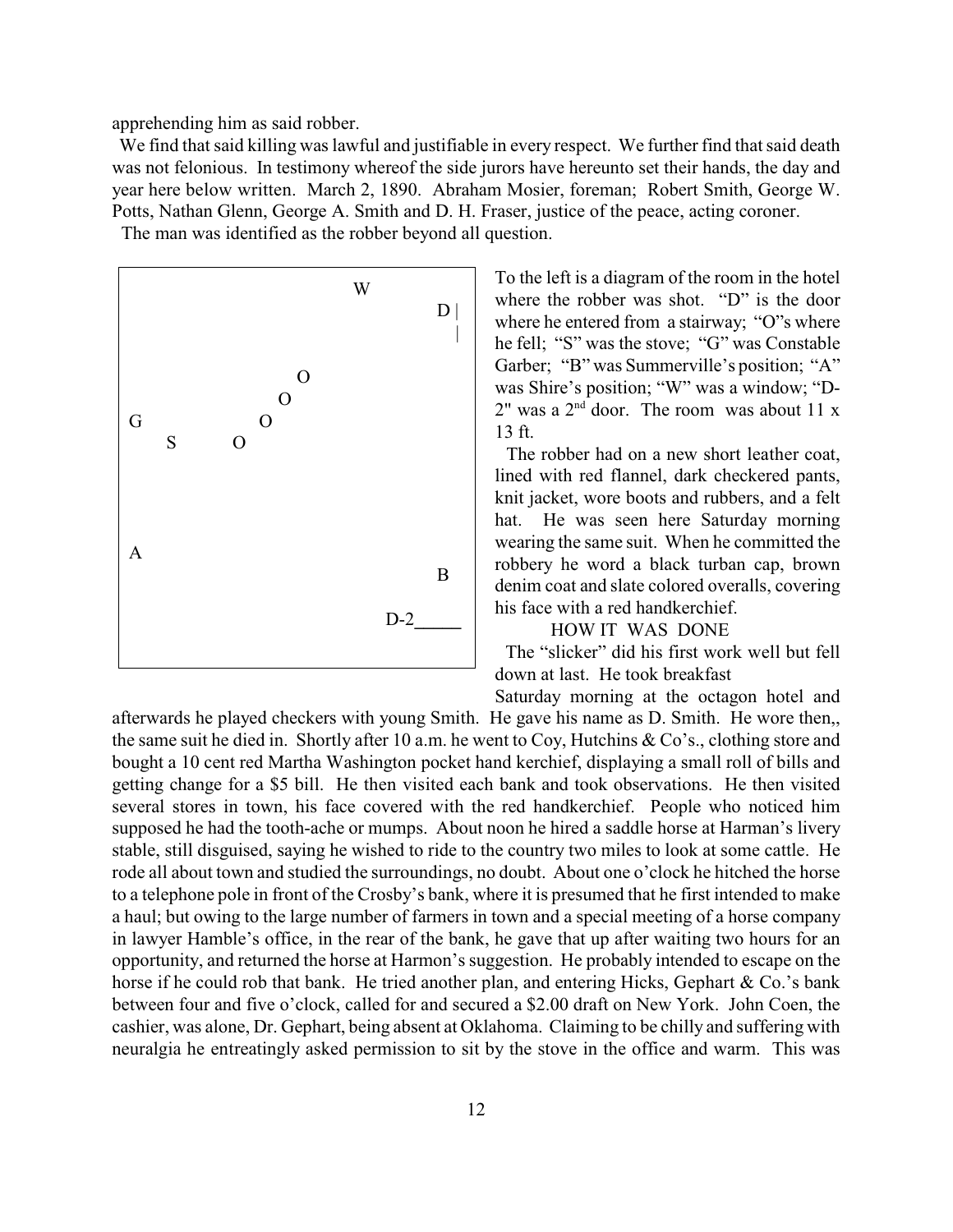granted, and he soon complained of growing very sick and enquired when the doctor might arrive. The cashier did not suspect his intentions though the robber lingered by the stove; but however told him he'd better go to some restaurant or other place to warm. The stranger pleaded to remain. Several parties saw him sitting in the rear office, but suspected nothing. Closing up time came on and the cashier proceeded to cast his balances and place the books, money, etc., in the vault. He closed the front door and had entered the vault to close the time safe, about this time growing rather nervous about the presence of the "sick" man. What could he mean. Suddenly his visitor appeared at the vault door with a revolver in each hand remarking, "That is a nice place you are in; a very secure place," and John saw two pistols in his face. He was powerless to resist. The robber said, "please hand out \$10,000." John replied that he did not have that much. "Then," said the robber, "give me what you have and put it in this sack." John proceeded to do so. The robber then proposed to lock John in the vault, but relented and locked him in the bank telling him he would leave the back door key by a tree and warned him not to give the alarm until he got away. But the alarm was given all the same, soon as possible, after unbolting the front door. The robber fled south one block and dodged eastward three blocks to the stock yards where, it was learned afterwards, he lay hiding for some time, under the chute of the A.T & S. FE stock yards. There he removed his disguise, and left a black cap, denim coat, overalls and red handkerchief in the white cotton bag, where they were found by Jim Falls, Tuesday morning. The draft, also, was found there, torn and twisted. Who he is and whence he came has not yet been ascertained.

#### NOTES:

It is the boldest bank robbery on record.

The \$2.00 draft was in favor of S. Robertson, Ottawa, Ks.

It was a lucky thing that Coen was not locked up in the vault.

 Art Mason went to Meriden Tuesday and got two or three negatives of the unknown man and made some good photos of him.

Chief Gardner viewed the dead man Sunday to see if he was among his list of crooks.

 Among the robber's effects was a silver watch bearing the initial R; a two-foot rule marked S. R.; a registered letter receipt with the names D. Smith and S. Robertson, Ottawa, Kans., to Burlington. He wore a home made shirt lined with part of a flour sack, branded Starre & Co., San Francisco.

 When people from abroad heard of the robbery many remarked; The robber will be in great luck if he escapes. Valley Falls will shoot.

 Charley Williams went to Meriden on a freight train, stopped off awhile and went to Topeka on the passenger, and the operator there was well prepared to suspicion the "slicker," when he stopped in half an hour afterwards.

 Constable Stockwell went to Leavenworth via the N. W. freight at midnight.. He was at Police headquarters Sunday morning and learned by telephone of the death of the robber.

 Hal Butts and Dr. Swallow drove to Boyle and Winchester. They noticed a horse hitched at a farm house, knocked and inquired if a stranger was there. The four young gentlemen, playing "high five" were badly frightened.

 Deputy Fred Diehl was to go to Atchison on the morning train but the work was done before3 the time for the train.

 Will Posey drove to Oskaloosa and back by one a.m. and brought over attorney Gephart. They had a cold ride.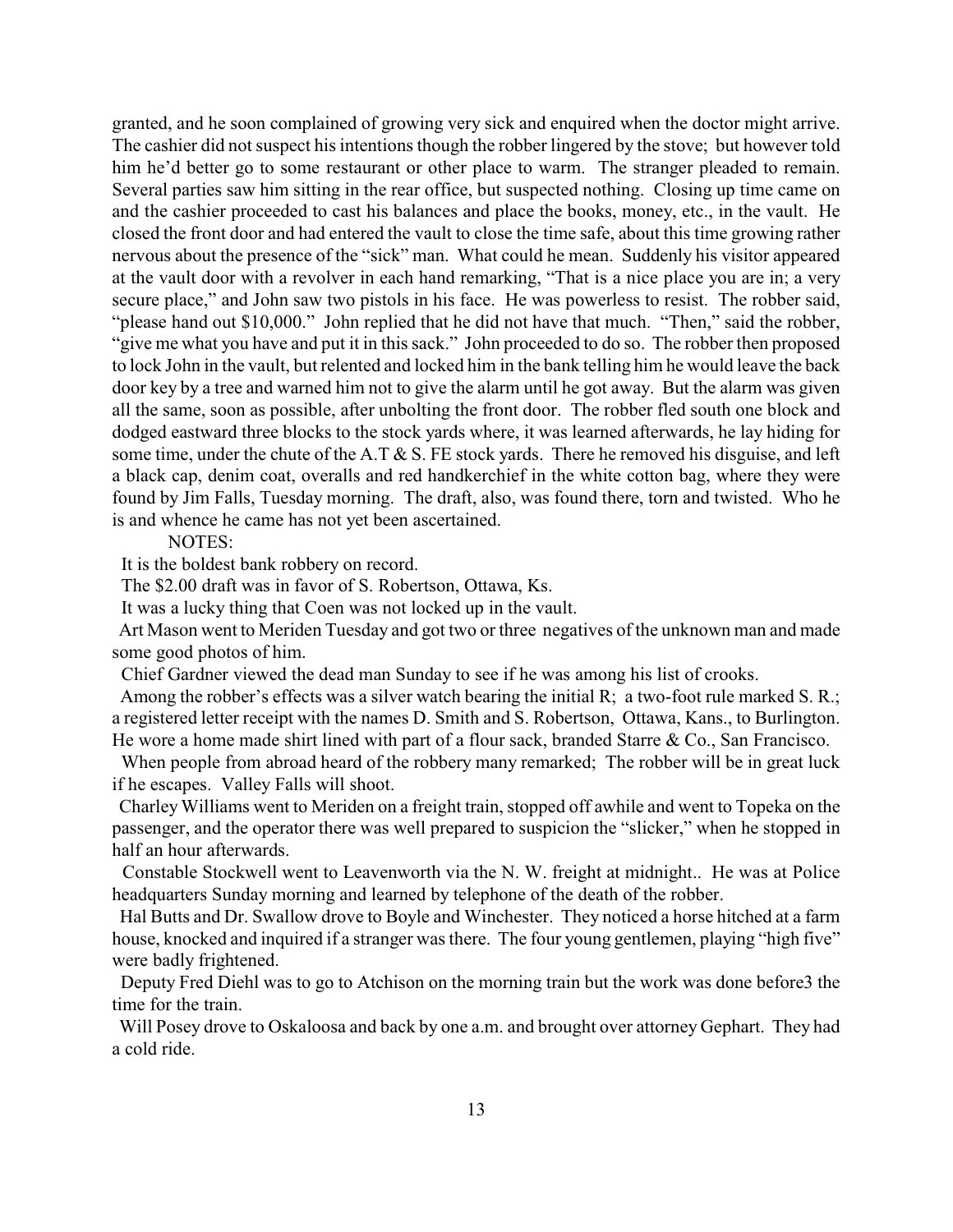"You won't, will You" was the signal for the deputies to shoot, if the robber refused to hold up his hands and surrender.

 We understand that certain parties, at Meriden, are talking to the effect that the robber could have been taken alive. They should hav3e tried the job and not allowed help to come from Valley Falls.

 The latest is that the body of the robber of the Valley Falls bank has been identified as that of Sharon Robertson, a farmer living near Ottawa. He was one time P.M. at Homewood.

#### SECOND INQUEST

Monday and Tuesday it was reported that the robber had shown a large roll of bills in making purchases during the day before entering the bank, and as the bank had not shown conclusively how much they had lost, they had become owners of money not belonging to them. Also that the shooting had been done with unjustifiable haste, without warning, that the parties doing it had said they had come to kill him and had done it.

 These ideas were set forth to the coroner in a petition, and he decided to hold a second inquest to decide firstly if the bank had returned to them more than they had lost, and secondly if the pursuers had given sufficient warning before shooting.

 The jury at the second inquest of four of the former jury with two new men. The second inquest was held Thursday much to the annoyance and inconvenience of the Valley Falls people. Attorney Myers appeared in behalf of the Bank, and Coroner Balsly began examining the witnesses, E. M. Hutchins, J. W. Falls, Squire Frazier, John Coen, Constable Garber, Summerville and Shire. The examination of the two latter is said to have been quite severe causing some excitement. Their testimony is substantially given in these columns.

 Mr. Sharrard of the Meriden State bank was next called as an expert to examine the balance book of the Valley Falls as to the amount as to amount of balance on hand March  $1<sup>st</sup>$  and  $3<sup>rd</sup>$ .

 His report satisfied the jury that the bank was not in possession of any money not belonging to them.

The other personal effects were returned to the keeping of the coroner.

 The jury after two hours deliberation brought in a verdict to the effect that the deceased came to his death by the hands of said Shire and Summerville, and that the killing was not felonious.

# **SOLDIER NAMED "POOR" KILLED**

**SOLDIER NAMED "POOR" KILLED** *The Oskaloosa Independent,* 5 Sep.**<sup>1863</sup>**

 One of the boys belonging to Capt. Kunkle's company by the name of Poor, was killed by the raiders twelve miles south of Lawrence on Friday morning, between one and two o'clock. Capt. K. gives us the following particulars:

 "Sergeant Haines and Poor were on their way hone on furlough, and were bringing some stock the former had bought. They stopped for the night, got over the fence and laid down in a field to sleep. At about half past one o'clock they heard two men coming and hailed. The reply was "Friends of the  $4<sup>th</sup>$  Mo. Regiment., on the way to visit friends in Lawrence." The bushwhackers dismounted, put up their revolvers and appeared friendly, but one of them managed to get behind Haines and with presented revolver told him to throw down his arms. Haines seized him by the throat and revolver and a scuffle ensued. But the other disarmed Poor, who was but a boy and then turned to shoot Haines, who broke and ran. They fired at him and grazed his waist; but he escaped. Poor was then shot down in cold blood.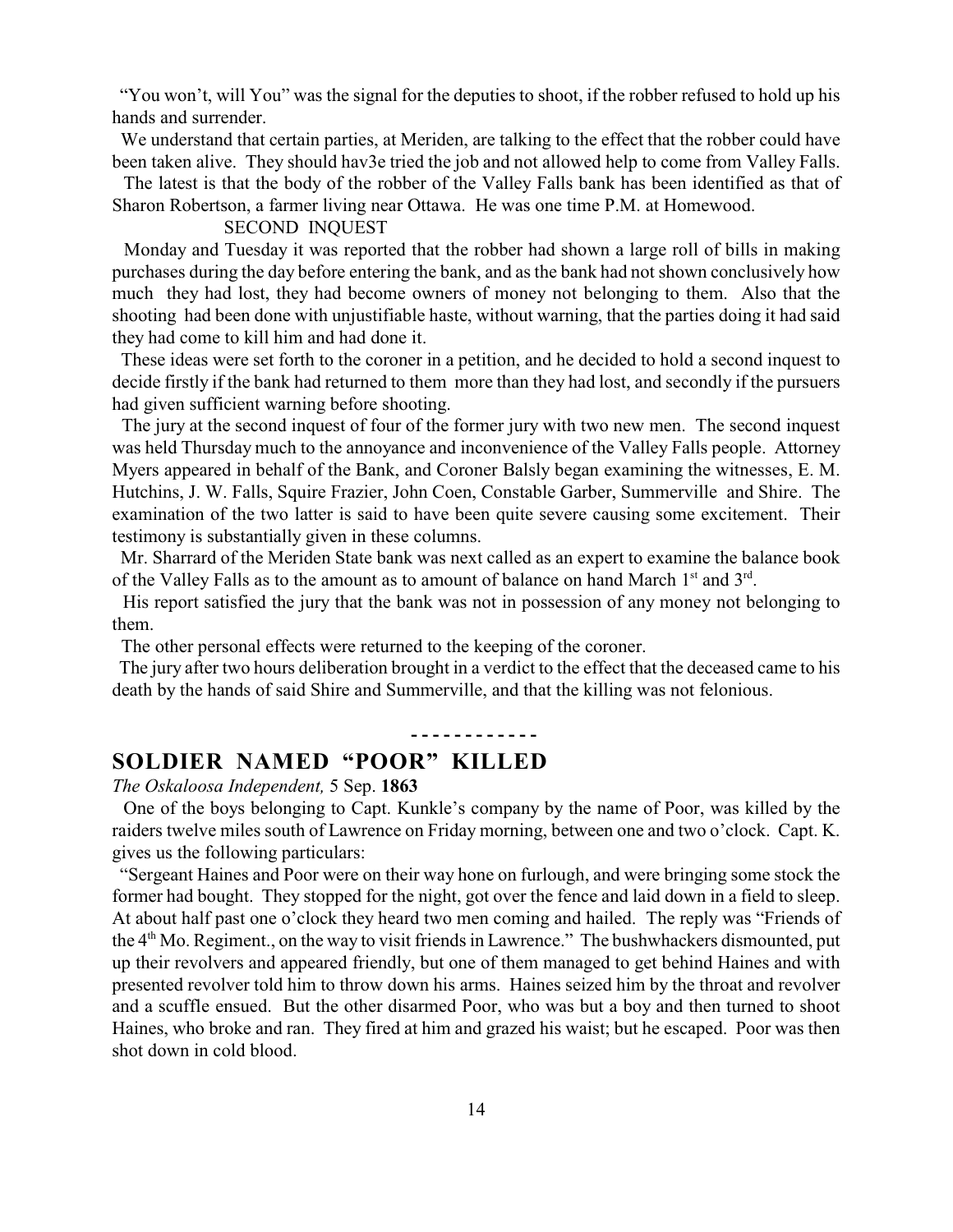| <b>NAME</b>                    |         |              | \$ IN BANK   HOUSE GOODS   OTHER PER. PROP.   \$ TOTAL |                |
|--------------------------------|---------|--------------|--------------------------------------------------------|----------------|
| <b>ROCK CREEK TOWNSHIP</b>     |         |              |                                                        |                |
| A. F. & A. M. of Meriden       | \$250   |              | \$10                                                   | \$260          |
| A. O. U. W. of Meriden         | \$30    |              |                                                        | \$30           |
| Adams, I. T.                   |         | \$70         | \$1,890                                                | \$1,960        |
| Adams, M. E.                   |         | \$50         | \$940                                                  | \$990          |
| Addy, Allen                    |         | \$30         | \$970                                                  | \$1,000        |
| Allen, D. R.                   |         | \$20         | \$810                                                  | \$830          |
| Allen, M. M.                   |         |              |                                                        | \$2,000        |
| Allen, P. W.                   | \$300   | \$150        | \$3,060                                                | \$3,510        |
| Allen, Sam & John              |         | \$50         | \$580                                                  | \$630          |
| Allen, W. A.                   |         | \$20         | \$810                                                  | \$830          |
| Armstead, George T.            |         | \$50         | \$1,340                                                | \$1,390        |
| Armstrong, John                | \$100   | \$70         | \$1,280                                                | \$1,450        |
| Armstrong, T. J.               |         |              |                                                        | \$590          |
| Atwood, C. C.                  |         | \$50         | \$260                                                  | \$310          |
| Atwood, L.                     | \$430   | \$20         | \$600                                                  | \$1,050        |
| Balz, Henry A.                 | \$170   |              | \$400                                                  | \$570          |
| Balz, R. T.                    |         |              |                                                        | \$15,350       |
| Barnes, E. R.                  |         | \$90         | \$13,630                                               | \$13,710       |
| Barnes, F. B.                  | \$1,500 | \$200        | \$4,310                                                | \$6,010        |
| Barry, David                   |         | \$40         | \$1,110                                                | \$1,150        |
| Barry, Sarah E.                | \$320   | \$50         | \$90                                                   | \$460          |
| Bateman, David M.              |         |              |                                                        | \$150          |
| Becker, Adam                   | \$400   | \$100        | \$4,090                                                | \$4,590        |
| Becker, Charles                |         | \$100        | \$520                                                  | \$620          |
| Becker, Ed                     |         | \$50         | \$1,440                                                | \$1,490        |
| Becker, J. W. I.               |         | \$40         | \$770                                                  | \$500<br>\$810 |
| Becker, John C.                | \$150   |              | \$7,000                                                |                |
| Becker, Peter                  |         |              |                                                        | \$7,150        |
| Becker, Phillip                | \$30    | \$50<br>\$40 | \$680<br>\$600                                         | \$710          |
| Becker, W. C.<br>Bell, John C. | \$120   | \$50         | \$600                                                  | \$640<br>\$770 |
| Berg, John W.                  | \$500   | \$100        | \$1,940                                                | \$2,540        |
| Bertschinger, F. W.            | \$320   | \$30         | \$660                                                  | \$1,010        |
| Biggs, G. G.                   | \$20    | \$10         | \$10                                                   | \$40           |
| Blevins, H. T.                 |         | \$40         | \$1,280                                                | \$1,320        |
| Boles, T. S.                   | \$100   | \$40         | \$500                                                  | \$640          |
| Bonewitz, L. F.                |         |              |                                                        | \$710          |
| Bonewitz, L. W.                | \$200   | \$40         | \$700                                                  | \$940          |
| Bowen, J. C.                   |         | \$50         | \$2,170                                                | \$2,220        |
| Bowlby, Benjamin               | \$1,900 | \$150        | \$2,170                                                | \$4,220        |
| Boyle, F. J.                   |         | \$60         | \$1,020                                                | \$1,080        |
| Broson, J. B.                  |         | \$40         | \$1,740                                                | \$1,780        |
| Burge, William M.              |         | \$50         | \$250                                                  | \$300          |
| Bux, B. J.                     | \$700   | \$60         | \$650                                                  | \$1,410        |
| Campbell, H. C.                |         | \$30         | \$350                                                  | \$380          |
| Campbell, N. J.                | \$30    | \$100        | \$1,270                                                | \$1,400        |
| Carden, John                   |         | \$50         | \$520                                                  | \$570          |
| Carr, W. F.                    | \$50    | \$40         | \$690                                                  | \$780          |
| Carter, G. F.                  |         | \$20         | \$810                                                  | \$830          |
| Carter, H. W.                  |         | \$40         | \$1,090                                                | \$1,130        |
| Castell, J.                    |         | \$10         | \$620                                                  | \$630          |
| Chacey, H. B.                  |         | \$50         | \$1,720                                                | \$1,770        |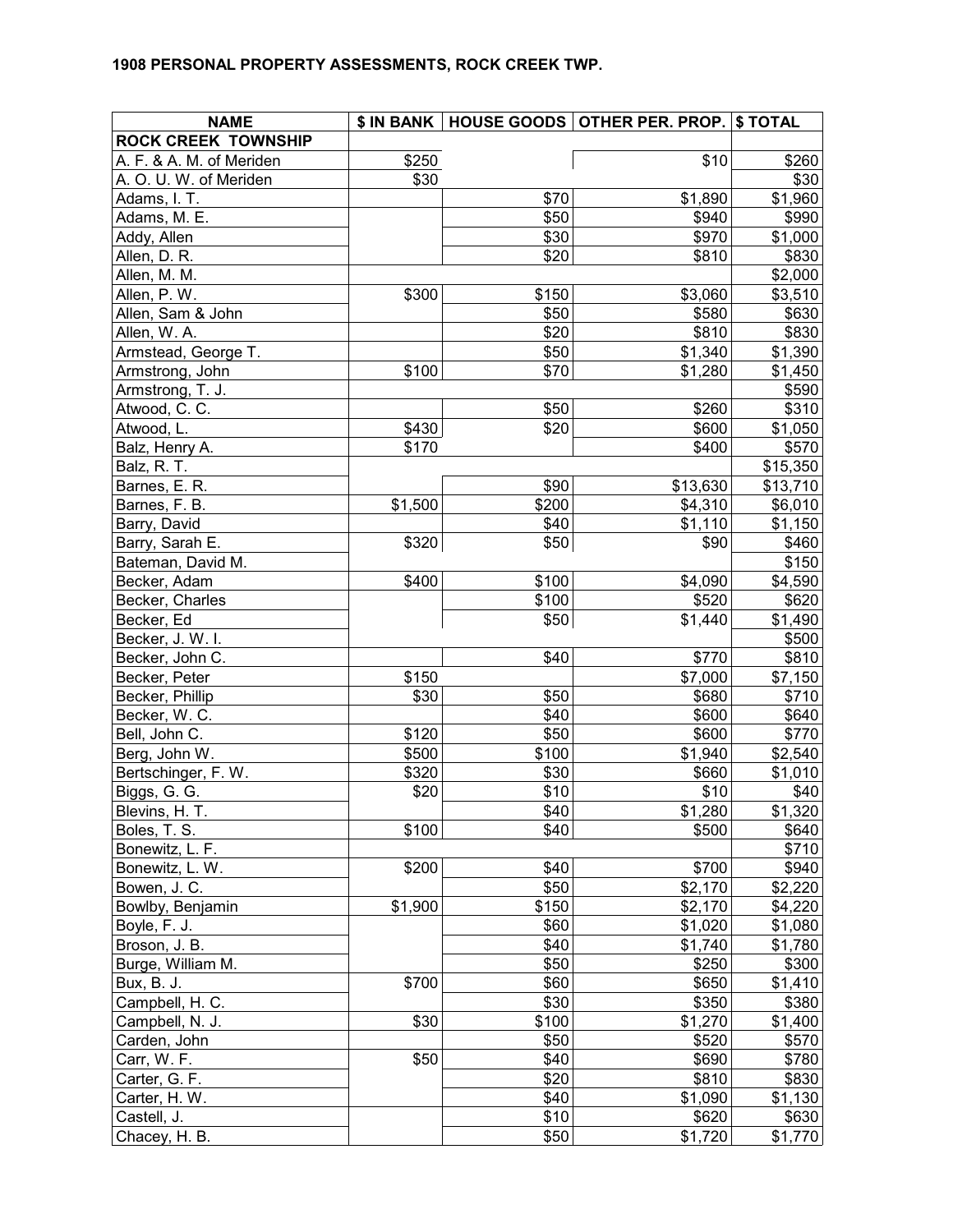| <b>NAME</b>                  |         |       | \$ IN BANK   HOUSE GOODS   OTHER PER. PROP.   \$ TOTAL |                     |
|------------------------------|---------|-------|--------------------------------------------------------|---------------------|
| Chacey, S. H.                | \$100   | \$90  | \$1,280                                                | \$1,470             |
| Chacey, S. H.                |         |       |                                                        | \$80                |
| Chacey, V. H.                |         | \$10  | \$430                                                  | \$440               |
| Chapman, Jesse               |         |       |                                                        | \$150               |
| Chapman, Lucy                | \$2,000 | \$40  | \$250                                                  | \$2,290             |
| Cheisy, Isa                  |         |       |                                                        | \$1,840             |
| Christie, Della              |         | \$40  | \$860                                                  | \$900               |
| Christy, E. A.               | \$30    | \$100 | \$1,330                                                | \$1,460             |
| Christy, F. M.               | \$1,000 | \$80  | \$1,310                                                | \$2,390             |
| Chubb, Ardena L.             | \$190   |       |                                                        | \$190               |
| Chubb, Elmer                 | \$200   | \$60  | \$1,000                                                | \$1,260             |
| Chubb, Irvin                 | \$20    |       | \$2,170                                                | \$2,190             |
| Chubb, Jeremiah              | \$2,630 |       |                                                        | \$2,630             |
| Chubb, Mary M.               | \$200   | \$20  |                                                        | \$220               |
| Clark, E. G.                 |         | \$20  | \$720                                                  | \$740               |
| Clark, J. E.                 | \$50    | \$70  | \$610                                                  | \$730               |
| Clark, James A.              |         | \$50  | \$1,840                                                | \$1,890             |
| Clark, L. L.                 |         | \$30  | \$760                                                  | \$790               |
| Clark, O. T.                 | \$20    | \$60  | \$810                                                  | \$890               |
| Cleland, J. W.               |         | \$40  | \$520                                                  | \$560               |
| Cline, G. W.                 | \$200   | \$80  | \$1,360                                                | \$1,640             |
| Cob, Mort                    |         | \$40  | \$700                                                  | \$740               |
| Coffey, John E.              | \$500   | \$100 | \$140                                                  | \$740               |
| Coffey, Rose A.              | \$130   |       | \$2,950                                                | \$3,080             |
| Coffey, W. H.                |         | \$150 | \$2,180                                                | \$2,330             |
| Collier, J. C.               |         | \$20  | \$1,450                                                | \$1,470             |
| Collins, A. D.               | \$10    | \$50  | \$840                                                  | \$900               |
| Cont. Creamery Co.           |         |       |                                                        | \$390               |
| Cook, Bert                   |         |       |                                                        | \$90                |
| Cook, Charles F.             | \$20    | \$20  | \$1,150                                                | \$1,190             |
| Cook, S.I.                   | \$280   | \$10  | \$680                                                  | \$970               |
| Council, D. E.               |         | \$50  | \$3,050                                                | \$3,100             |
| Crites, A. G.                |         | \$20  | \$380                                                  | \$400               |
| Crites, T. B.                | \$170   | \$40  | \$1,060                                                | \$1,270             |
| Crowley, William F. guardian |         |       |                                                        | \$560               |
| Crowley, William F. self     |         | \$50  | \$1,600                                                | $\overline{$1,710}$ |
| Cunning, Ernest              | \$10    | \$30  | \$670                                                  | \$710               |
| Cunning, Isaac               | \$100   | \$50  | \$1,880                                                | \$2,030             |
| Cunning, Martha J.           |         |       |                                                        | \$1,350             |
| Cunningham, C. W.            | \$150   | \$30  | \$520                                                  | \$700               |
| Cunningham, Elizabeth        |         | \$20  | \$400                                                  | \$420               |
| Cunningham, H. C.            | \$300   | \$80  | \$760                                                  | \$1,140             |
| Cunningham, Mike             | \$100   | \$80  | \$1,720                                                | \$1,900             |
| Dale, J. B.                  |         | \$120 | \$700                                                  | \$820               |
| Darland, D.                  | \$130   |       | \$90                                                   | \$220               |
| Davis, C. C.                 |         |       |                                                        | \$720               |
| Davis, J. F.                 |         | \$40  | \$2,060                                                | \$2,100             |
| Davis, William               |         |       |                                                        | \$1,360             |
| DeArnond, William            | \$220   |       | \$600                                                  | \$820               |
| Denner, F. M.                | \$930   | \$40  | \$1,210                                                | \$2,180             |
| Denner, J. E.                | \$190   |       | \$470                                                  | \$660               |
| Denner, John                 | \$50    | \$50  | \$590                                                  | \$690               |
| Deveney, James               | \$100   | \$50  | \$1,090                                                | \$1,240             |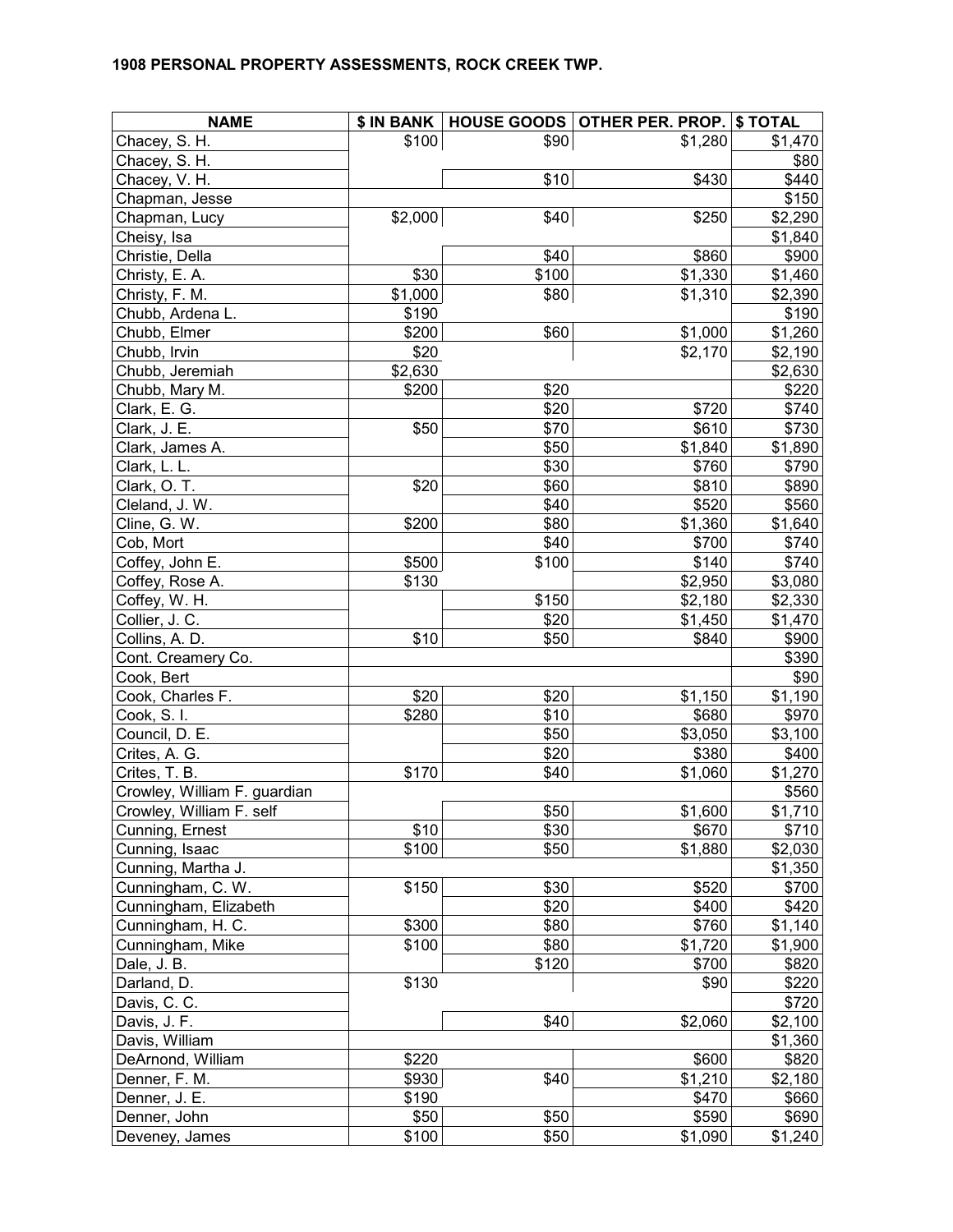| <b>NAME</b>                 |         |       | \$ IN BANK   HOUSE GOODS   OTHER PER. PROP.   \$ TOTAL |          |
|-----------------------------|---------|-------|--------------------------------------------------------|----------|
| Dewey, A. W.                |         | \$50  | \$520                                                  | \$570    |
| Dewey, G. A.                |         | \$30  | \$810                                                  | \$840    |
| Dillinger, N. P.            |         | \$30  | \$1,390                                                | \$1,420  |
| Ditch, H. A.                | \$700   |       | \$140                                                  | \$840    |
| Dix, John P.                | \$180   | \$40  | \$760                                                  | \$980    |
| Dooley, T. P., executor     |         | \$40  | \$700                                                  | \$740    |
| Dooley, T. P., self         |         | \$60  | \$910                                                  | \$970    |
| Dougan, J. H.               | \$4,000 | \$80  | \$3,290                                                | \$7,370  |
| Duncan, Elaizabeth          | \$300   |       | \$20                                                   | \$320    |
| Duncan, R. J.               | \$200   | \$120 | \$90                                                   | \$410    |
| Eastman, A. R.              | \$150   | \$50  | \$970                                                  | \$1,170  |
| Edwards, E. M.              | \$40    |       | \$640                                                  | \$680    |
| Edwards, H.                 |         | \$120 | \$4,430                                                | \$4,550  |
| Egner, Carrie               | \$40    |       |                                                        | \$40     |
| Elrod, Amanda               | \$20    | \$50  | \$200                                                  | \$370    |
| Eshom, G. T.                |         | \$40  | \$930                                                  | \$970    |
| Fisher, William B.          |         | \$70  | \$250                                                  | \$320    |
| Fitzgerald, E. M.           |         | \$60  | \$3,250                                                | \$3,310  |
| Fleming, Amos               |         | \$40  | \$520                                                  | \$560    |
| Fleming, P. W.              |         | \$80  | \$730                                                  | \$810    |
| Fleming, W. E.              |         | \$50  | \$530                                                  |          |
| Gardner, M. A.              | \$60    | \$80  | \$1,050                                                | \$1,190  |
| Gardner, W. A.              | \$300   | \$100 | \$1,470                                                | \$1,870  |
| Gay, George M.              | \$1,200 | \$70  | \$1,030                                                | \$2,300  |
| Gentry, T. J.               |         | \$50  | \$920                                                  | \$970    |
| Gerber, H. C.               | \$10    | \$50  | \$960                                                  | \$1,020  |
| Gheer, M. S.                | \$130   | \$50  | \$380                                                  | \$560    |
| Gibb, A. P.                 | \$70    | \$60  | \$80                                                   | \$210    |
| Gish, A.                    | \$100   | \$60  | \$900                                                  | \$1,060  |
| Gish, Arvilla B.            |         | \$40  | \$550                                                  | \$590    |
| Gleason, Martha E.          | \$1,040 |       |                                                        | \$1,040  |
| Goff, C. P.                 |         | \$40  | \$700                                                  | \$740    |
| Green, William & Son        | \$20    | \$100 | \$430                                                  | \$550    |
| Groendyke, David            |         | \$10  | \$40                                                   | \$50     |
| Groendyke, E. H.            | \$350   | \$30  | \$490                                                  | \$870    |
| Groshong, D. B.             | \$40    | \$120 | \$2,000                                                | \$2,160  |
| Hagen, E. C.                |         |       |                                                        | \$620    |
| Halbert, T. D.              |         | \$70  | \$210                                                  | \$280    |
| Hatfield, G. S.             | \$30    | \$40  | \$1,000                                                | \$1,070  |
| Haun, A. S.                 |         | \$40  | \$420                                                  | \$460    |
| Haun, F. A.                 |         | \$40  | \$1,670                                                | \$1,710  |
| Hawke, Aug.                 | \$600   | \$50  | \$10                                                   | \$660    |
| Hawke, John R.              |         | \$90  | \$1,370                                                | \$1,460  |
| Henderson, C.O.             |         | \$30  | \$490                                                  | \$520    |
| Henley, S. M.               |         | \$60  | \$2,480                                                | \$2,540  |
| Henry, F. A.                |         | \$50  | \$850                                                  | \$900    |
| Hileman, W. J.              |         | \$50  | \$1,410                                                | \$1,460  |
| Hines & Prentice (\$ 10000) | \$150   |       |                                                        | \$10,150 |
| Hines, A. F.                | \$1,380 | \$70  | \$2,350                                                | \$3,800  |
| Hines, Charles              |         | \$120 | \$3,840                                                | \$3,960  |
| Hines, J.D.                 | \$200   | \$180 | \$2,260                                                | \$2,640  |
| Hodge, L. B.                |         | \$30  | \$710                                                  | \$740    |
| Hodge, M. R.                |         | \$10  | \$300                                                  | \$310    |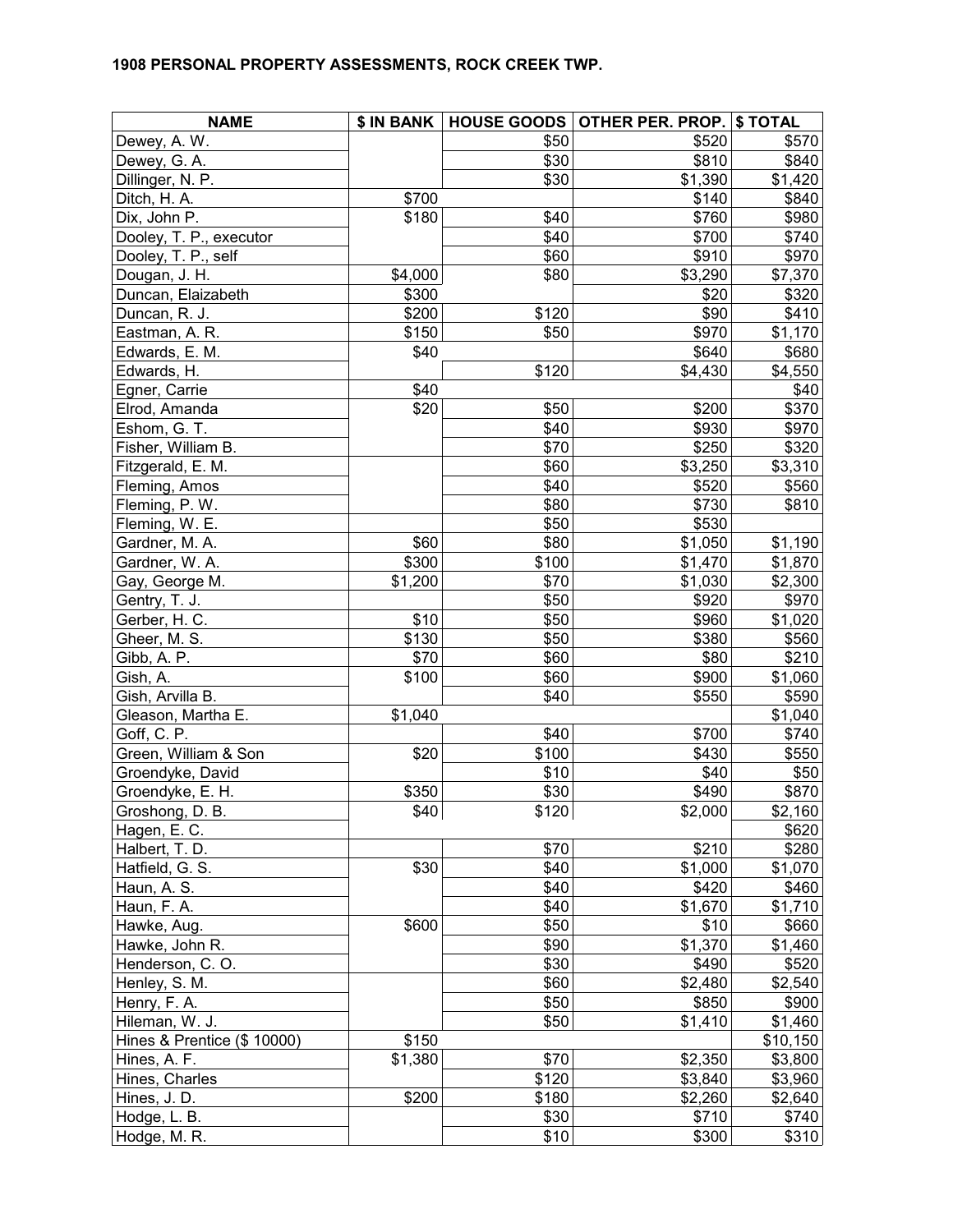| <b>NAME</b>                    |         |       | \$ IN BANK   HOUSE GOODS   OTHER PER. PROP. | \$TOTAL |
|--------------------------------|---------|-------|---------------------------------------------|---------|
| Hodge, W. T.                   |         | \$30  | \$680                                       | \$710   |
| Hokenson, Ingoberg             |         | \$20  | \$30                                        | \$50    |
| Holmes, H. V.                  |         | \$40  | \$1,090                                     | \$1,130 |
| Howard, B. F.                  | \$80    | \$60  | \$680                                       | \$820   |
| Howe, C. E.                    |         |       |                                             | \$70    |
| Huber, H. E.                   |         | \$100 | \$2,760                                     | \$2,860 |
| Huddleston, J.                 | \$50    | \$100 | \$330                                       | \$480   |
| Huff, A. D.                    |         | \$30  | \$580                                       | \$610   |
| Huffman, A. J.                 | \$190   | \$80  | \$50                                        | \$320   |
| Hull, George W.                | \$70    | \$40  | \$550                                       | \$660   |
| Hunt, Fred                     | \$30    | \$40  | \$500                                       | \$570   |
| Hunter, C. S.                  |         | \$130 | \$260                                       | \$390   |
| I. O. O. F. of Meriden         | \$500   |       | \$30                                        | \$530   |
| Isaac, Enoch                   |         |       |                                             | \$510   |
| Isaac, Jane                    |         | \$10  | \$210                                       | \$220   |
| Isaac, Nathan                  |         |       |                                             | \$970   |
| James, N. H.                   |         | \$40  | \$750                                       | \$790   |
| Jay, Benjamin                  |         | \$90  | \$900                                       | \$890   |
| Jay, E. T.                     |         | \$80  | \$3,140                                     | \$3,220 |
| Johnson, Albert                | \$150   | \$50  | \$940                                       | \$1,140 |
| Johnson, J. W.                 |         |       |                                             | \$370   |
| Johnson, N. E. (error in sum?) |         | \$10  | \$270                                       | \$380   |
| Jones, H. J.                   | \$260   | \$60  | \$1,310                                     | \$1,630 |
| Juelky, John                   |         | \$30  | \$360                                       | \$390   |
| Jurgens, Andrew H.             |         | \$40  | \$1,380                                     | \$1,420 |
| Kampman, George                |         | \$80  | \$1,030                                     | \$1,110 |
| Kane, Ellen C.                 | \$30    | \$80  | \$1,750                                     | \$1,860 |
| Keasling, Dora                 |         | \$50  | \$610                                       | \$660   |
| Keasling, I. W.                |         |       |                                             | \$550   |
| Keasling, J.O.                 |         |       |                                             | \$20    |
| Keasling, P. W.                |         |       |                                             | \$40    |
| Kelch, Henry                   | \$120   |       | \$480                                       | \$600   |
| Kelch, Peter                   |         |       |                                             | \$20    |
| Kendig, C. K.                  | \$1,000 | \$180 | \$8,470                                     | \$9,650 |
| Kius, A. C.                    | \$50    | \$70  | \$1,130                                     | \$1,250 |
| Koehler Brothers               |         | \$90  | \$270                                       | \$360   |
| Koenitzer, H. W.               |         | \$90  | \$1,160                                     | \$1,250 |
| Krumrey, F. W.                 |         | \$20  | \$670                                       | \$690   |
| Krumrey, Nicholas              | \$460   | \$60  | \$4,070                                     | \$4,590 |
| Lacey, J. C.                   | \$70    | \$80  | \$1,500                                     | \$1,650 |
| Lacey, R. B.                   | \$180   | \$70  | \$4,800                                     | \$5,050 |
| Lake, E. M.                    | \$30    | \$50  | \$560                                       | \$640   |
| Lake, Esther                   |         |       |                                             | \$150   |
| Lake, George S.                | \$10    | \$60  | \$970                                       | \$1,040 |
| Lake, S. E.                    |         |       |                                             | \$280   |
| Launer, Edward                 | \$10    | \$20  | \$780                                       | \$810   |
| Lawrence, F. A.                | \$200   | \$50  | \$2,000                                     | \$2,250 |
| Leadke, A. C.                  |         | \$40  | \$840                                       | \$880   |
| Leadke, Aug.                   | \$40    | \$20  | \$3,000                                     | \$3,060 |
| Leonard, A. D.                 |         |       |                                             | \$130   |
| Lincoln, F.O.                  |         | \$20  | \$670                                       | \$690   |
| Lingrene, C. A.                | \$60    |       | \$430                                       | \$490   |
| Lonberg, John                  | \$1,140 |       |                                             | \$1,140 |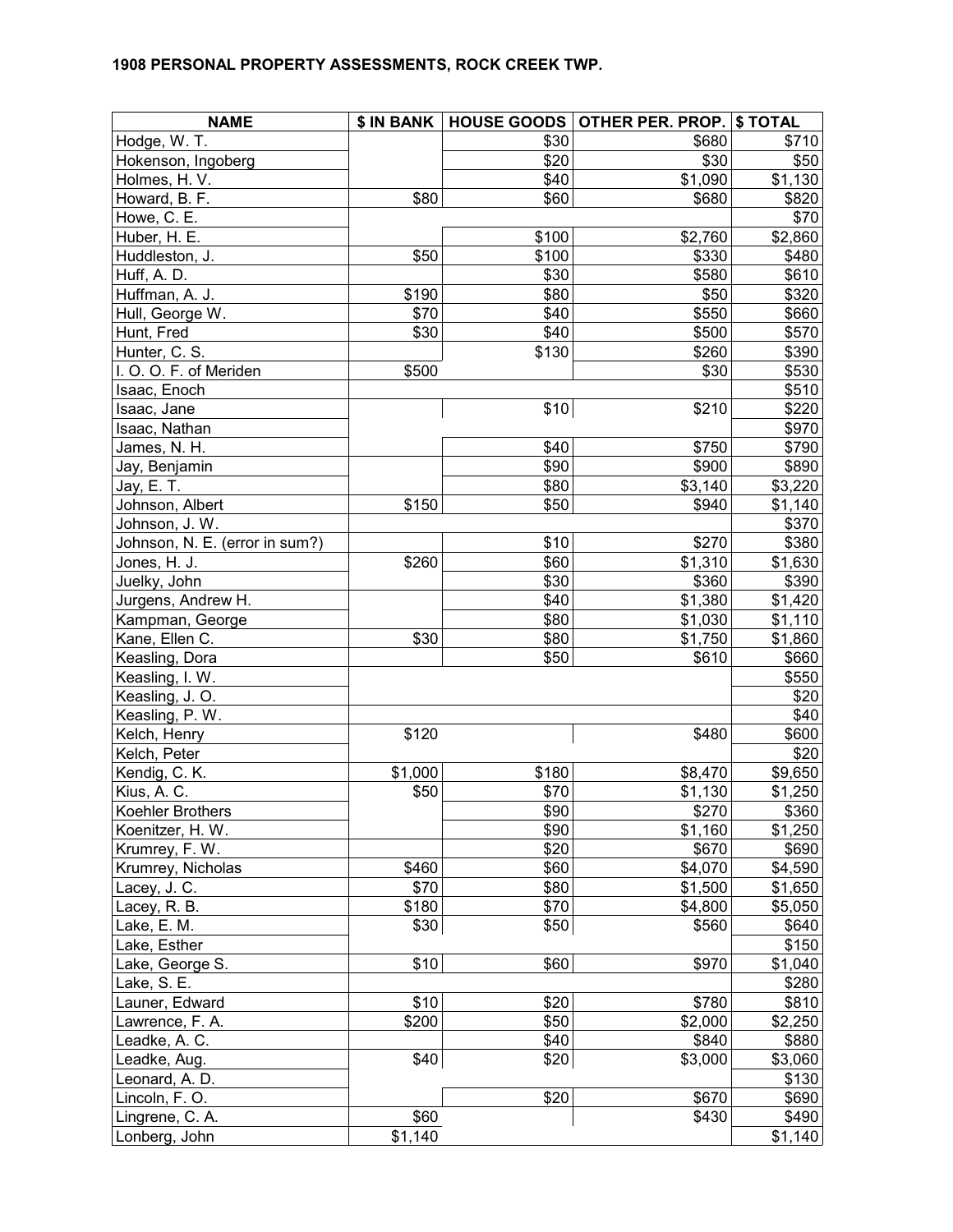| <b>NAME</b>                    | \$ IN BANK |       | HOUSE GOODS OTHER PER. PROP. \$ TOTAL |          |
|--------------------------------|------------|-------|---------------------------------------|----------|
| Long, J. E. & W. F.            | \$500      |       | \$2,110                               | \$2,610  |
| Long, T. J.                    |            | \$100 | \$630                                 | \$730    |
| Long, W. E.                    |            | \$40  | \$1,380                               | \$1,420  |
| Mangold, J. L.                 | \$200      | \$40  | \$1,300                               | \$1,540  |
| Martin, A. H.                  | \$200      | \$90  | \$440                                 | \$730    |
| Martin, Anna L.                | \$1,000    |       | \$1,500                               | \$2,500  |
| Martin, J. A.                  |            | \$30  | \$590                                 | \$620    |
| Martin, John G.                | \$2,000    | \$70  | \$3,370                               | \$5,440  |
| Martin, John.                  |            | \$30  | \$750                                 | \$780    |
| May, Harry                     |            |       |                                       | \$610    |
| May, W. H.                     |            | \$40  | \$740                                 | \$780    |
| May, W. J.                     | \$500      | \$100 | \$4,190                               | \$4,790  |
| McAfee, G. B.                  | \$70       | \$50  | \$1,200                               | \$1,320  |
| McCarty, Mary                  | \$1,500    | \$70  | \$1,220                               | \$2,790  |
| McCarty, Michael               |            | \$40  | \$550                                 | \$590    |
| McClure, William               | \$600      | \$80  | \$660                                 | \$1,340  |
| McCoy, A. B.                   |            | \$40  | \$350                                 | \$390    |
| McCoy, C. M.                   |            | \$50  | \$1,270                               | \$1,320  |
| McCoy, Clayton                 | \$20       | \$30  | \$580                                 | \$630    |
| McCue, A. E. (\$600)           | \$80       | \$50  | \$270                                 | \$1,000  |
| McCue, Hugh                    |            | \$40  | \$1,120                               | \$1,160  |
| McElroy, Paul                  |            | \$20  | \$1,040                               | \$1,060  |
| McGuire, Frank                 |            |       |                                       | \$2,940  |
| McGuire, M. W.                 |            | \$30  | \$640                                 | \$670    |
| McLucas, Grant                 | \$100      | \$60  | \$100                                 | \$260    |
| McLucas, John (\$1,260)        |            | \$80  | \$150                                 | \$1,490  |
| McNeff, Dave                   |            | \$50  | \$330                                 | \$380    |
| Meriden Elevator Co. (\$300)   | \$500      |       | \$400                                 | \$1,200  |
| Meriden Mutual Creamery Co.    |            |       |                                       | \$4,500  |
| Meriden State Bank (\$ 29,470) |            |       |                                       | \$29,470 |
| Metzger, Frank                 |            | \$30  | \$640                                 | \$670    |
| Metzger, Hulda                 |            | \$50  |                                       | \$50     |
| Metzger, Jacob                 |            | \$80  | \$1,530                               | \$1,610  |
| Metzger, James                 |            |       |                                       | \$300    |
| Metzger, W. J.                 |            | \$20  | \$630                                 | \$650    |
| Michael, William               |            | \$50  | \$1,670                               | \$1,720  |
| Miller, F. B.                  |            | \$50  | \$780                                 | \$830    |
| Miller, F. D.                  |            | \$50  | \$610                                 | \$660    |
| Mitchell, E.                   |            | \$20  | \$20                                  | \$40     |
| Moody, D. F.                   | \$20       | \$40  | \$340                                 | \$400    |
| Mooney, J. H.                  | \$1,300    | \$120 | \$20                                  | \$1,440  |
| Moore, Moses                   | \$10       | \$30  | \$1,740                               | \$1,780  |
| Mosher, E. S.                  | \$1,100    | \$50  | \$900                                 | \$2,050  |
| Mosier, J. W. (\$10,720)       | \$220      | \$200 | \$1,210                               | \$12,360 |
| Mosier, R. A.                  |            | \$150 |                                       | \$150    |
| Mowrey, H. A.                  |            | \$60  | \$1,840                               | \$1,900  |
| Musselman, N. E.               |            | \$30  | \$280                                 | \$310    |
| Nieman, Albert                 | \$250      | \$30  | \$220                                 | \$500    |
| Nunley, B. F. (\$400)          |            | \$50  | \$40                                  | \$490    |
| Ogan, Samuel                   |            | \$30  | \$410                                 | \$440    |
| Osborn, E. G.                  | \$200      | \$80  | \$360                                 | \$640    |
| Osborn, Nancy                  | \$350      | \$50  | \$100                                 | \$500    |
| Owen Brothers                  |            | \$70  | \$1,250                               | \$1,320  |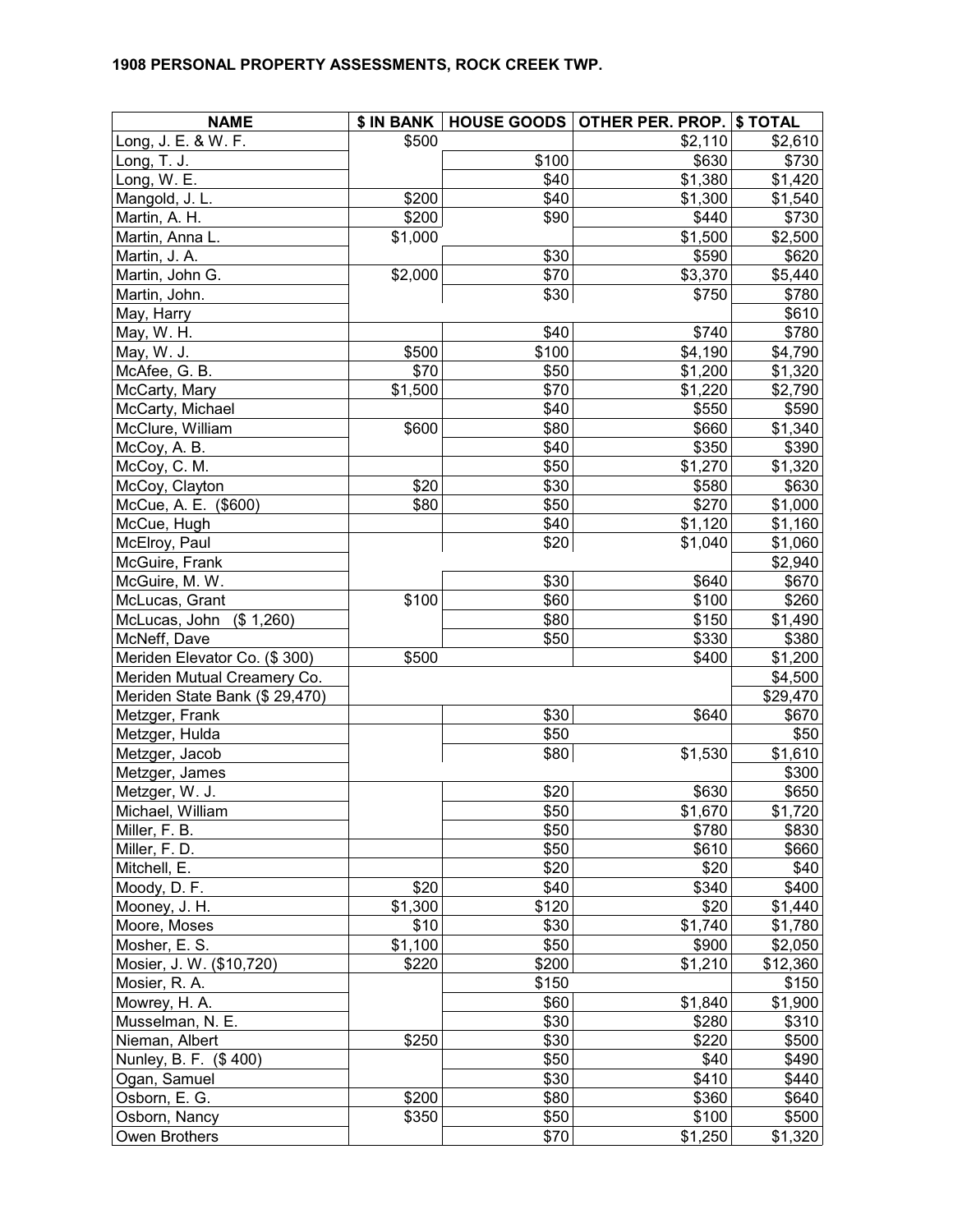| <b>NAME</b>                    |         |       | \$ IN BANK   HOUSE GOODS   OTHER PER. PROP. | \$TOTAL  |
|--------------------------------|---------|-------|---------------------------------------------|----------|
| Owen, Tracey                   |         | \$50  | \$1,160                                     | \$1,250  |
| Pacson, O. C.                  | \$10    | \$40  | \$450                                       | \$500    |
| Palmberg, A. (\$ 100)          | \$300   | \$50  | \$190                                       | \$640    |
| Palmberg, O.                   | \$20    |       |                                             | \$20     |
| Palmer, J. T.                  | \$60    | \$50  | \$1,350                                     | \$1,460  |
| Patterson, George E.           | \$250   | \$70  | \$910                                       | \$1,230  |
| Patterson, George E., Partner  |         |       |                                             | \$1,900  |
| Peck, C.D.                     |         | \$60  | $\overline{$}2,720$                         | \$2,780  |
| Peck, J. R.                    | \$20    | \$40  | \$830                                       | \$890    |
| Peebler Hardware Co. (\$4,030) | \$400   | \$10  | \$100                                       | \$4,540  |
| Peebler, C. H.                 |         |       |                                             | \$230    |
| Peebler, W. W.                 | \$200   | \$120 | \$580                                       | \$900    |
| People's State Bank (\$10.000) |         |       |                                             | \$10,000 |
| Perkinson, Z. B. (\$100)       |         | \$30  | \$80                                        | \$210    |
| Peterson, Simon                |         | \$10  | \$580                                       | \$590    |
| Portz, V.                      | \$70    | \$30  | \$580                                       | \$680    |
| Potts, M. E.                   |         | \$150 |                                             | \$150    |
| Potts, S.L.                    | \$150   | \$50  | \$540                                       | \$740    |
| Pricket, Thomas                | \$300   | \$30  | \$440                                       | \$770    |
| Quaney, Ella                   | \$1,850 | \$50  | \$90                                        | \$1,990  |
| Reed, E. B.                    |         | \$40  | \$260                                       | \$300    |
| Replogle, L. H.                | \$50    | \$40  | \$550                                       | \$640    |
| Richards, A. L.                |         | \$10  | \$740                                       | \$750    |
| Richards, Emily                |         | \$40  | \$3,360                                     | \$3,400  |
| Richards, N. H.                |         | \$100 | \$470                                       | \$570    |
| Richards, William, adm.        | \$1,300 |       | \$320                                       | \$1,620  |
| Richards, William, guardian    | \$1,900 |       | \$2,230                                     | \$4,130  |
| Ricketts, W. H.                | \$120   | \$50  | \$40                                        | \$210    |
| Rock Creek Merc. Co. (\$4,800) |         | \$90  | \$100                                       | \$4,990  |
| Rodecap, A. B.                 | \$410   |       | \$90                                        | \$500    |
| Rodecap, J. E.                 |         | \$60  | \$510                                       | \$570    |
| Rodgers, Joseph                | \$40    | \$30  | \$300                                       | \$370    |
| Rodgers, Samuel                |         | \$20  | \$1,330                                     | \$1,350  |
| Ross, J. M.                    |         | \$50  | \$620                                       | \$670    |
| Russell, Richard               | \$200   | \$40  | \$3,090                                     | \$3,330  |
| Ruttey, L. D.                  | \$1,140 | \$90  | \$650                                       | \$1,880  |
| Sams, George                   |         | \$10  | \$240                                       | \$250    |
| Savage, N                      | \$400   | \$40  | \$210                                       | \$650    |
| Sayles, William                | \$350   | \$60  | \$2,800                                     | \$3,210  |
| Scales, J. H. (\$380)          | \$20    | \$40  |                                             | \$450    |
| Schaffer, Elizabeth            |         |       |                                             | \$90     |
| Schaffer, John                 | \$70    | \$60  | \$510                                       | \$640    |
| Schaffert, Michael             |         | \$70  | \$3,060                                     | \$3,130  |
| Seal, H. S. (\$ 1,380)         |         | \$60  | \$30                                        | \$1,470  |
| Seal,, J. H.                   |         | \$40  | \$1,390                                     | \$1,430  |
| Sechrist, O. C.                |         | \$50  | \$770                                       | \$820    |
| Shaffer, J. I.                 | \$150   | \$120 | \$610                                       | \$880    |
| Shank, C. L.                   | \$1,450 | \$60  | \$1,130                                     | \$2,640  |
| Shaw, Sarah J.                 |         | \$150 | \$10                                        | \$160    |
| Shaw, T. W.                    |         |       |                                             | \$150    |
| Simmons, George T.             | \$1,350 |       | \$4,200                                     | \$5,550  |
| Simpson, Chris                 |         | \$70  | \$660                                       | \$730    |
| Smith, Ann                     | \$400   |       |                                             | \$400    |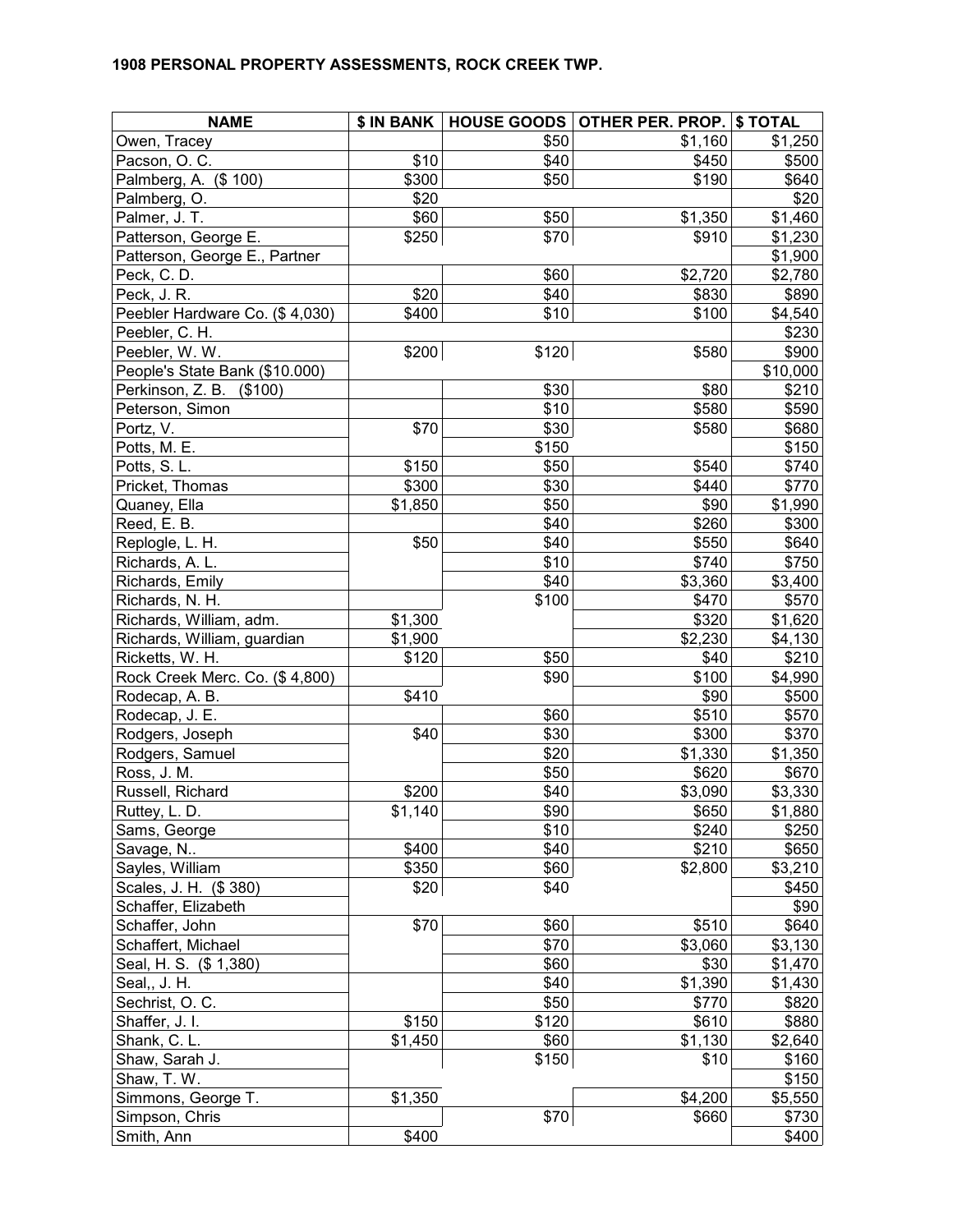| <b>NAME</b>                   |         |       | \$ IN BANK   HOUSE GOODS   OTHER PER. PROP. | \$TOTAL  |
|-------------------------------|---------|-------|---------------------------------------------|----------|
| Smith, Rebecca                |         | \$50  | \$670                                       | \$720    |
| Smith, Robert (\$ 13,980)     | \$200   | \$100 | \$140                                       | \$14,420 |
| Spahn, Nicholas               |         | \$10  | \$280                                       | \$290    |
| Spencer, C.D.                 |         | \$10  | \$5,900                                     | \$5,910  |
| Stadel, S. L.                 | \$300   | \$70  | \$5,500                                     | \$5,870  |
| Steffey, H. A.                |         |       |                                             | \$80     |
| Steffey, John M.              | \$150   | \$60  | \$1,220                                     | \$1,430  |
| Steffey, M. C.                |         |       |                                             | \$50     |
| Steffey, O. C.                |         |       |                                             | \$80     |
| Steinmetz, W. A.              |         |       |                                             | \$690    |
| Stockton, J. T.               | \$260   | \$50  | \$650                                       | \$960    |
| Sturgeon, H. J.               |         |       |                                             | \$320    |
| Sturgeon, J.                  | \$30    | \$20  | \$530                                       | \$580    |
| Swallow, G. A.                |         | \$100 | \$250                                       | \$350    |
| Swickart, H. N.               |         | \$30  | \$950                                       | \$980    |
| Taggart, W. E.                |         | \$60  | \$1,420                                     | \$1,480  |
| Taggart, W. R.                | \$220   | \$100 | \$3,060                                     | \$3,880  |
| Taylor, J. F.                 | \$10    | \$70  | \$1,240                                     | \$1,320  |
| Taylor, Lizzie                | \$1,160 | \$50  | \$2,140                                     | \$3,350  |
| Terry, T. H.                  | \$20    | \$20  | \$470                                       | \$510    |
| Thomas & Son Lumber (\$9,190) |         |       | \$3,860                                     | \$13,050 |
| Thomas Lumber Co. (\$3,590)   | \$1,100 |       | \$1,510                                     | \$6,200  |
| Tidd, Charles                 |         | \$10  | \$370                                       | \$380    |
| Triplet, B. F.                |         | \$50  | \$230                                       | \$280    |
| Tripp, F. A.                  | \$200   | \$70  | \$350                                       | \$620    |
| Tripp, G. H.                  |         | \$30  | \$1,130                                     | \$1,180  |
| Tripp, John A.                |         | \$50  | \$1,130                                     | \$1,180  |
| Tripp, M. A.                  |         |       |                                             | \$4,240  |
| Tudor, Sarah E.               | \$1,000 | \$60  | \$210                                       | \$1,370  |
| Tullis, J. H.<br>$($ \$60)    | \$520   | \$50  | \$140                                       | \$770    |
| Wade, S. B.                   | \$200   | \$30  | \$570                                       | \$800    |
| Wagner, Almira                | \$100   | \$80  | \$1,090                                     | \$1,270  |
| Wagner, E. A.                 | \$160   | \$150 | \$10,850                                    | \$11,160 |
| Warner, W.O.                  | \$180   | \$70  | \$600                                       | \$850    |
| Warren, C. W.                 |         | \$60  | \$2,040                                     | \$2,100  |
| Warren, G. H.                 | \$50    | \$50  | \$660                                       | \$760    |
| Watson, J. A.                 | \$10    | \$40  | \$1,580                                     | \$1,630  |
| Way, J.D.                     |         | \$50  | \$1,130                                     | \$1,180  |
| Way, William                  |         |       |                                             | \$320    |
| Webster, E. B.                |         | \$30  | \$1,410                                     | \$1,440  |
| Webster, F.V.                 |         | \$20  | \$440                                       | \$460    |
| Weiland, Thomas               |         | \$400 |                                             | \$400    |
| West, H. A.                   |         | \$50  | \$1,710                                     | \$1,760  |
| Wilcoxen, G. W.               |         | \$30  | \$1,280                                     | \$1,310  |
| Wilkerson, J. M.              | \$3,640 |       |                                             | \$3,640  |
| Williams, C. W.               | \$180   | \$20  | \$550                                       | \$750    |
| Williams, Sue                 | \$280   | \$30  | \$430                                       | \$740    |
| Work, J. L.                   | \$400   | \$180 | \$1,920                                     | \$2,500  |
| Yielky, Lewis                 |         | \$40  | \$1,030                                     | \$1,070  |
| Yoakum, H. P.                 | \$20    | \$50  | \$780                                       | \$850    |
| Young, B. E.                  |         |       |                                             | \$330    |
| Young, William                |         | \$30  | \$200                                       | \$230    |
| Ziegler, A. J.                | \$60    |       | \$610                                       | \$670    |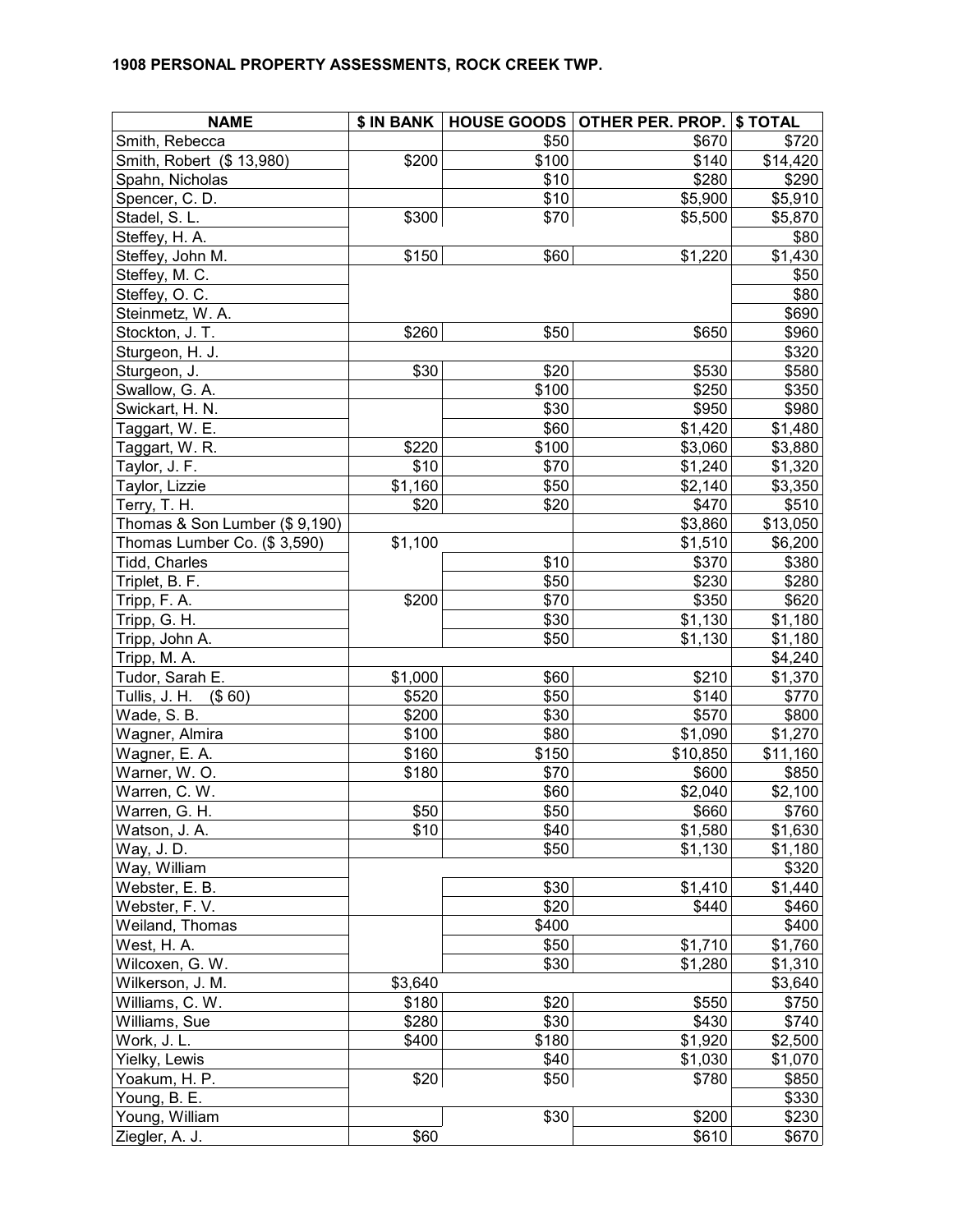# **JOHN BROWN CAMP IN JEFFERSON COUNTY**

*Nortonville News*, 14 January 1955

Frank Ferris Recalls That Early Days of State History Were Often Colored by Violence.

Note by Frank Ferris (the original writer in 1955) —Some time ago it was suggested that I write an article concerning the early day landmark located three miles east of Nortonville on the farm of the late John Schuler which is now owned by his son Wilfred. It is an intriguing idea, and should have been written by someone many years ago to preserve the history of this important landmark of the Civil War period still standing in our community today.

 Among the historical records of the Kansas Historical Society in Topeka there is nothing pertaining to John Brown first and only through this part of the country, other than in the year of 1857 he and three of his sons passed through Hickory Point on their way to the Territory of Nebraska with a number of Negro slaves which they intended to set free, and were attacked by a gang of border ruffians in Nemaha County. Only a few of the remaining old-timers whose parents were early settlers east of Nortonville were able to furnish any amount of information in regard to this old camp ground and the early day landmark located on the old Government trail, established in 1849 by the United States army engineers at Fort Leavenworth.

The new military road soon became the great thoroughfare of the western emigrants to Utah and on to California during the days of the gold rush. Upwards of 70,000 men, women and children with wagons, horses, oxen, flocks and herds innumerable, passed over this road in 1845-50. Across much of the unbroken pasture land to the west and east of Nortonville it is still possible to observe this old government trail which indicated the path of civilization.

 One morning just recently I was accompanied to the site of the old camp ground by one of the older residents of this community and a noted historian from Topeka, and we wondered what the old early day landmark could relate if it had the power of speech. It has witnessed the progress of one hundred years, from the small ten inch prairie breaker hitched behind a yoke of oxen and its shining moleboard [moldboard?]turning over one or perhaps two acres from sun up until sun down to the modern diesel tractor with its four large plows turning over from 25 to 30 acres in much less time, and from the slow moving stage coach that passed over the old government trail twice each week to the large jet passenger planes that pass over head many times each day.

 As we stood there a jet plane zoomed across the sky at a speed of perhaps four or five hundred miles per hour, and probably making a non-stop flight from the Atlantic to the Pacific with two hundred or more passengers aboard. Such a contrast, a glimpse of the past and a glimpse of the future. Each making its contribution to this wonderful country of ours.

 Without early day records that I have kept on file during my years of residence in this vicinity, recollections of early day incidents that were told to me during my boyhood days by the early settlers, and assistance rendered me by the older people of this community it would have been entirely impossible for me to have written the following article.

Frank Ferris

- - - - - - - - - - - - - - -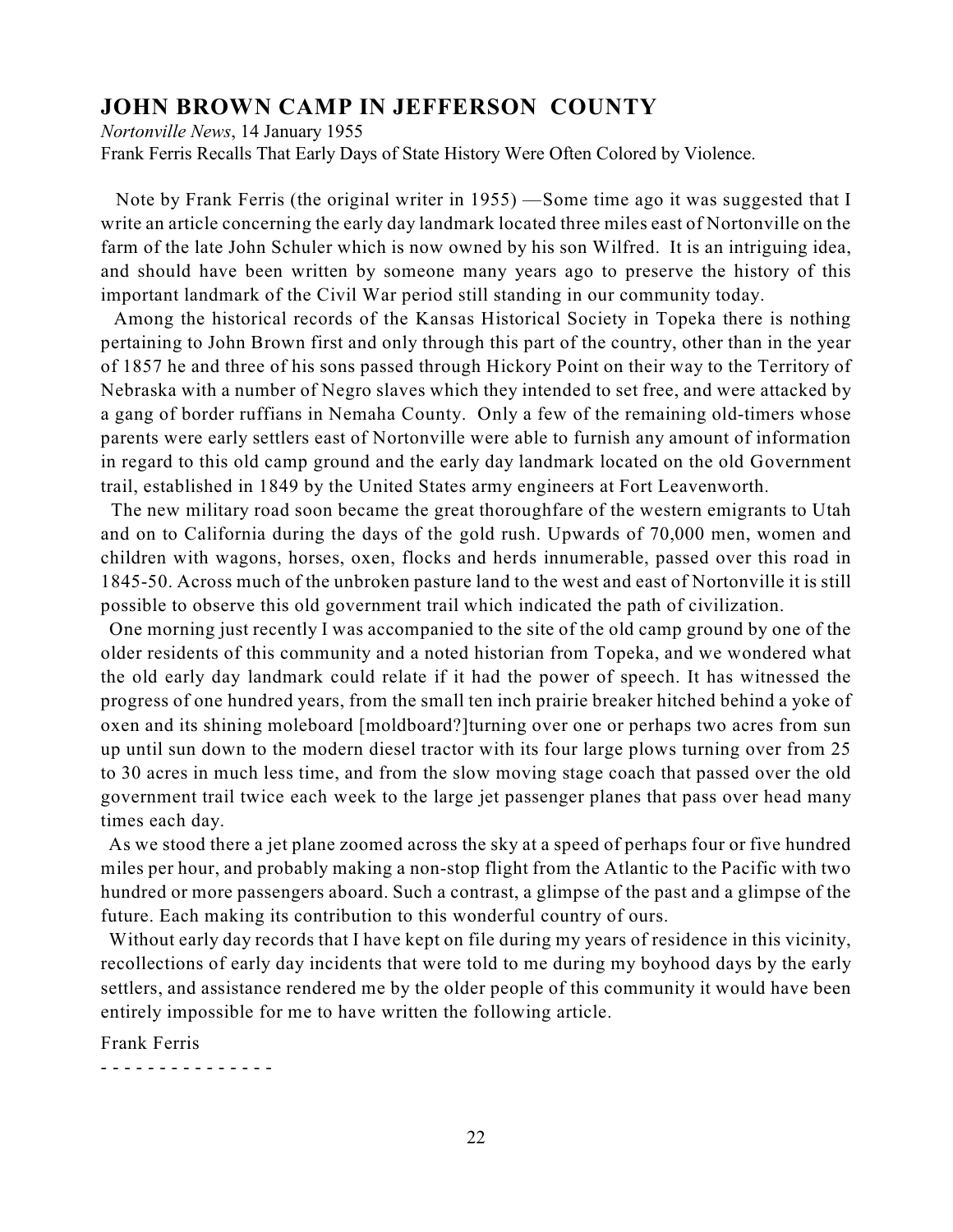I have recently been asked by a number of the older people living in Nortonville and vicinity to write up the following account for publication in some future issue of the Nortonville News. It concerns the oldest of all early day landmarks still standing in this section of the country today.

 Just 97 years ago last April Old John Brown, the great Free State leader, and three of his sons camped for the night on the small stream that has its heading a few rods south of the city limits of Nortonville. This early day landmark, located three miles on down this little stream was on the old Government trail leading from Ft. Leavenworth through the timbered sections and on west to where the rolling prairie gave way to the great plains.

 For many years previous to the arrival of John Brown and his sons this old camping ground with its tall shade trees and an abundance of running water was a favorite overnight stopping place for early day freighters, buffalo hunting outfits on their way to the plains of western Kansas and many of the pioneers who crossed on the ferry above Leavenworth with their oxen and covered wagons, pushing their way westward ahead of the advancing civilization.

 As this part of the country is rich in frontier history and tales of the pioneers, I am sure the following article will be of interest to the many readers of this paper, who never knew that an important landmark of the Civil War period still stands on the south bank of the small creek that passes through the Wilfred Schuler farm.

 Since early last spring when its location and much of the early history concerning this old landmark was brought to light by two of the old-timers whose parents were among the first pioneer settlers to located near there, pioneer settlers to historians from different parts of Kansas have visited this landmark, gathering a vast amount of historic material pertaining to the Free State and Pro-Slavery conflict which had irritated a Nation for decades.

 It was here in this part of Kansas that the war of rebellion began when the spark of conflict burst into devastating flames. Surrounded by a group of beautiful oak trees this early landmark, in form of a monstrous white limestone rock weighing approximately twenty tons which has the letters R. M. B., and the date of 1857 chiseled deep into its hard surface, stands today as a memorial to John Brown, the great Free State leader and his four sons who gave their lives for the cause of freedom and did a great part in bringing about an everlasting peace between the North and South.

 Kansas was still a territory during the primitive period of the development of the country in the vicinity of the old landmark, when our first pioneer settlers were performing the arduous task of reclaiming the wild and barren lands which were former hunting grounds of the Kickapoo Indians who occupied this section of the country up until 1854.

 As the territory of Kansas was soon to be admitted to the Union hundreds of Pro-slavery sympathizers from Missouri and other slave states squatted on claims along Crooked creek and as far west as the Wilfred Schuler farm to entitle them to vote in favor of slavery at the fist election which was held at the Pascal Pensoneau trading post near what is now the town site of Potter.

 They also attempted to drive Free State settlers from their claims by dire threats of arson or murder in case they remained. Raiders from Missouri were preying upon all Free State settlers who had pre-empted claims along Crooked creek. Outlaws were rampant in other nearby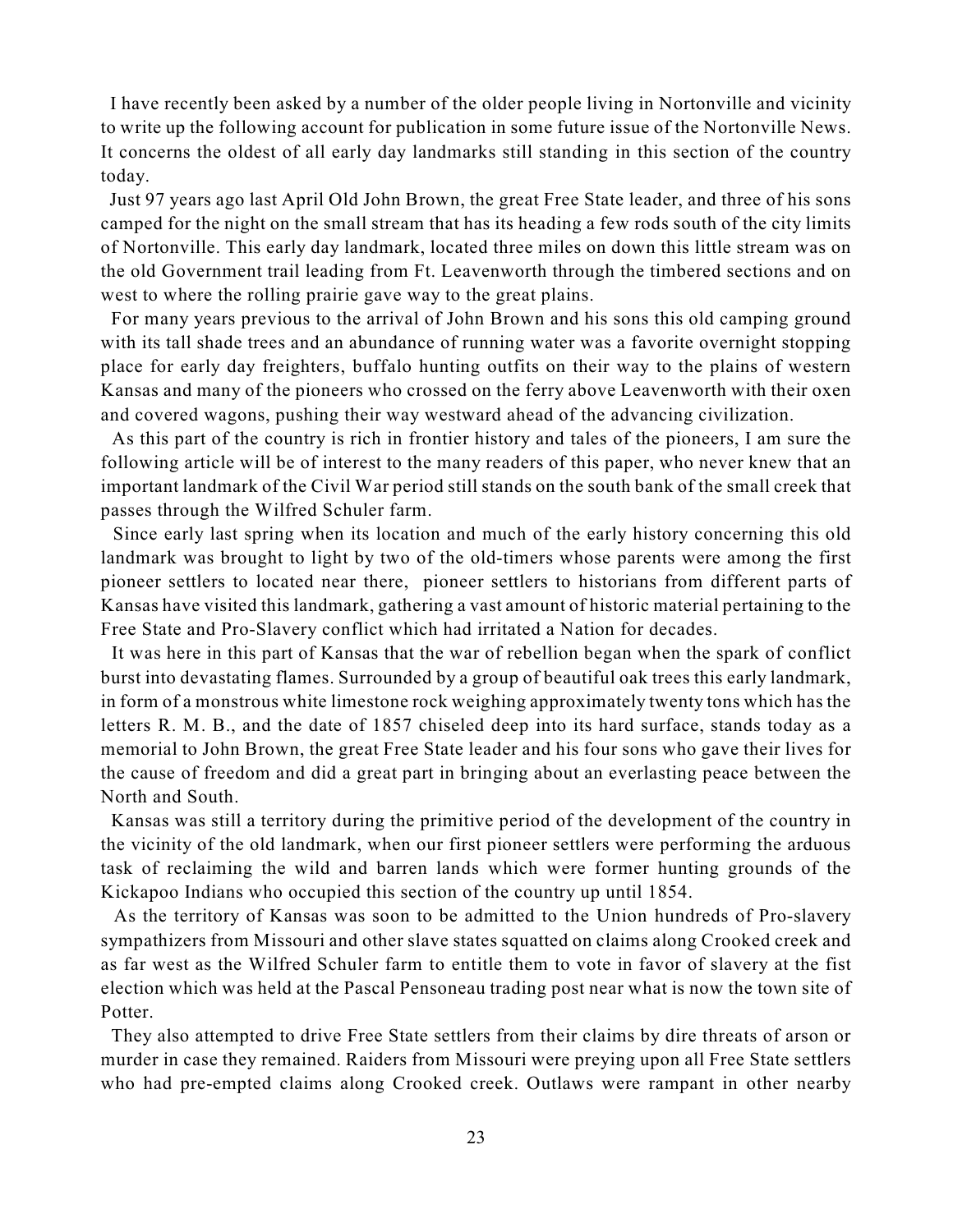settlements and there was much bloodshed in the warfare that existed between Hickory Point and the northern boundary of Jefferson County.

 Then came the ceaseless flow of the tide of civilization to clear the field for the "Momentous conflict between the two opposing systems of American civilization then struggling for mastery and supremacy over the Republic."

 The condition of affairs could not long exist between the two opposing forces and from this time on there was a succession of personal encounters of wide significance, and in addition there was the war along the border in which our neighboring counties to the east played a conspicuous but not a glorious part. It was at this juncture that Old John Brown, the strong abolitionist from Essex County, New York and his four sons appeared on the scene to begin their work of driving the slavery advocates from Kansas and making it and the Nation free.

 In the early spring of 1857 the immortal John Brown accompanied by three of his sons and a young buffalo hunter by the name of Barrows from near Leavenworth who was well acquainted with the sparsely settled country toward the northwest made a trip from Missouri into the Territory of Nebraska with four covered wagons loaded with slaves which they intended to set free.

 Their route was through Hickory Point eight miles south of here, where two days of battle had been fought seven months previous to that time, between Pro-slavery men and Free State settlers, and then on up across the corner of Jackson County. A lot of Pro-slavery enthusiasts in Atchison heard of the affair and went out to intercept Brown. The Pro-slavery gang led by the notorious Cook who had killed Brown's oldest son at Osawatomie only a short time before. They came up with him soon after he entered Nemaha County, but Brown had been informed of their coming by a rider mounted on a swift saddle horse who overtook the party out on the high prairie seven miles west of where Nortonville is now located and he captured the entire gang and took possession of their horses and firearms.

 Old John Brown looked at Cook critically after the capture and said to him, "You are the outlaw who killed my son at Osawatomie," but he denied the charge saying his name was Porter. Brown said, "you are lying to me, and" would have killed him on the spot, but was not being certain of his identity he spared his life.

 On the return trip from Nebraska the party came down through Brown and Atchison counties and stopped for the noon hour on the banks of Stranger creek at the cabin of the Rev. Pardee Butler, a strong abolitionist, who operated an underground station for run-away slaves who were making their way from Missouri into the Nebraska Territory.

 In the late afternoon Brown and his sons continued their journey on south to the old campground on the Government trail where they stopped for the night. As a heavy downpour of rain continued all through the following day and far into the next night, it was necessary for them to remain there for two days.

 I recall that during my boyhood days I often hear the early settlers east of Nortonville tell of their interesting conversation with John Brown as they sat on a log beside the campfire, while one of the boys in Brown's party was busy with a hammer and sharp chisel cutting his initials and the date upon the face of a huge rock that stood near one of their covered wagons.

As the tall, spare, close shaved John Brown with streaks of grey through his hair sat beside his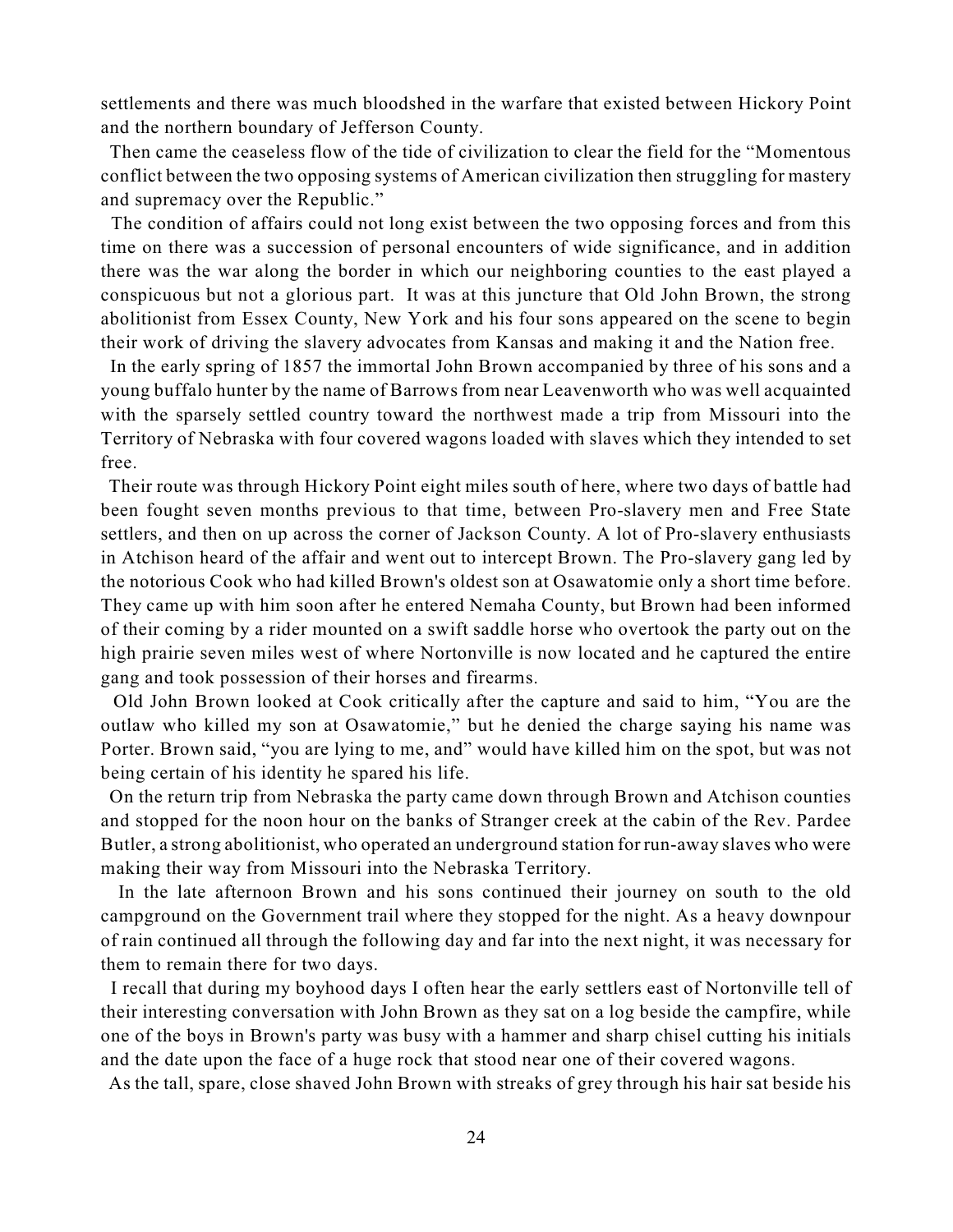campfire down on what is now the Wilfred Schuler farm, back in 1857, his old trusty Sharps rifle laying across a log near him and armed with two Colts revolvers in his belt, he spent the greater part of those two chilly spring afternoons talking to Free State settlers of the neighborhood and related the long interesting story as to how he captured Cook and his gang of border ruffians in Nemaha County.

 He and his party were preparing to camp for the night near a deep ravine that ran up through the tall prairie, when his youngest son who had been stationed on a high mound to the east with a fast saddle horse to be on the lookout for Cook, came riding into the camp at break-neck, twenty years of age who claimed they knew how to use a rifle and Colts six shooter. The remaining fifty six men, women and children were told to go quite a distance on up the deep ravine and by laying flat on the ground they would not be harmed by gun fire.

 Browns ten head of horses and mules, including two fine saddle horses were taken into another deep ravine several rods to the west and tied to some small willow saplings. A few minutes later when the notorious Cook and his gang of border ruffians swooped down upon Browns camp from a steep incline on south to make their surprise attack they found it deserted, and decided that they had come upon a crew of freighters hauling army supplies to the Military Post at Kearney, Nebraska.

 As they dismounted from their horses to investigate and make sure that it was not Browns camp, 12 Sharps rifles with the hammers pulled back ready to fire were aimed at the gang from the south bank of the ravine and they surrendered without a shot being fired.

 After the capture, Brown at once placed a heavy guard over his prisoners while his three sons and Barrows, a life-long friend and former neighbor of the Brown family back in New York, untied a heavy woolen sleeping blanket from the rear of each saddle, and by emptying several chambers of their 45 caliber Colts cap and ball revolvers into the air to frighten the horses they started across the prairie toward Atchison.

 On the following morning Cook and his gang were forced to march ahead of the covered wagons until late in the afternoon when they were given their freedom a few miles south of the Nebraska line, and the long journey of over sixty miles across the barren prairie to Atchison was made on foot.

 Up until a half century ago it was still possible to see the date of 1857 chiseled in the left hand corner of this huge rock, several inches below the initials. In the year 1904 the late Ben Schneider, father of Henry Schneider of this city, paid Sam Hartman of that neighborhood \$500.00 to change the course of the creek in order that the rich bottom land of the old campsite could be farmed to a better advantage and since that time the date has been covered with dirt and sand. However, the letters of R. M. B. which were cut there nearly a century ago are as plain as they were the day they were made.

 As this early day landmark stands in our community today as a memorial to John Brown and his four sons who gave their lives for the cause of freedom and did a great part in bringing about an everlasting peace between the North and south, we all regret that it is not located in a roadside park near our little city where it can be seen by the thousands of tourists who pass through here each season.

#### Frank Ferris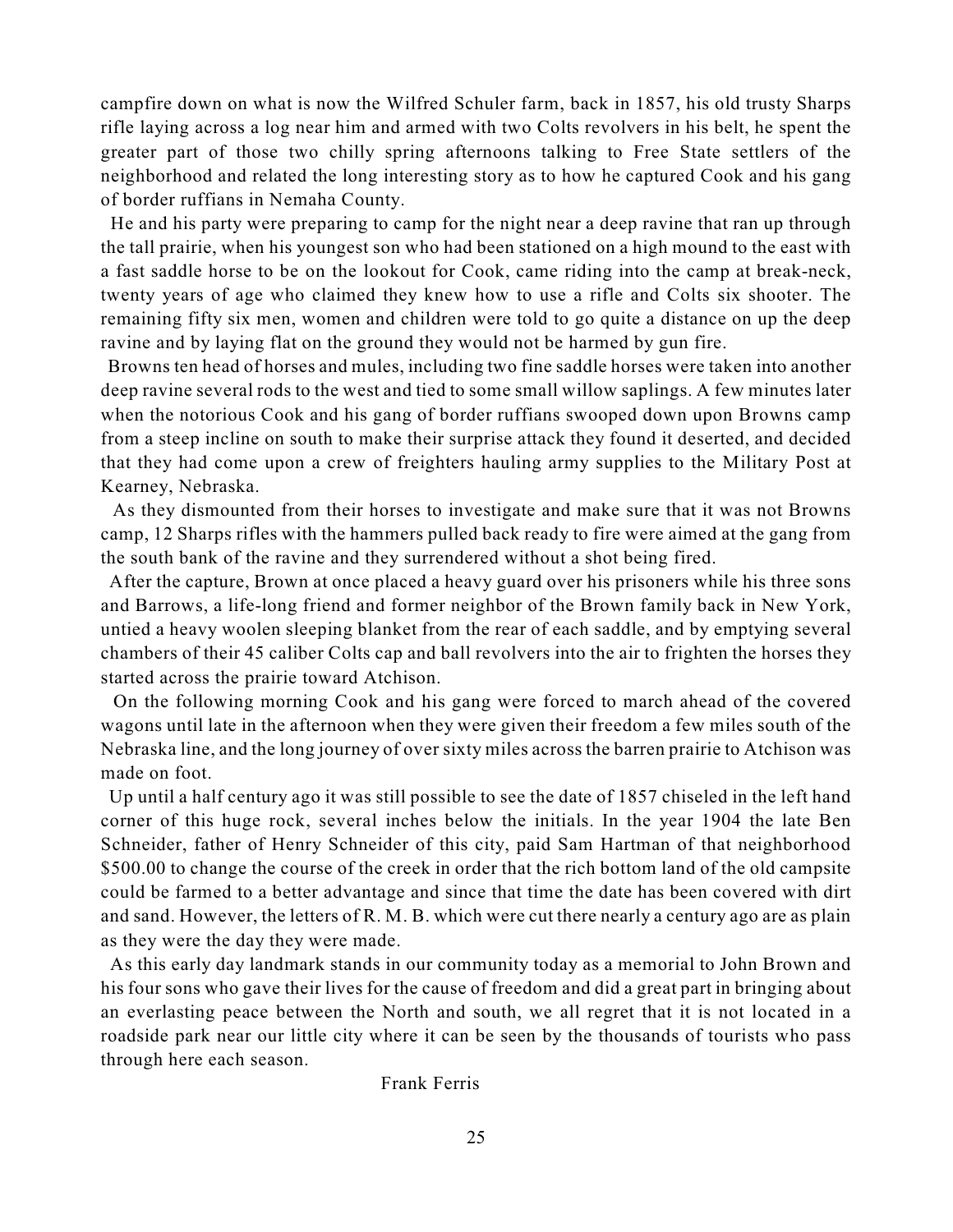**DEATH RECORDS OF JEFFERSON CO.** (continued from Oct. 2013) These records are contained in nine printed notebooks that appear to be the death records that the "town/township" reporter was to provide information so that death certificates could be produced after 1911. Most of the names are contained in the computerized list of Jefferson Co. Death records compiled by the Jefferson Co. Gen. Soc. However, **the following are either not on the list or their burial location is unknown.** If you have knowledge about burial locations of any of these persons, please notify the Gen. Soc. so that we can improve our records . If they were not buried in Jefferson Co. they may have been buried in adjacent counties or been transported back to their ancestral "home area". These records provide some additional information beyond the information given below. It lists: sex, race, age, place & cause of death, single/married/widowed, physician, and undertaker.

| <b>NAME</b>             | AGE             | <b>DATE OF DEATH</b> | <b>PLACE OF DEATH</b> |
|-------------------------|-----------------|----------------------|-----------------------|
|                         |                 |                      |                       |
| Rath, Frances Irene     | 2d              | 5 Jul 1925           | Fairview Twp.         |
| Ray, Johnie Shannon     | 1y              | 2 Dec 1922           | Osk. Twp.             |
| Ray, infant             |                 | 2 Apr 1923           | Osk. Twp.             |
| Ready, Zella May        | 57y             | 4 Mar 1933           | Winchester            |
| Redmond, infant         |                 | 3 Mar. 1917          | Kaw Twp.              |
| Reser, Nellie Agnes     | 66 <sub>y</sub> | 23 Mar 1945          | Winchester            |
| Richards, George W.     | 69y             | 18 ? 1923            | Meriden               |
| Richards, Rose A.       | 78y             | 7 May 1938           | Meriden               |
| Richardson, Curtis S.   | 20y             | 30 May 1931          | Winchester            |
| Ridley, Frances         | 42y             | 25 Oct 1929          | Omaha, NE             |
| Rincon, Maria Santos    |                 | 1 Nov 1913           | Meriden               |
| Rindon, Lester (infant) |                 | 16 Jan 1926          | Oskaloosa             |
| Ritchey, Anna May       | 65y             | 1 Jan 1943           | Ky. Twp.              |
| Robbins, Thomas Murry   | 46y             | 22 Jun 1934          | Oskaloosa             |
| Roberts, baby           |                 | 16 Aug 1922          | Perry                 |
| Robertson, Jacob O.     | 82y             | 13 Jan 1915          | Rock Creek Twp.       |
| Robinson, Bell Matz     | 63y             | 27 Oct 1924          | Oskaloosa             |
| Robinson, Eva Fars      | 52y             | 28 Aug 1923          | Osk. Twp.             |
| Robinsus, Edna M.       |                 | 22 Dec 1930          | Winchester            |
| Roff, John M.           | <b>66y</b>      | 28 Feb 1935          | Meriden               |
| Rolin, infant           |                 | 30 Dec 1931          | Meriden               |
| Rouland, Lawrence       |                 | 24 Feb 1922          | Grantville            |
| Rouse, Sarah            | 58y             | 31 Mar 1920          | Perry                 |
| Rowland, Fred           | 64y             | 22 Mar 1930          | Oskaloosa             |
| Russell, Mary Jane      | 74y             | 11 Nov 1917          | Meriden               |
| Sargent, Daniel         | 91y             | 27 Sep 1921          | Perry                 |
| Saylor, John            | 85y             | 16 Nov 1920          | Oskaloosa             |
| Schafer, Mary           |                 | 18 Dec 1922          | Meriden               |
| Schar (?), Anna J.      | 44y             | 16 May 1916          | Topeka                |
| Scritchfield, Thomas J. | 64y             | 13 Nov 1921          | Kaw Twp.              |
| Searey (?), Emma Ruth   | 42y             | 22 Dec 1938          | Meriden               |
| Sechrist, Edward        | 87y             | 22 Mar 1939          | Winchester            |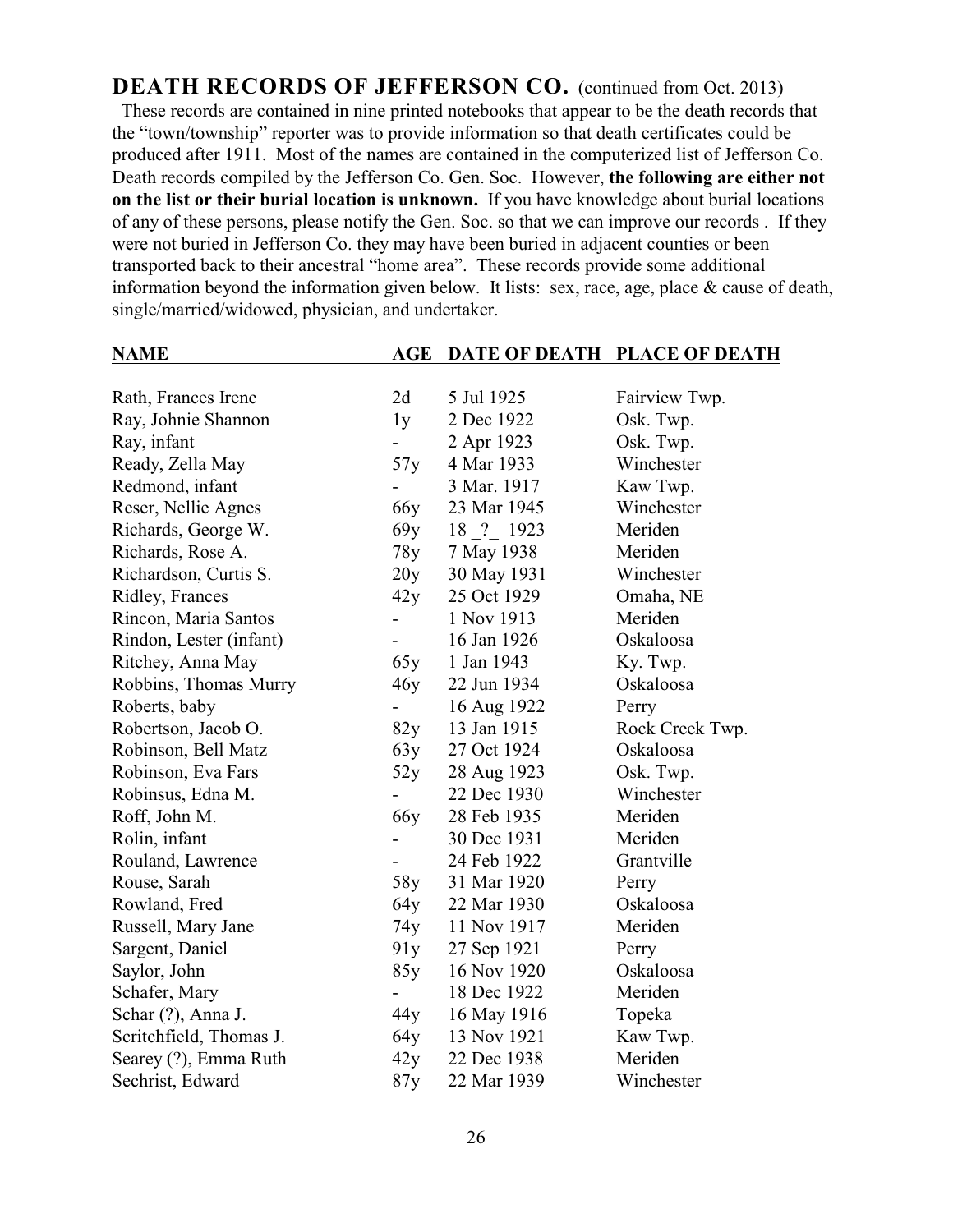# **NAME AGE DATE OF DEATH PLACE OF DEATH**

| Seifer, Paul W.                        | 68y            | 17 Sep 1940             | Winchester          |
|----------------------------------------|----------------|-------------------------|---------------------|
| Shaw, Pearl Lovina                     | 19y            | 15 Nov1916              | Kaw Twp.            |
| Shearer, infant (s. of Harry)          |                | 6 Jun 1917              | Rock Creek Twp.     |
| Shelden, infant                        |                | 1 Feb 1934              | McLouth             |
| Sheldon, Ruth E.                       | 30y            | 12 Aug 1916             | Oskaloosa           |
| Shenk, John Butler                     | 71y            | 2 Nov 1937              | Oskaloosa           |
| Shews (?), Lydia Jane                  | 58y            | 22 Jan 1912             | Meriden             |
| Shubkagle, Junior                      | 1 <sub>d</sub> | 23 Jun 1930             | Shawnee Co.         |
| Shughart, Blanch Isabell               | 1 <sub>d</sub> | 9 Feb 1924              | Oskaloosa           |
| Simms, Thomas                          | 67y            | 2 Mar 1934              | Oskaloosa           |
| Simpson, Milo                          | 61y            | 23 Apr 1935             | Oskaloosa Poor Farm |
| Smith, Anna Boardman                   | 78y            | 21 Dec 1928             | Rural Twp.          |
| Smith, baby                            |                | 6 Nov 1919              | near Williamstown   |
| Smith, Bessie Lucile                   | 5y             | 11/25/1924              | Dunavant            |
| Smith, infant (s. of John P.)          |                | 5 Sep 1923              | Perry?              |
| Smith, Jessie L.                       | 28y            | 2 Dec 1928              | <b>Rock Creek</b>   |
| Smith, Kittie E.                       | 59y            | 4 Dec 1926              | Perry               |
| Smith, Larry Kent                      | 5m             | 16 Jan 1945             | Perry               |
| Smith, Ralph William                   |                | 22 Jul 1926             | Kentucky Twp.       |
| Springfield, John                      |                | <b>UNKN 30 Oct 1929</b> | Williamstown        |
| Stallard, Caroline                     | 81y            | 7 Dec 1942              | Rural Twp.          |
| Stanley, Eliza May                     | 60y            | 21 Jul 1924             | Ozawkie Twp.        |
| Stanley, Sylvia                        | 2y             | 13 Jun 1912             | Fairview Twp.       |
| Stanwix, Myrtle Lula                   | 67y            | 16 Jun 1946             | Perry               |
| Starr, Delbert A.                      | 75y            | 21 Mar 1933             | Topeka              |
| Steffey, Mahlon Ray (UNKN)             | 12y            | 19 Apr 1936             | Ozawkie             |
| Stein, Frank [Ben. Franklin](UNKN) 62y |                | 15 Dec 1920             | Perry               |
| Stevens, Adeline                       | ?              | 15 Apr 1928             | Topeka              |
| <b>Stewart, Mary Charlotte</b>         | 49y            | 14 May 1915             | Oskaloosa           |
| Stiles, Milton                         | 77y            | 28 Dec 1925             | Perry               |
| Stines, Benjamin Franklin [UNKN]       | 62y            | 15 Dec 1920             | Perry               |
| Stingler (?), Frances Elizabeth        | 84y            | 12 Apr 1926             | Oskaloosa           |
| Stinius (?), child                     |                | 27 Sep 1913             | Osk. Twp.           |
| Stockwell, Mary                        | 67y            | 19 Oct 1927             | Oskaloosa           |
| Stokeberry, Samuel                     |                | 24 Jan 1940             | Winchester          |
| Stonge, Henry George                   | 86y            | 18 Jan 1936             | Ozawkie             |
| Stork, Frank G.                        | 79y            | 4 Mar 1921              | Perry               |
| Stradel, Cecelia                       | 81y            | 12 Nov 1912             | Meriden             |
| Stuart, George Richard                 | 57y            | 27 Jul 1918             | Perry               |
| Sturm, Jacob L.                        | 70y            | 11 Feb 1925             | Perry               |
| Summers, Earl Devern                   | 3m             | 6 Jan 1918              | Rock Creek Twp.     |
| Summerville, Robert                    |                | 2 Feb 1933              | Oskaloosa           |
| Swain, Isabel Clark                    | 81y            | 10 Feb 1920             | Oskaloosa           |
| Swain, Rufus W.                        | 70y            | 21 Oct 1931             | Rock Creek          |
|                                        |                |                         |                     |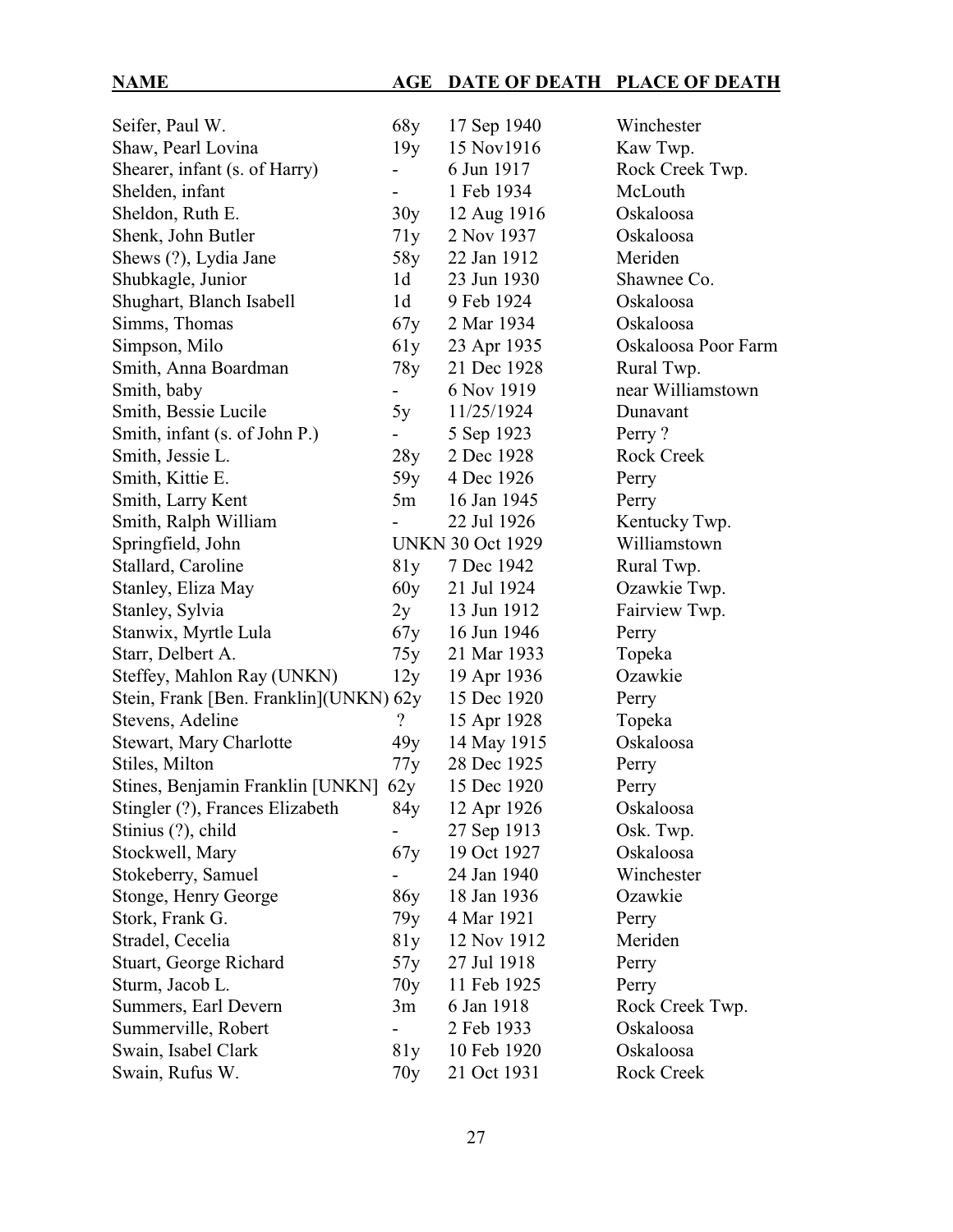# **NAME AGE DATE OF DEATH PLACE OF DEATH**

| Sylvester, John Edwin            | 60y                      | 17 Mar 1919  | Meriden           |
|----------------------------------|--------------------------|--------------|-------------------|
| Taylor, Granville "Daniel"       | 59y                      | 19 Jan 1930  | Oskaloosa         |
| Tevis (?), Ezra M.               | 67y                      | 30 Jan 1929  | Sarcoxie Twp.     |
| Thomas, Payton                   | 57y                      | 20 Apr, 1916 | Oskaloosa         |
| Thomas, Sarah M.                 | 65y                      | 26 Nov 1926  | Kaw Twp.          |
| Thompson, Mary J.                | 89y                      | 29 Dec 1927  | Perry             |
| Thompson, William Allen          | 6m                       | 19 Aug 1928  | Ozawkie           |
| Tilton (?), Albert Francis       | 33y                      | 12 Jan 1916  | Rock Creek Twp.   |
| Tleain (?), William              | 89y                      | 17 Sep 1922  | Ozawkie Twp.      |
| Todd, infant                     | 3 <sub>hr</sub>          | 24 Dec 1934  | Oskaloosa         |
| Todd, Marvin                     |                          | 7 Jun 1930   | Oskaloosa         |
| Toepfert, (dau. of Neally)       | $\overline{\phantom{0}}$ | 21 Aug 1919  | Perry             |
| Tompkins, Mary                   | 85y                      | 26 Dec 1929  | Denver, CO.       |
| Torris (?), John                 | 11 <sup>hr</sup>         | 6 May 1913   | Meriden           |
| Torris (?), Ernestine            | 35y                      | 8 May 1913   | Meriden           |
| Towns, Louise Olive              | 84y                      | 19 Jun 1923  | Ozawkie Twp.      |
| Trantwin, A. Fred                | 35y                      | 19 Mar 1919  | Oskaloosa         |
| Trapp, Abigail Jane              | 74y                      | 7 Jun 1914   | Oskaloosa         |
| Trinilt (?), Josephine E.        | 52y                      | 14 Jan 1918  | Perry             |
| Trower, infant                   |                          | 8 Apr 1935   | Oskaloosa Twp.    |
| Trower, Mearl D. (UNKN)          | 6m                       | 5 Nov 1930   | Oskaloosa         |
| Trower, Rolla (baby)             | $\overline{\phantom{0}}$ | 8 Apr 1935   | Oskaloosa         |
| Trumble, Sarah                   | 69y                      | 19 Sep 1944  | Boyle             |
| Tullis, John Henry               | 76y                      | 3 Jul 1916   | Meriden           |
| Tyler, infant                    |                          | 8 Dec 1918   | Oskaloosa         |
| Tyrrill, no name (dau. of Clyde) | $\blacksquare$           | 13 Jun 1919  | Kentucky Twp.     |
| Underwood, Myrtle L.             | 71y                      | 11 Aug 1922  | Meriden           |
| Upchurch (?), Thomas J.          | 87y                      | 22 Dec 1938  | Meriden           |
| Utinger, Schrilda                | 76y                      | 14 Oct 1923  | Oskaloosa Twp.    |
| Voback, Dora                     | 45y                      | 9 Dec 1935   | Oskaloosa         |
| Waddle, Elizabeth Paulina        | 75y                      | 19 Jun 1913  | Meriden           |
| Waggener, Eva                    | 41y                      | 7 Apr 1918   | Kaw Twp.          |
| Wagner, Almina                   | 94y                      | 5 Aug 1922   | Meriden           |
| Walker, Nelson J.                | 76y                      | 2 Feb 1928   | <b>Rock Creek</b> |
| Warnick, Charles A.              | 77y                      | 26 Sep. 1945 | Lawrence          |
| Warren, George                   | 64y                      | 3 Mar 1923   | Oskaloosa Twp.    |
| Webb, Lilly Emaline (UNKN)       | 44 y                     | 26 Dec 1921  | Perry             |
| Webster, Hazel Blanche           | 15y                      | 23 Oct 1917  | Rock Creek Twp.   |
| Weinberg, Kennett                | 13y                      | 4 Jul 1936   | Oskaloosa         |
| White, Edward                    | 68y                      | 16 Mar. 1944 | Perry             |
| Whitlock, Filena                 | 69y                      | 24 Sep 1920  | Williamstown      |
| Whitlock, William A. (UNKN)      | 83y                      | 22 Aug 1928  | Ozawkie           |
| Williams, Martha                 | 80y                      | 10 Aug 1916  | Kaw Twp.          |
| Williamson, Robert Ambrose       | 78y                      | 11 Mar 1944  | Kentucky Twp.     |
| Wilson, Mary                     | 82y                      | 4 Mar 1938   | Winchester        |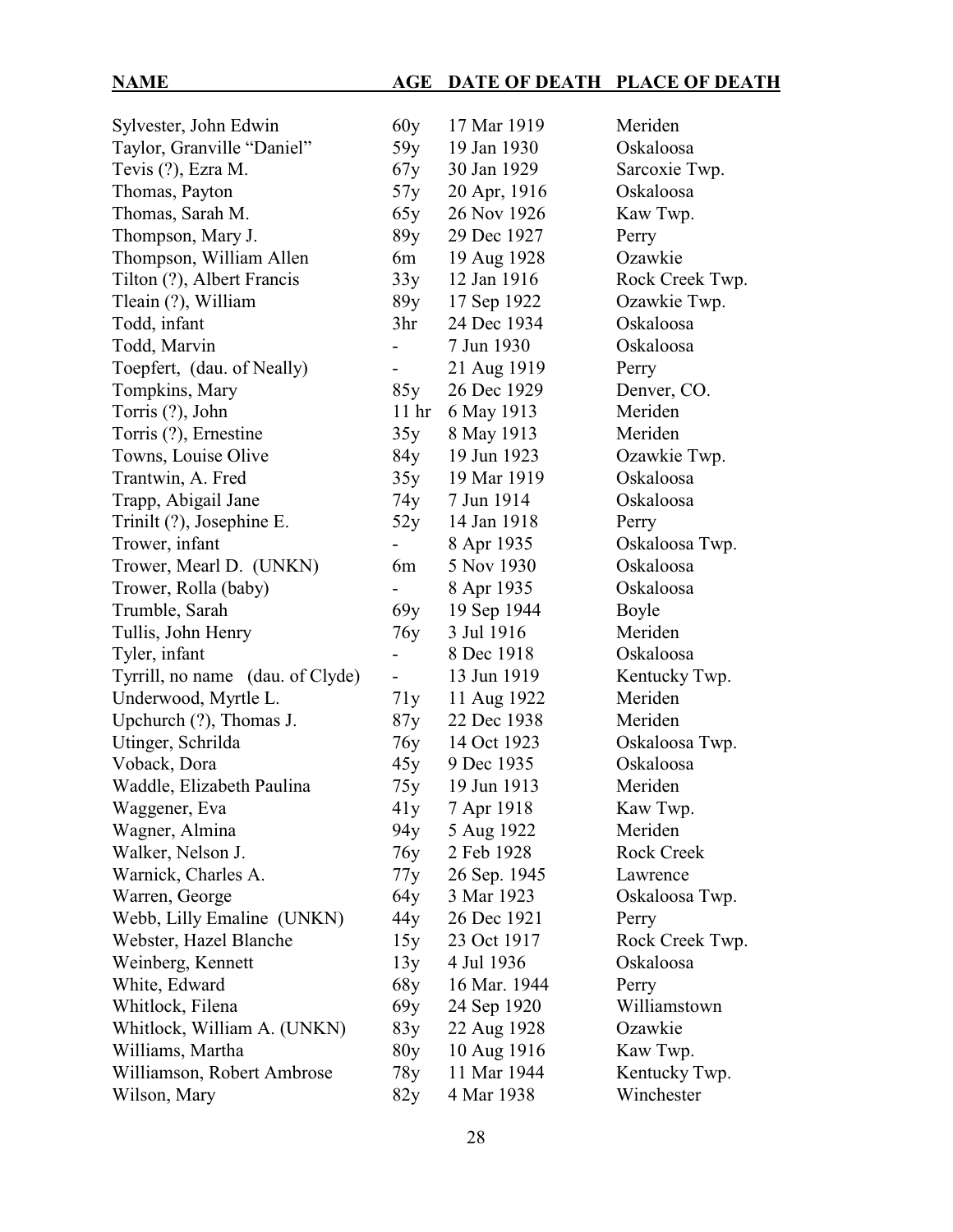#### **NAME AGE DATE OF DEATH PLACE OF DEATH**

| Wilson, Rachel Jane        | 70y | 21 Nov 1914  | Oskaloosa   |
|----------------------------|-----|--------------|-------------|
| Wilter, John               | 74y | 23 Sep 1918  | Perry       |
| Winiford, Sarah            | 90y | 13 Oct 1927  | Oskaloosa   |
| Witmer, Joseph M.          | 81y | 17 Mar 1933  | Oskaloosa   |
| Wooley, Margaret Anna      | 74y | 8 Oct 1911   | Topeka      |
| Workman, Ruby Lavada       | 1y  | 18 Apr 1918  | Newman      |
| Wright, Helen Lee          | 14m | 3 Aug 1930   | Oskaloosa   |
| Yoill (?), Julius Hamilton | 95y | 15 Mar 1924  | Oskaloosa   |
| Young, Elizabeth Jane      |     |              | Kansas City |
| Young, Florence Lillian    | 30y | 2 Apr 1937   | Meriden     |
| Young, Perry               | 73y | 17 Oct 1911  | Oskaloosa   |
| Zimmerman, Elias           | 92y | 15 May 1929  | Oskaloosa   |
| Zook, Burnam Marion        | 3y  | 28 Sep 1922  | Perry       |
| Zook, Dorothy Mildred      | 10y | 28 Sep 1922, | Perry       |
|                            |     |              |             |

### **COLORED FUNERALS**

#### *The Nortonville News*, 6 May 1887

#### **Gorgeous Affairs That Are Paid For on the Installment Plan**

One of the sights of Washington is a colored funeral  $-$  a blackberrying party, as it has been irreverently called. These affairs are often on a most gorgeous scale, and it is a mystery where the money comes from to pay for the elaborate ceremonies at the church, the costly coffin and funeral drapery, and the long procession of carriages. This mystery is explained by an insight into the organization of the numerous burial societies which flourish among the colored people.

**- - - - - - - - - - - - -** 

 These societies generally rejoice in magniloquent title and a rainbow regalia beside which Joseph's coat of many colors would be a dull, aesthetic garment of neutral tints. I have made inquiries about one of these organizations, which are brotherhood or sisterhoods, or both, as the case may be, and I find some interesting features in its make-up. The idea is to guarantee a good funeral to its members. There is an initiation fee of \$4 and annual dues of a small amount. Then for each death, the members are assessed fifty cents all round, or \$1.75 if they wish to ride in a hack to the grave.

 This is quite a tax on the poor servant girls and seamstresses who make up the sisterhood, but it is one that is willingly borne for the most part, as each member expects to die some time, and when that event occurs she wishes to be buried in style. If a colored woman becomes offish in this mater, she becomes a target for the solicitations and social pressure of her circle of friends. She may urge that she has no money to spare, and that, for her part, she doesn't much care what happens to her body after she is dead. In such a case the woman is labored with much in the in which Ko-Ko persuaded Ananki-Poo to under go martydom. He would have lots of fun for the month, and at the expiration of that time he would be the central-personage in a great public ceremonial, which would wind up with fireworks and other festivities. You won't see them, Ko-Ko observes, meditatively, but they'll be there all the same. So the young colored person is urged to join the sisterhood on the ground that she can have the fun of going to all the funerals till her turn comes, and then be assured that she will be made the chief figure in a gorgeous ceremonial. These arguments are commonly effective, but if not, and if the woman hold aloof, she rather loses caste among her fellow church members and other associates. — *Washington Cor. Indianapolis Journal*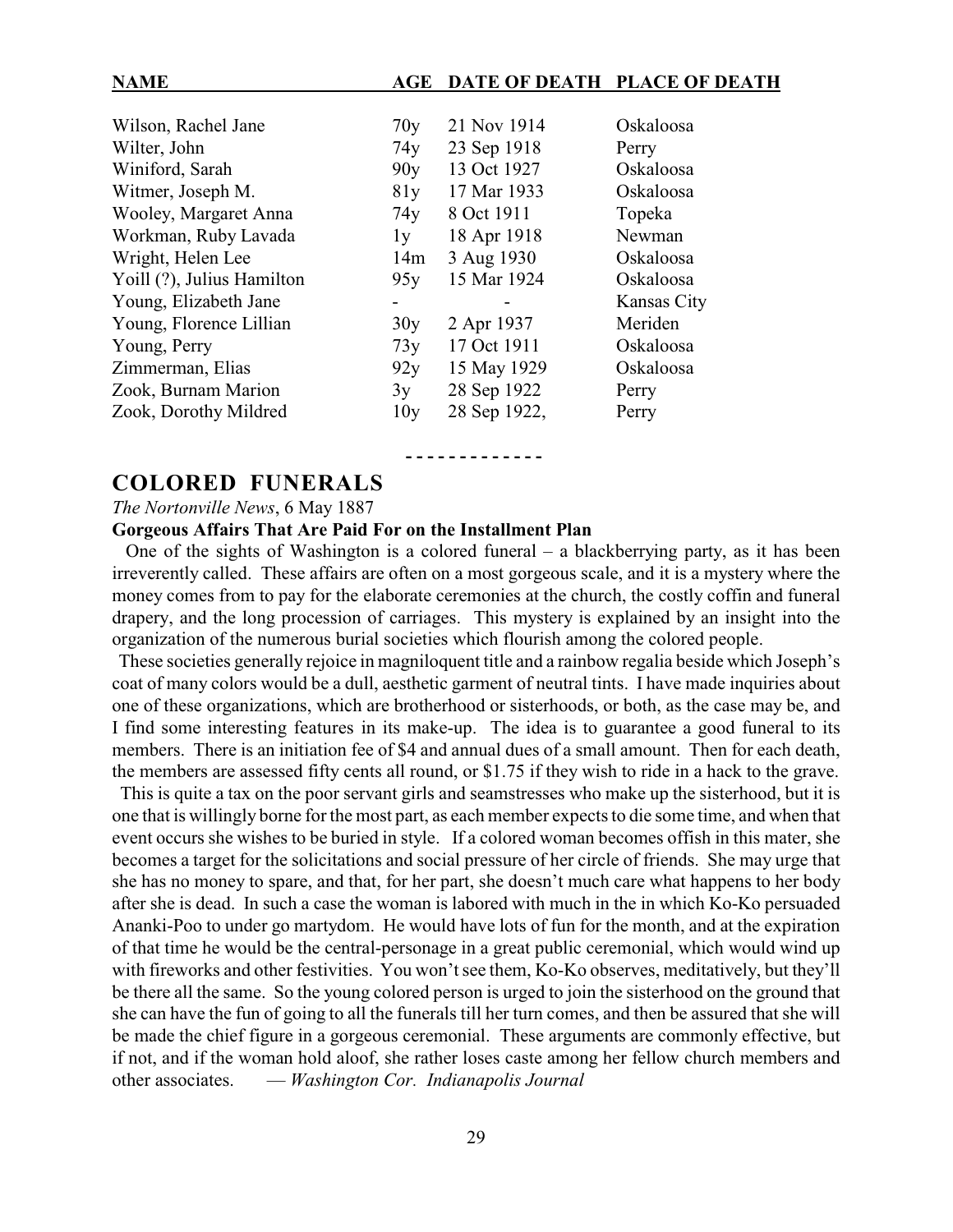# **JCGS PUBLICATION LIST**

|                                                                                                                                  | Price        | Ship         |
|----------------------------------------------------------------------------------------------------------------------------------|--------------|--------------|
| 1. ORIGINAL LAND OWNERS, DELAWARE TRUST LAND,                                                                                    | 10.00        | 2.50         |
| LAND SALES OF 1856-7. Contains both Alphabetic sort and land description sort                                                    |              |              |
| of each owner. Loose leaf notebook, 56 pages.                                                                                    |              |              |
| 2. ORIGINAL LAND OWNERS, DELAWARE RESERVE LAND                                                                                   | 10.00        | 2.50         |
| These lands (SE part of Co.) were purchased by individuals from the Kansas Pacific/Union                                         |              |              |
| Pacific RR, mostly between 1867 & 1880. Contains both Alphabetic sort and land description                                       |              |              |
| sort of each owner. Loose leaf notebook, 40 pages.                                                                               |              |              |
| 3 TOMBSTONE AND DEATH RECORD, JEFF. CO. KS. 1854-2007                                                                            | 19.95        | (incl.)      |
| Compact Disk (CD) of expanded records, as word processor file. (Computer must be capable                                         |              |              |
| of opening either Microsoft Word, or Corel Word Perfect files.)                                                                  |              |              |
| 4A SOME BIRTHS IN JEFFERSON CO. 1892-1900 & 1902-1910                                                                            | 15.00        | 2.50         |
| State birth records do not start until July 1911. These are the only known Co. birth records that                                |              |              |
| exist prior to 1911, and were in two books kept by the county Health Officer. Many births were not                               |              |              |
| reported, but about 2,890 births are listed. Loose leaf notebook, 117 pages, incl. sort by "mother's name".                      |              |              |
| 4B BIRTHS ATTENDED BY DR. McCREIGHT, 1894-1931                                                                                   | 10.00        | 2.50         |
| Lists 755 births, father's name, some mother's maiden names, number of the child<br>of that mother. Does not list child's names. |              |              |
| 5 1885 JEFFERSON COUNTY EVERY NAME STATE CENSUS INDEX                                                                            | 19.95        | 3.50         |
| 18,000 persons listed by name, age, state of birth, where from to Kansas,                                                        |              |              |
| occupation, if shown, and location in census schedule, etc.                                                                      |              |              |
| 6 1875 JEFFERSON COUNTY EVERY NAME STATE CENSUS INDEX                                                                            | 15.00        | 3.00         |
| 11,000 persons listed by name, age, state of birth, where from to KS,                                                            |              |              |
| occupation, if shown, and location in census schedule, etc.                                                                      |              |              |
| 7A ANNALS OF OSKALOOSA 1854 - 1886. Reprint (2003) of original compiled                                                          | 10.00        | 2.50         |
| by Frank H. & John Roberts from old files of Oskaloosa Independent. An "every name"                                              |              |              |
| Index has been added to find family references in chronologically arranged information.                                          |              |              |
| Loose leaf notebook, 73 pages total.                                                                                             |              |              |
| 7B ANNALS OF OSKALOOSA - SUPPLEMENT 1886-1888                                                                                    | 10.00        | 2.50         |
| The extraction of information was continued by Mr. Roberts, but was not included in                                              |              |              |
| the original issue of Annals. These extractions are reprinted from Oskaloosa Indep. 1941-42                                      |              |              |
| Loose leaf notebook, 22 pages, includes index.                                                                                   |              |              |
| 8 JEFFERSON CO. KS. HIGH SCHOOL GRADUATES (1886 - 2002)<br>book @ 32.95                                                          |              | 3.50         |
| Includes records of 18,338 graduates from 12 different high schools.<br>$C/D$ (a) 19.95                                          |              | (incl.)      |
| 303 pages in three sections. Section 1, (1886-1960), Section 2, (1961-1993),                                                     |              |              |
| Section 3, (1994-2002) in looseleaf notebook, or also avail. on C/D.                                                             |              |              |
| 9. DIVORCE FILINGS & SOME OTHER FAMILY LEGAL PROCEEDINGS                                                                         | 3.00         | 1.50         |
| 1855 - 1899, Alphabetic listing of case filings from the Civil Court cases that appear to be                                     |              |              |
| divorces. 11 pages, $8\frac{1}{2}$ X 11, staple bound, covering over 500 entries.                                                |              |              |
| <b>NEW</b><br>10A JEFFERSON CO. MARRIAGE RECORDS 1854-1930<br>$C/D$ $\omega$                                                     | 19.95        | (incl.)      |
| Orig. Pub. as 453 pg. book that was "sold out" Same info. now contained in C/D version                                           |              |              |
| Uses free Adobe Reader software, avail. for down-loading (if not already on your computer)                                       |              |              |
| 10B JEFFERSON CO. MARRIAGE RECORDS, 1931-1941                                                                                    | 10.00        | 2.50         |
| Alphabetized listing of what was pub. in Yesteryears as a chronological listing                                                  |              |              |
| Loose leaf notebook, 76 pages<br>11 YESTERYEARS, back issues, published twice a year (Apr. 1980-Oct. 1999)                       |              |              |
| 25 to 50 pages per issue. 8 1/2 by 11.<br>$(Apr. 2000$ -current)                                                                 | 3.00<br>5.00 | 1.50<br>1.50 |
| 12 WINCHESTER NEWSPAPER INDEX, compiled by Raymond E. Riley of all                                                               |              |              |
| births, deaths, marriages, wedding anniversaries, etc., listed in Winchester papers                                              |              |              |
| Vol. 1, 171 pages, 8 1/2 by 11, 1877 through 1899                                                                                | 20.00        | 3.50         |
| Vol. 2, 167 pages, 8 1/2 by 11, 1900 through 1912                                                                                | 20.00        | 3.50         |
| Vol. 3, 164 pages, 8 1/2 by 11, 1913 through 1922                                                                                | 20.00        | 3.50         |
| JEFFERSON CO. GEN. SOC., P.O. Box 174, Oskaloosa, KS<br><b>ORDER FROM:</b>                                                       |              | 66066        |
| Dlogge add annropriate sales tax                                                                                                 |              |              |

**Please add appropriate sales tax.**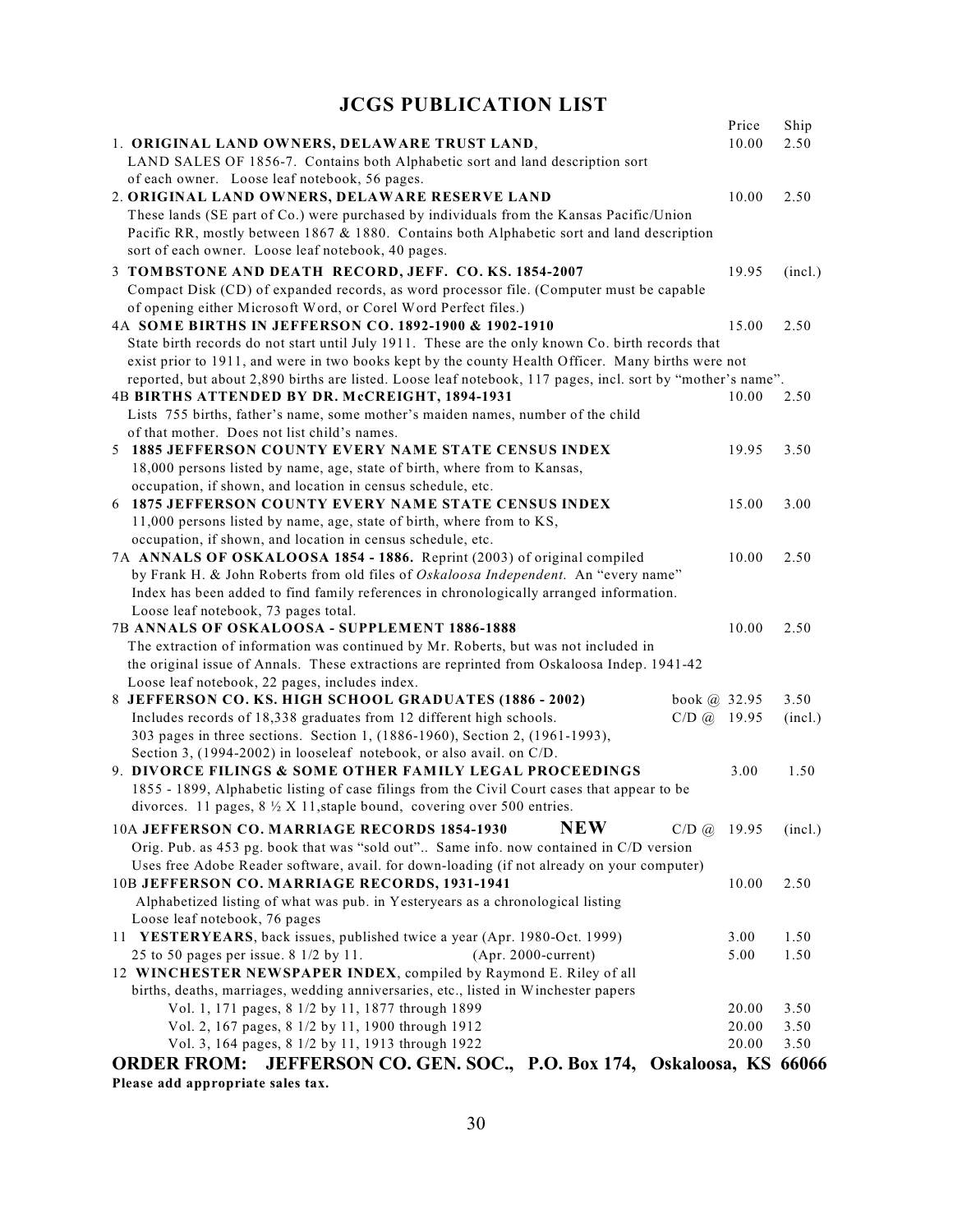#### **JCGS PUBLICATION LIST**

| 13 MARRIAGE NOTICES FROM KANSAS TERRITORIAL NEWSPAPERS, 1854-1861<br>5 1/2 by 8 1/2, 38 pages originally pub. in KS State Hist. Soc. quarterly, over 800<br>marriages printed in KS newspapers; many times locations, relationships, etc. shown         | 3.50  | 1.25 |
|---------------------------------------------------------------------------------------------------------------------------------------------------------------------------------------------------------------------------------------------------------|-------|------|
| 14 DEATH NOTICES FROM KANSAS TERRITORIAL NEWSPAPERS, 1854-1861<br>5 1/2 by 8 1/2, 41 pages originally pub. in KS State Hist. Soc. quarterly, over 800 deaths<br>printed in KS newspapers, many times where death occurred, circumstances $\&$ survivors | 3.50  | 1.25 |
| 15 1899 HISTORICAL & STATISTICAL DIRECTORY OF JEFFERSON CO. KS,<br>Reprint of list of tax payers and voters of each Twp. of the Co., 87 pages 8 1/2 X11                                                                                                 | 10.00 | 2.50 |
| 16 THE CIVIL WAR ERA, JEFFERSON CO. KS, MILITIA & MISC. NOTES<br>OF THE TIMES, compiled by Frances & Gene Keenan; newspaper<br>abstractions by Donna Ward. 55 pages, 8 1/2 by 11.                                                                       | 7.50  | 2.00 |
| 17. 1865 JEFFERSON CO. CENSUS extraction with index and original sequence. Special<br>order, as they are not printed in advance. 215 pages, $8\frac{1}{2}$ by 11 in loose-leaf notebook                                                                 | 25.00 | 4.00 |
| 18. OLD PLUM GROVE COLONY IN JEFFERSON CO. by William John Meredith<br>36 page article originally published in KS State Hist. Soc. quarterly, 1938. 5 $\frac{1}{2}$ By 8 $\frac{1}{2}$                                                                  | 3.00  | 1.25 |
| 19. A HISTORY OF KANSAS CENTRAL RAILWAY, 1871-1935, reprint of 1954<br>Emporia State Research Study by Harold Crimmins; a hist. of a RR with Jeff. Co. ties.                                                                                            | 3.50  | 1.25 |
| 20. DAYS OF OUR YOUTH, by Gordon Rumbaugh. Info. on 100 school districts of<br>Jeff. Co. KS, up to 1920. Pictures of many of the schools included.                                                                                                      | 15.00 | 3.50 |

**ORDER FROM: JEFFERSON CO. GEN. SOC., P.O. Box 174, Oskaloosa, KS 66066 Please add appropriate sales tax.**

- - - - - - - - - -

**WILLIAMSTOWN RAILROAD STATION DISCONTINUED** *The Oskaloosa Times,* 29 Apr. 1898

Notwithstanding the fact that from fifteen to twenty car loads of stock and merchandise each month have been shipped from the station of Williamstown, on the Union Pacific, in the south part of the county, for several years past, the company has never had a depot at the station, and now has discontinued its agent at that place, against which action the farmers of the vicinity are making a vigorous protest

 Our readers will remember that several months ago we recorded the accident which happened to Lime Bouton, who at the time was agent, in which he got quite severely injured through the carelessness of the man in the express car. Bouton thought he should have damages which the railway company refused to pay, so suit has been commenced ane is the reason there is no agent at Williamstown.